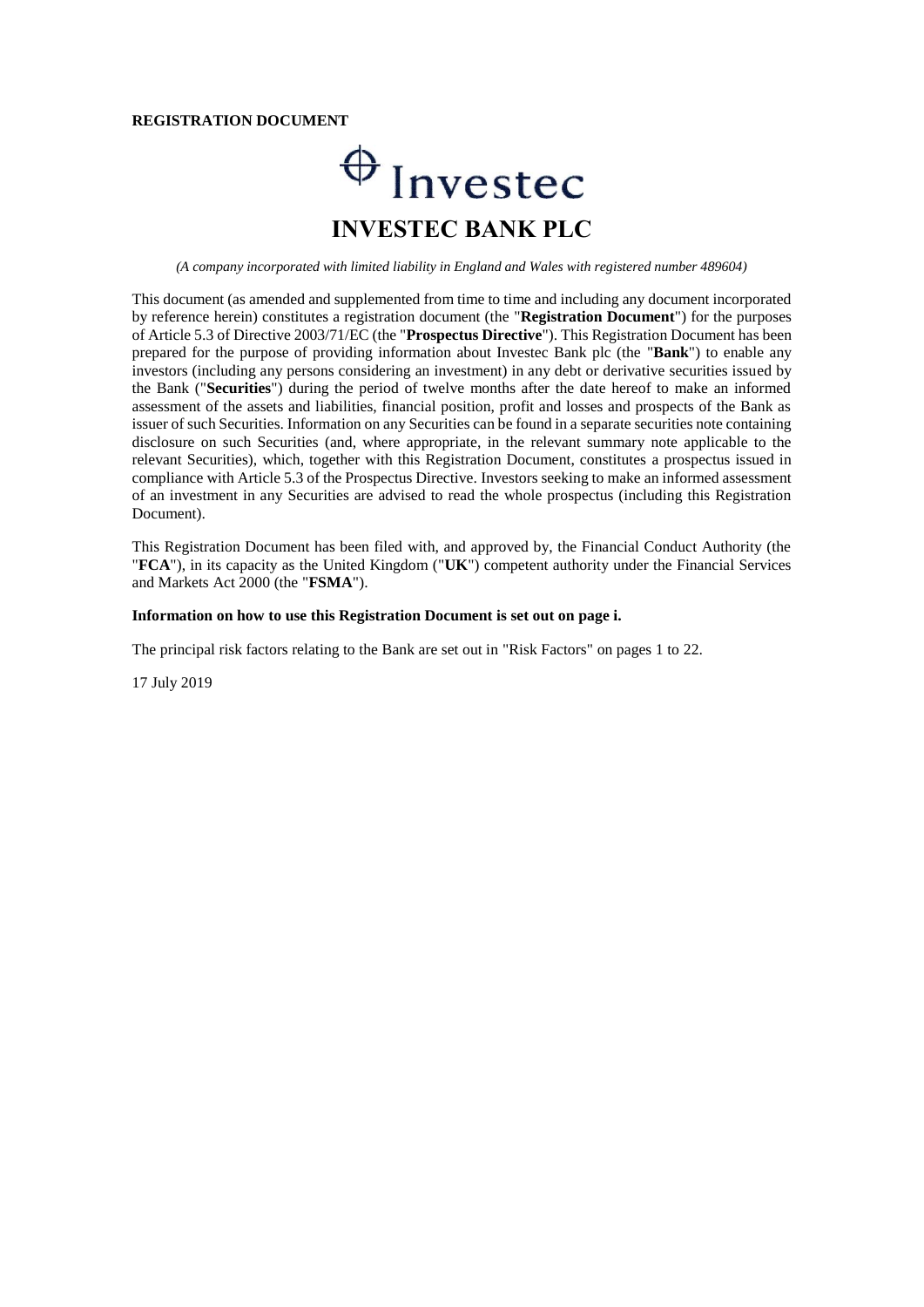## **HOW TO USE THIS REGISTRATION TO DOCUMENT**

*All references in this section of this Registration Document to "Bank" and "Issuer" refer to Investec Bank plc, all references to "Group" refer to Investec Bank plc and its subsidiary undertakings and all references to "Investec Group" refer to Investec plc and Investec Limited.*

This Registration Document provides information about Investec Bank plc (the "**Bank**") and incorporates by reference the annual report (including the auditors' report and audited consolidated annual financial statements) for the financial year ended 31 March 2019 of the Bank, which has previously been published and filed with the FCA (the "**2019 Annual Report** "). The 2019 Annual Report includes the latest publicly available financial information relating to the Bank and its subsidiary undertakings (the "**Group**") and other information in relation to the Group, which is relevant to investors. This Registration Document (including such information incorporated by reference) contains information necessary for investors to make an informed assessment of the Bank. Investors must read this Registration Document together with the 2019 Annual Report. Where further information is provided in the 2019 Annual Report on matters covered by this Registration Document, this is highlighted in this Registration Document.

This Registration Document is split up into a number of sections, each of which is briefly described below.

Important Notices sets out important information about the Bank's responsibility for this Registration Document and provides information about its authorised use.

Risk Factors provides details of the principal risks relating to the Bank that may affect the Bank's ability to fulfil its obligation under its Securities.

Documents Incorporated by Reference provides details of the documents incorporated by reference which form part of this Registration Document and which are publicly available.

Business Description of the Bank provides information about the Bank and the Group, including on its history and development, the legislation under which it operates, its principal activities and markets, its organisational structure, trends affecting the Bank, its credit ratings and its management.

General Information provides additional, general disclosure in relation to the Bank.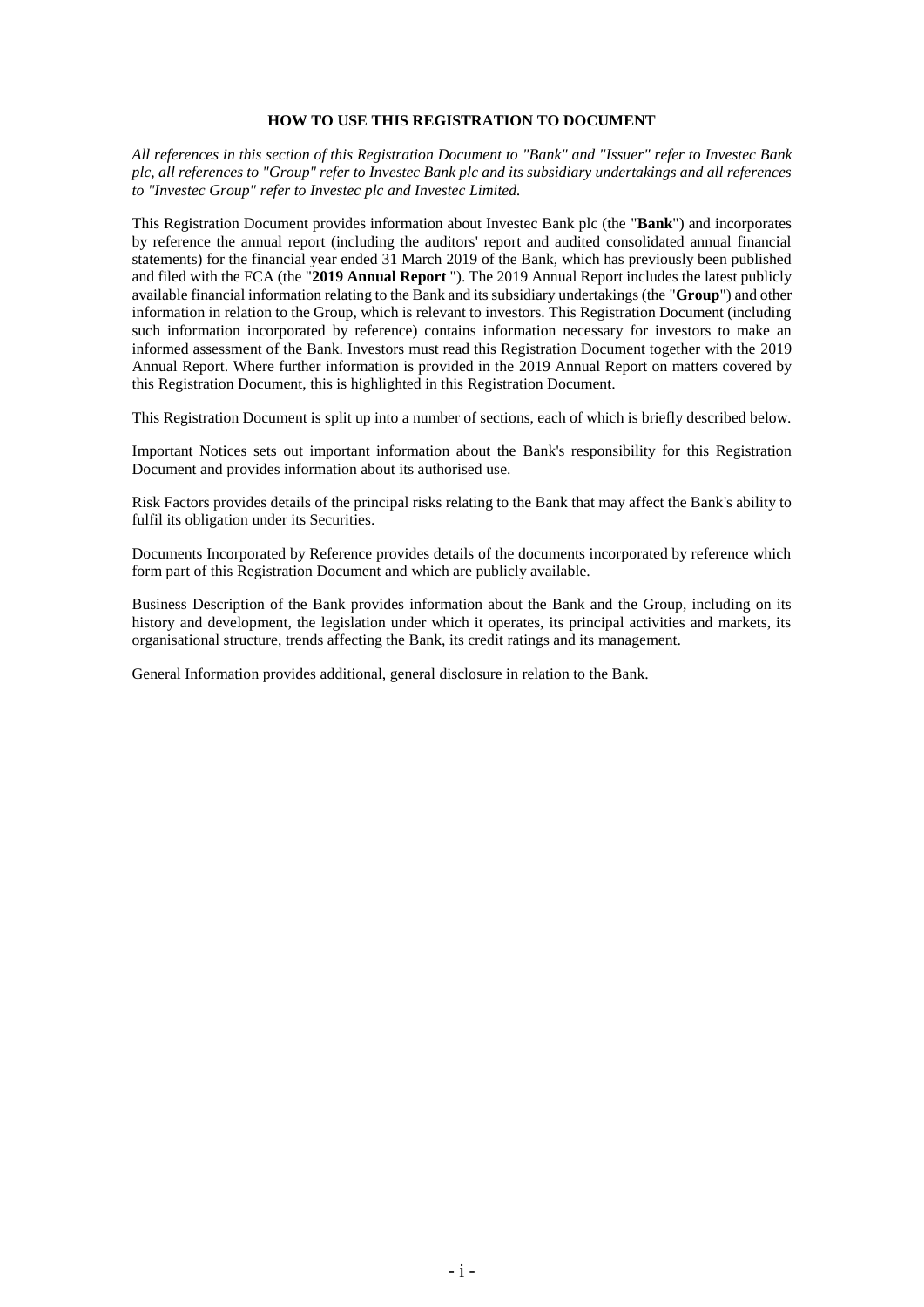## **IMPORTANT NOTICES**

*The Bank accepts responsibility for the information contained in this Registration Document. To the best of the knowledge of the Bank, which has taken all reasonable care to ensure that such is the case, the information contained in this Registration Document is in accordance with the facts and does not omit anything likely to affect the import of such information.*

*This Registration Document is to be read and construed with any amendment or supplement hereto and with all documents incorporated by reference into it.*

*No person has been authorised to give any information or to make any representation not contained in or not consistent with this Registration Document, including any documents incorporated by reference herein, and, if given or made, such information or representation must not be relied upon as having been authorised by the Bank, any trustee or any dealer appointed in relation to any issue of debt or derivative securities by the Bank ("Securities").*

*This Registration Document should not be considered as a recommendation by the Bank, any trustee or any dealer appointed in relation to any issue of Securities that any recipient of this Registration Document including any document incorporated by reference herein, should purchase any Securities. Each investor contemplating purchasing any Securities should make its own independent assessment and appraisal of the financial condition, affairs and creditworthiness, of the Bank. No part of this Registration Document, including any documents incorporated by reference herein, constitutes an offer or invitation by or on behalf of the Bank, any trustee or any dealer appointed in relation to any issue of Securities or any of them to any person to subscribe for or to purchase any of the Securities.*

*Neither the delivery of this Registration Document or any documents incorporated by reference herein or any prospectus or any final terms nor the offering, sale or delivery of any Securities shall, in any circumstances, create any implication that there has been no change in the affairs of the Bank since the date hereof, or that the information contained in the Registration Document is correct at any time subsequent to the date hereof or that any other written information delivered in connection herewith or therewith is correct as of any time subsequent to the date indicated in such document. Any dealer or trustee appointed in relation to any issue of Securities expressly does not undertake to review the financial condition or affairs of the Bank or its subsidiary undertakings during the life of such Securities. Investors should review, inter alia, the most recent financial statements of the Bank when evaluating the Securities or an investment therein.*

*The distribution of this Registration Document, including any document incorporated by reference herein, and the offer or sale of Securities may be restricted by law in certain jurisdictions. Persons into whose possession this Registration Document or any document incorporated by reference herein or any Securities come must inform themselves about, and observe, any such restrictions. For a description of certain restrictions on offers, sales and deliveries of Securities and on the distribution of this Registration Document, including any document incorporated herein by reference, see the applicable description of arrangements relating to subscription and sale of the relevant Securities in the relevant prospectus.*

*In this Registration Document and in relation to any Securities, references to the "relevant dealers" are to whichever of the dealers enters into an agreement for the issue of such Securities as described in the applicable description of arrangements relating to subscription and sale of the relevant Securities in the relevant prospectus, references to the "relevant paying agents" are to whichever payment agents appointed by the Bank in respect of the relevant Securities and references to the "relevant final terms" are to the final terms relating to such Securities.*

*In this Registration Document, unless otherwise specified or the context otherwise requires, references to "sterling", "pounds", "£", "pence" and "p" are to the lawful currency of the UK. In this Registration Document, the term "PRA" shall mean the Prudential Regulation Authority of the UK and the "FCA" shall mean the Financial Conduct Authority.*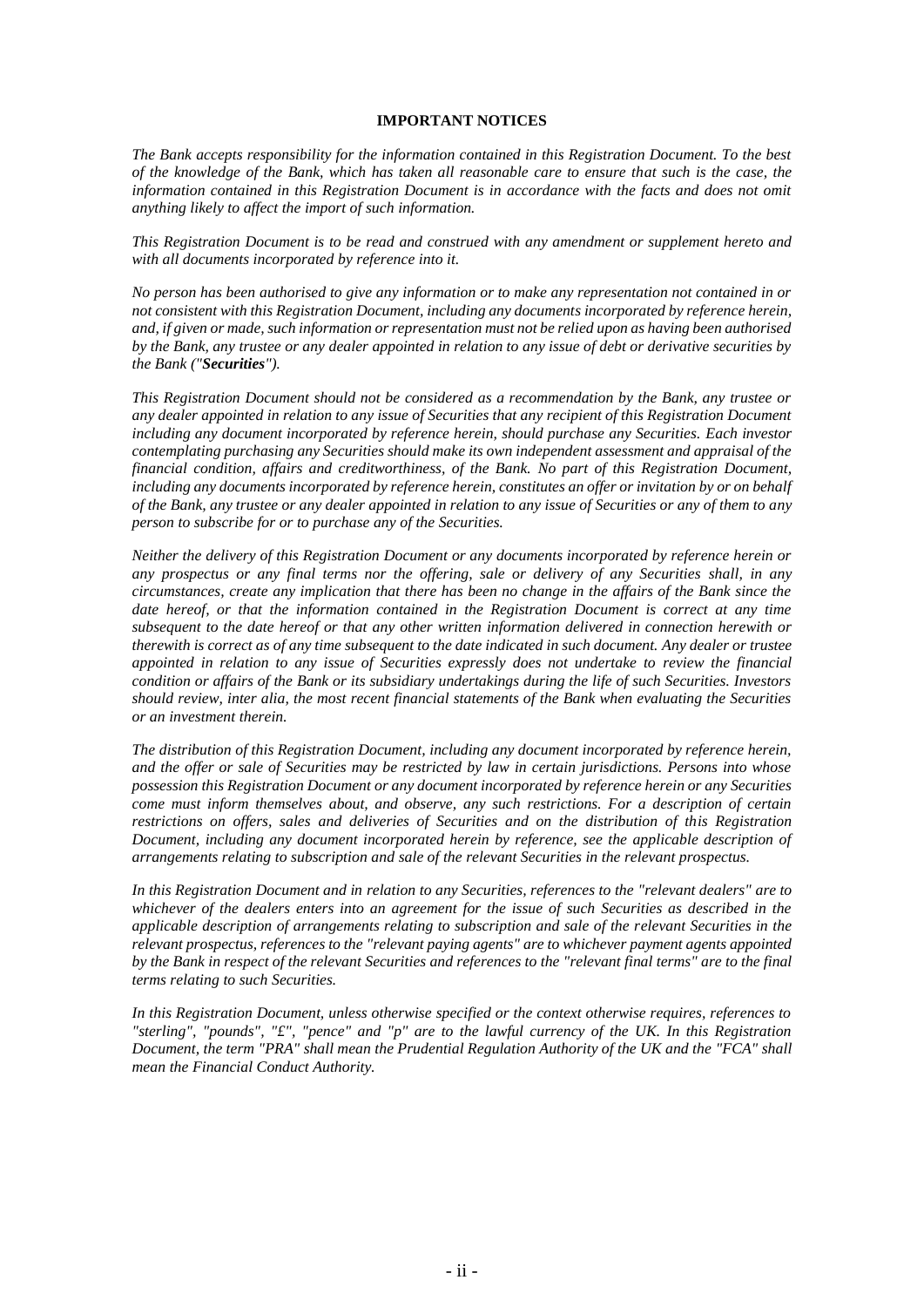# **TABLE OF CONTENTS**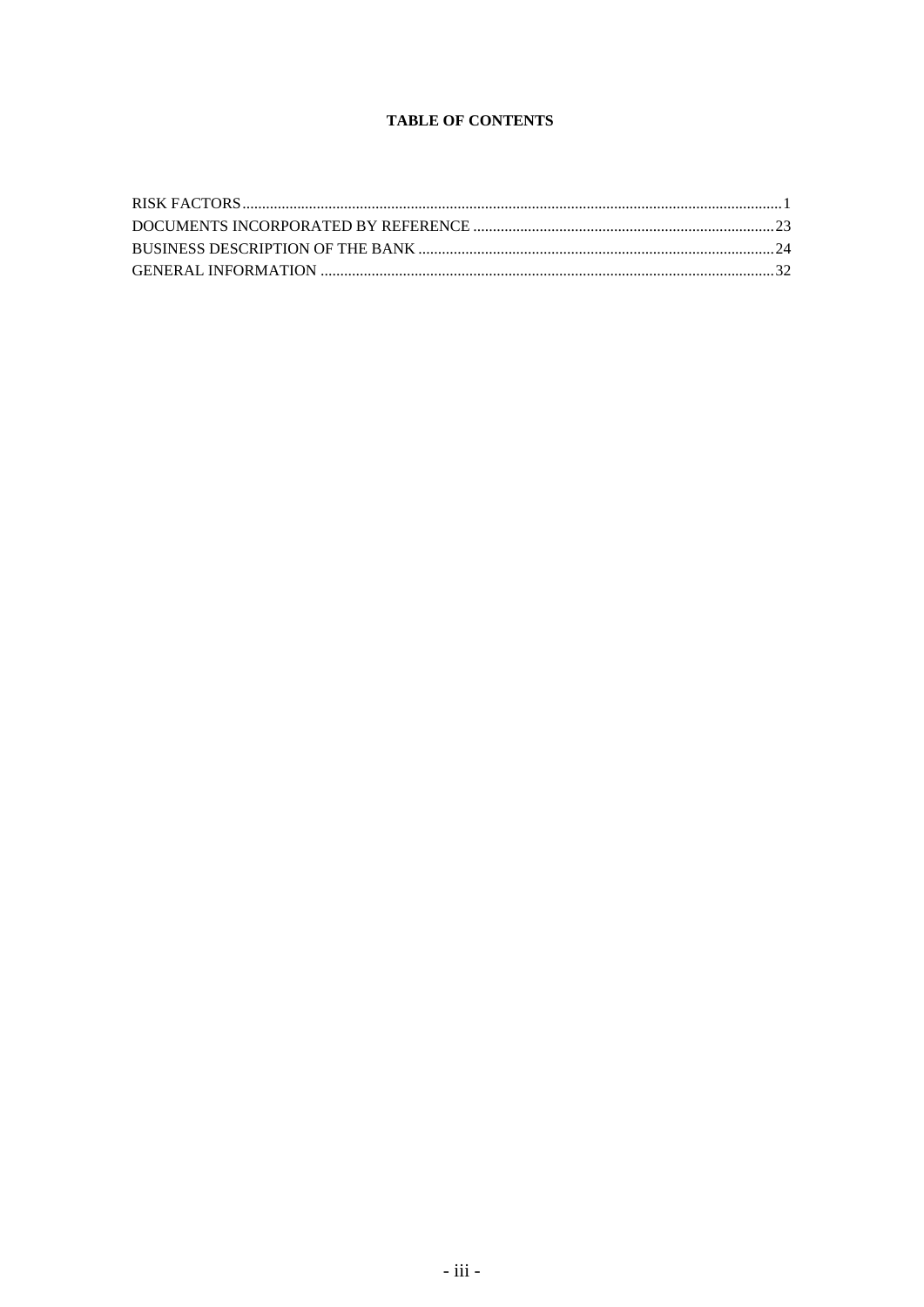#### **RISK FACTORS**

*This section contains risk factors relating to the Bank. All references in this section of this Registration Document to "Bank" and "Issuer" refer to Investec Bank plc, all references to "Group" refer to Investec Bank plc and its subsidiary undertakings and all references to "Investec Group" refer to Investec plc and Investec Limited.*

*Prospective investors in any debt or derivative securities issued by the Bank ("Securities") should read this Registration Document (including all documents incorporated by reference herein) together with any securities note containing information about such Securities (and where appropriate, the relevant summary note), which together constitute a prospectus. Investing in any Securities involves certain risks. Prospective investors should consider carefully the risks set forth below in relation to the Bank and the other information set out in this Registration Document and elsewhere in the prospectus (including in any documents incorporated by reference) and reach their own views prior to making any investment decision with respect to any Securities.*

*This Risk Factors section contains information about the risks involved in an investment in any Securities issued by the Bank, which the Bank considers to be the principal risk factors relating to the Bank that may affect the Bank's ability to fulfil its obligations under the Securities.*

#### **Risks relating to the macro-economic environment in which the Bank operates**

#### *Market risks, business and general macro-economic conditions and fluctuations as well as volatility in the global financial markets could adversely affect the Bank's business in many ways.*

The Bank is subject to risks arising from general macro-economic conditions in the countries in which it operates, including in particular the UK, Europe, Asia and Australia, as well as global economic conditions.

During the global financial crisis that started in mid-2008, the UK economy experienced a significant degree of turbulence and periods of recession, adversely affecting, among other things, market interest rates, levels of unemployment, the cost and availability of credit and the liquidity of the financial markets. Whilst economic indicators in the UK had started to improve, the outlook is currently very uncertain given the outcome of the referendum for the UK to leave the European Union. Since a significant portion of the Bank's operating profit is derived from clients based in the UK, it is particularly exposed to the condition of the UK economy, including house prices, interest rates, levels of unemployment and consequential fluctuations in individual clients' disposable income and corporate clients' profits.

In recent years, economic conditions in the other countries in which the Bank operates have been negatively impacted by a number of global macroeconomic trends, including ongoing concerns surrounding the significant sovereign debts and fiscal deficits of several countries in Europe, a weakening of the Chinese economy, the potential exit of member states from the European Monetary Union and a decline in global commodity prices such as crude oil. The effects of these events have been felt in the global economy and by financial institutions in particular, and have placed strains on funding markets at times when many financial institutions had material funding needs. Any further adverse developments in the global economy could have an adverse impact on its business, results of operations, financial condition and prospects.

Within its Wealth & Investment business, the Bank earns fixed fees as a percentage of assets under management, as well as commissions earned for executing transactions for clients. Accordingly, its results of operations are influenced by fluctuations in the market value of assets under management. A large portion of the Bank's total assets under management comprised equity securities. Therefore, its fee and commission income is vulnerable to fluctuations in equity markets since a reduction in the value of equities would contribute to a reduction in the value of assets under management, and therefore a reduction in fee and commission income. Although the majority of the investment mandates for the Bank's clients are based on a long-term approach to investment through market cycles, significant volatility in securities markets may result in equities and funds becoming less attractive investments for the Bank's clients. Deterioration in equity or other securities markets may therefore make it harder for the Bank to attract new clients or could potentially result in clients withdrawing a portion or all of the assets in their portfolios.

Revenues from the Specialist Banking business are also sensitive to market volatility. Deterioration in the financial markets and general economic activity has in the past affected, and will continue to affect levels of private client activity. The Bank's investment banking and corporate banking income is directly related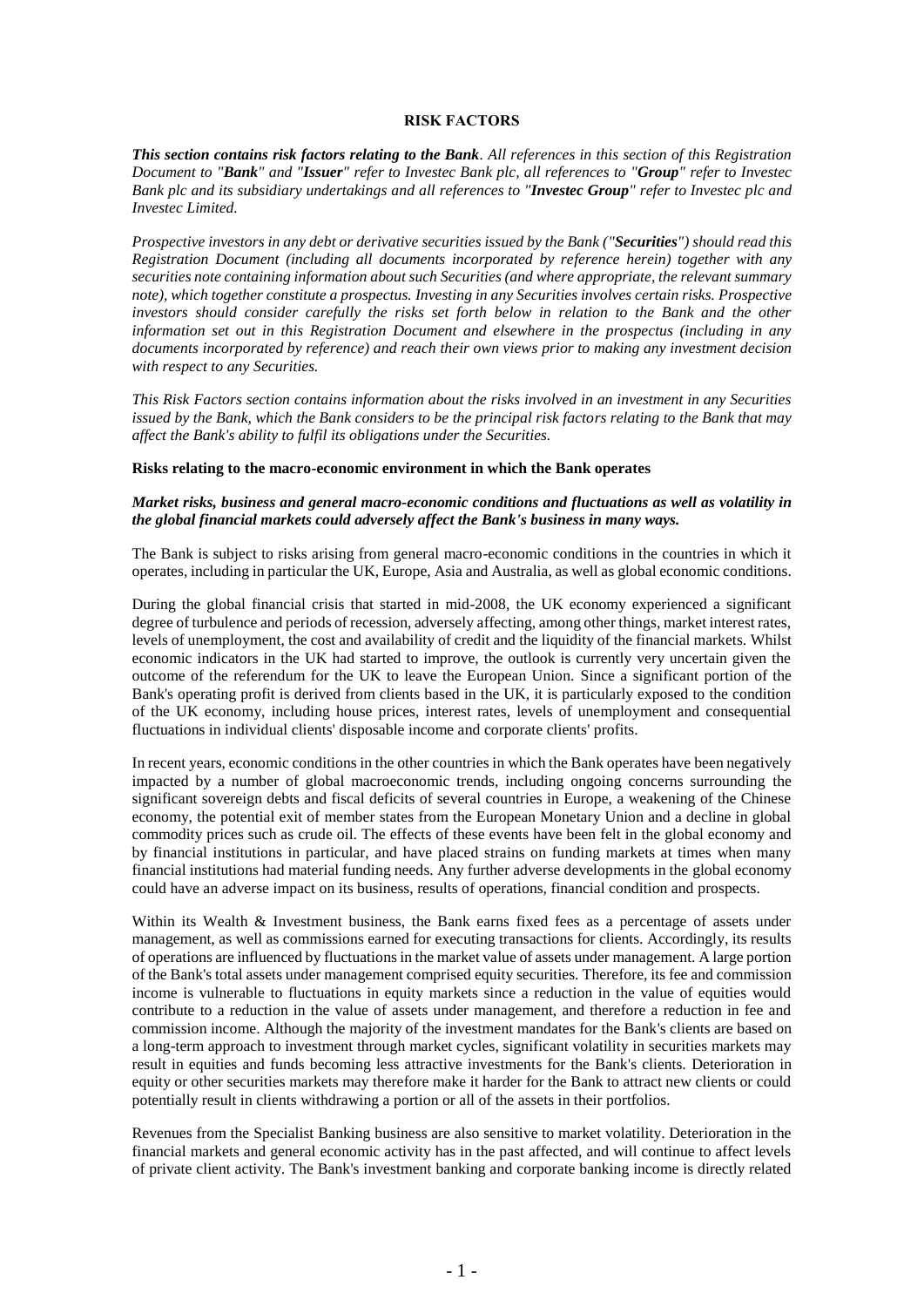to the number and size of the transactions in which the Bank participates and general corporate and institutional activity. Accordingly, any reduction in the number and/or size of such transactions and a slowdown in corporate activity, whether occasioned by market volatility or otherwise, will adversely affect its results of operations. Moreover, some of the Specialist Banking income is derived from direct or principal investments or from the management of private equity portfolios. This income is dependent upon the performance of the underlying investments and the ability to realise value upon exit from the investments and, as such, revenues, returns and profitability may fluctuate, impacting the Bank's results of operations. As a result of the foregoing factors, market volatility may have a material adverse effect on the Bank's business, results of operations, financial condition and prospects.

The Bank also maintains trading and investment positions in various financial and other assets, including equity, fixed income, currency and related derivative instruments and real estate. At any point in time these positions could be either long positions, such that the Bank will benefit from upward movements in the market prices of these assets, or short positions, such that it will benefit from downward movements in the market prices of these assets. Fluctuations in the value of equities, fixed income, currency and related derivative instruments and real estate, either absolutely or relative to other asset classes, could also adversely affect investor sentiment. These financial markets are sometimes subject to significant stress conditions where steep falls in perceived or actual asset values are accompanied by severe reductions in market liquidity. In dislocated markets, hedging and other risk management strategies may not be as effective as they are in normal market conditions. Market instability of this nature could result in the Bank incurring losses.

## *Social, political and economic risk outside of the Bank's control may adversely affect its business and results of operations.*

Unfavourable economic, political, military and diplomatic developments producing social instability or legal uncertainty may affect both the performance and demand for the Bank's products and services. The Bank's businesses, results of operations and financial condition could be materially adversely affected by changes in government or the economic, regulatory or other policies of the governments of the jurisdictions in which the Bank operates. Among others, the actions of such governments in relation to employee relations, salaries, the setting of interest rates, or in relation to exerting controls on prices, exchange rates or local and foreign investment, may adversely affect the Bank's business and results of operations.

The UK electorate's vote to leave the European Union ("**EU**") may have a significant impact on general macroeconomic conditions in the UK, the EU and globally, and is likely to usher in a prolonged period of uncertainty. Negotiations of the UK's exit agreement, its future relationship with the EU and its trading relationships with the rest of the world will likely take a number of years to resolve. The period of uncertainty and market volatility that followed the UK's decision to leave the EU is likely to continue until the UK's future relationship with the EU and the rest of the world is clearer. Given the timeframe and the complex negotiations involved, a clearer picture is not expected to emerge for some time. Uncertainty as to the precise terms of these arrangements may affect the fiscal, monetary and regulatory landscape to which the Bank is subject.

## *The Bank faces risks associated with interest rate levels and volatility.*

Interest rates, which are impacted by factors outside of the Bank's control, including the fiscal and monetary policies of the UK government and central bank, as well as UK and international political and economic conditions, affect the Bank's results of operations, profitability and return on capital in three principal areas: margins and income, cost and availability of funding and impairment levels.

In recent years, the UK has experienced historically low, sustained interest rates which has resulted in relatively low spreads being realised by the Bank between the rate it pays on customer deposits and the rate received on the loans, reducing the Bank's net interest income and net interest margin. Low interest rates may also reduce incentives for consumers to save and, therefore, could reduce the Bank's customer deposits, its principal source of funding. The Bank's business and financial performance and net interest income and margin may continue to be adversely affected by the continued low interest rate environment.

Increases in interest rates could also adversely affect the Bank. In an increasing interest rate environment, the Bank may be more exposed to re-pricing of its liabilities than competitors with higher levels of term deposits. In the event of sudden large or frequent increases in interest rates, the Bank also may not be able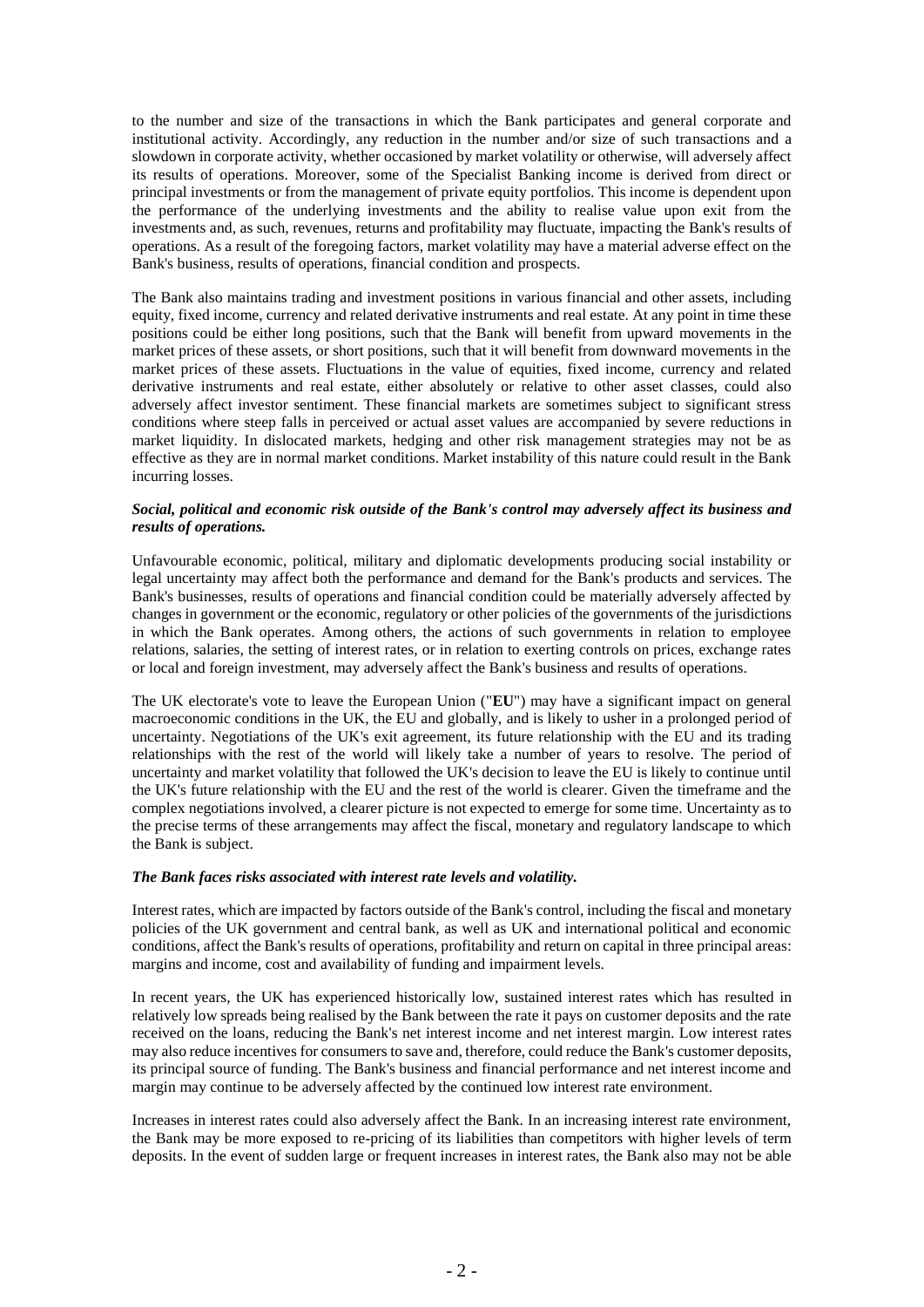to re-price its floating rate assets and liabilities at the same time, giving rise to re-pricing gaps in the short term, which, in turn, could negatively affect its net interest margin and income.

Changes in interest rates could also impact the Bank's impairment loss levels and customer affordability. A rise in interest rates, without sufficient improvement in customer earnings or employment levels, could, for example, lead to an increase in default rates among customers with variable rate loans who can no longer afford their repayments, in turn leading to increased impairment charges and lower profitability for the Bank. A high interest rate environment also reduces demand for loan products generally, as individuals are less likely or less able to borrow when interest rates are high. In addition, there is a risk that a sudden rise in interest rates, or an expectation thereof, could encourage significant demand for fixed rate products. High levels of movement between products in a concentrated time period could put considerable strain on the Bank's business and operational capability, and it may not be willing or able to price its fixed rate products as competitively as others in the market. This could lead to high levels of customer attrition and, consequently, a negative impact on the Bank's profitability.

If the Bank is unable to manage its exposure to interest rate volatility, whether through hedging, product offering or by other means, its business, results of operations, financial condition and prospects could be materially adversely affected.

### *The Bank is exposed to political, social and macroeconomic risks relating to the UK's potential exit from the EU.*

In March 2017, the UK gave notice of its intention to leave the EU under Article 50 of the Treaty on European Union. The notice provides for the UK to exit the EU at 11 p.m. (London time) on 29 March 2019, which, following subsequent discussions between the UK and the EU, was initially postponed to 12 April 2019 and thereafter to 31 October 2019, contingent on the UK's participation in the European Parliament elections in May 2019 and certain other requirements, the Exit Date.

In November 2018, the Withdrawal Agreement setting out the terms of the UK's exit from the EU, and the Political Declaration on the framework for the future relationship between the UK and the EU were agreed between the UK and EU governments. Since that time, there has been significant uncertainty whether or not the Withdrawal Agreement and Political Declaration will be approved by the UK Parliament or on what timing. As a result, discussions between the UK and the EU on the UK's future relationship with the EU have continued, and the UK Parliament has, alongside its consideration of the Withdrawal Agreement and Political Declaration, evaluated a number of alternative approaches to implementing the results of the 2016 referendum. While these discussions continue, there remains heightened uncertainty regarding whether the Exit Date will be further postponed or on what terms, if any, the UK will seek to leave the EU.

As initially agreed, the Withdrawal Agreement includes the terms of a transition or "standstill" period until 31 December 2020, during which the UK will have formally withdrawn from the EU but will still be treated for most purposes as an EU member state. This transition period may be extended (by agreement before July 2020) until the end of 2021 or 2022. During the transition period, the UK would be subject to EU laws as well as benefit from them but would have very limited involvement in EU decision-making processes and institutions. The Withdrawal Agreement also provides that the EU will notify third-party countries that the UK should be treated as a member of the EU, but third-party countries may not be legally bound to treat the UK as such.

For the Withdrawal Agreement to become effective, both the EU Parliament and the UK House of Commons must vote to approve it and the Political Declaration. The Withdrawal Agreement would also need to be implemented into UK law by the UK Parliament. If the Withdrawal Agreement does not become effective, unless the UK revokes the notice of its intention to leave the EU, or the Exit Date is postponed with the unanimous agreement of the remaining EU member states, the UK will leave the EU on 31 October 2019 with no transitional period.

The prospective withdrawal of the UK from the EU continues to create significant political, social and macroeconomic uncertainty, which has affected and is likely to continue to affect financial markets, consumer sentiment and corporate profitability. As a result of this uncertainty, the pound sterling : U.S. dollar exchange rate fell to its lowest levels since the 1980s, with one pound sterling equal to US\$1.20 in January 2018, a decrease of 18.6%. In addition, Moody's Investors Service downgraded the outlook of the UK government's bond rating from stable to negative, Fitch downgraded the UK government's credit rating from AA+ (stable) to AA (negative) and Standard & Poor's Ratings Services downgraded the UK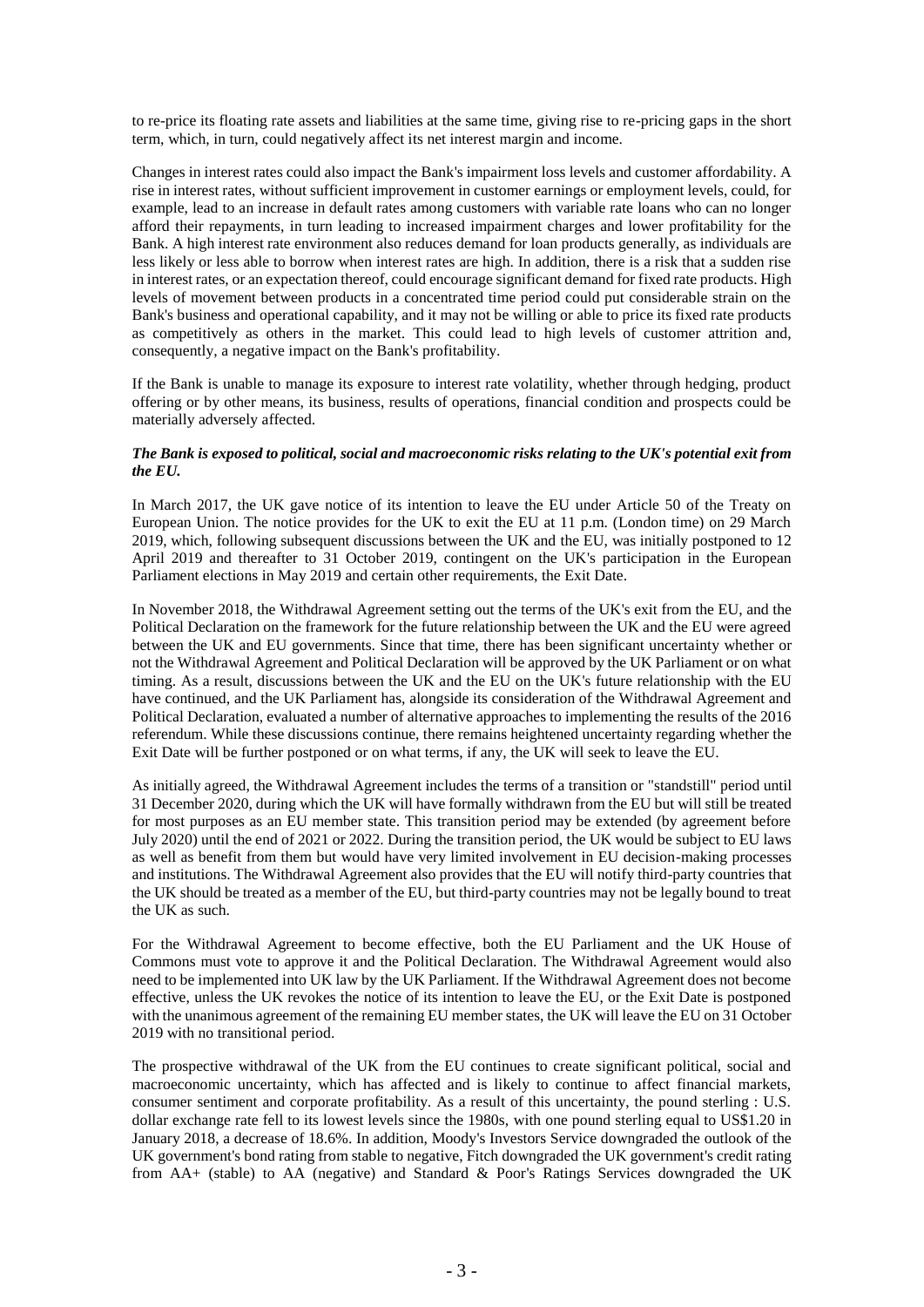government's credit rating from AAA (negative) to AA (negative), in each case warning that the country's economic growth and fiscal strength are likely to be lower in the event the UK exits the EU.

If the UK leaves the EU with no withdrawal agreement in place, the result may be significant macroeconomic deterioration, including, but not limited to, further decreases in global stock exchange indices, trade wars, increased foreign exchange volatility (in particular a further weakening of the pound sterling and the euro against other leading currencies), decreased GDP in the UK, EU or other markets in which the Bank operates, and further sovereign credit downgrades.

In particular, there is a risk that the UK's exit from the EU, other political developments or developments otherwise affecting market confidence may result in outflows of assets from investment portfolios with exposure to the UK, which could include multi-asset portfolios held by the Bank. Due to the size and importance of the UK economy in the global economy, particularly with respect to the UK financial services market, as well as the uncertainty and unpredictability concerning the UK's legal, political, financial and economic relationship with the EU after the UK's exit from the EU, there may continue to be instability in the national and international financial markets, significant currency fluctuations and otherwise adverse effects on consumer confidence for the foreseeable future, including beyond the date of the UK's withdrawal from the EU.

The regulatory environment that applies to the Bank is in large part derived from EU financial services legislation. While the UK is currently required to implement and apply such legislation, this may no longer be the case following its departure from the EU. This may have a significant impact on UK financial services legislation and the regulatory environment in which the Bank operates, which may in turn have a material adverse effect on the Bank's business, financial condition, results of operations and prospects.

It is also unclear how the UK's withdrawal from the EU will affect UK financial institutions and businesses with assets or operations (including branches) in the EU (and vice versa), which could impact matters from regulatory classifications, delegation of activities and operational processes within the Bank to applicable tax regimes and the mobility of personnel. At present, EU legislation grants passporting rights to certain categories of financial institution, including insurers, investment firms, UCITS management companies and AIFMs. EU legislation also facilitates mutual rights of access to EU market infrastructure such as payment and settlement systems. Once the UK ceases to be a member state of the EU, the current passporting arrangements may cease to be effective, as may the current mutual rights of access to market infrastructure. The Bank relies on such passporting arrangements and market infrastructure. In addition, the Bank has permanent employees in the UK and the remaining EU member states. A number of the Bank's employees in the UK are citizens of other EU member states, and a number of employees in the EU are UK citizens. Depending on the contours of the agreement reached between the UK and the EU on migration and immigration (if any), the UK's exit from the EU could result in restrictions on mobility of personnel and could create difficulties for the Bank in recruiting and retaining qualified employees.

As a result of the foregoing, the UK's departure from the EU may have material adverse effect on the Bank's business, financial condition, results of operations and prospects.

#### *Fluctuations in exchange rates could have an adverse impact on the Bank's results of operations.*

A proportion of the Bank's operations are conducted by entities outside the UK. The results of operations and the financial position of individual companies are reported in the local currencies of the countries in which they are domiciled, including Euro, US Dollars and Australian Dollars. These results are then translated into pounds sterling at the applicable foreign currency exchange rates for inclusion in the Bank's financial statements.

The Bank is also subject to currency risk in respect of its trading activities, which it conducts through its Specialist Banking business, both in relation to client flows and balance sheet management.

Exchange rates between local currencies and pounds sterling have fluctuated during recent periods. These fluctuations could have an adverse impact on the Bank's results of operations.

#### *The Bank faces risks related to volatility in the value of UK real estate.*

UK house prices influence the value of the Bank's mortgage portfolio. A decline in house prices in the UK could lead to a reduction in the recovery value of real estate assets held as collateral in the event of a customer default, and could lead to higher impairment losses, which could reduce the Bank's capital and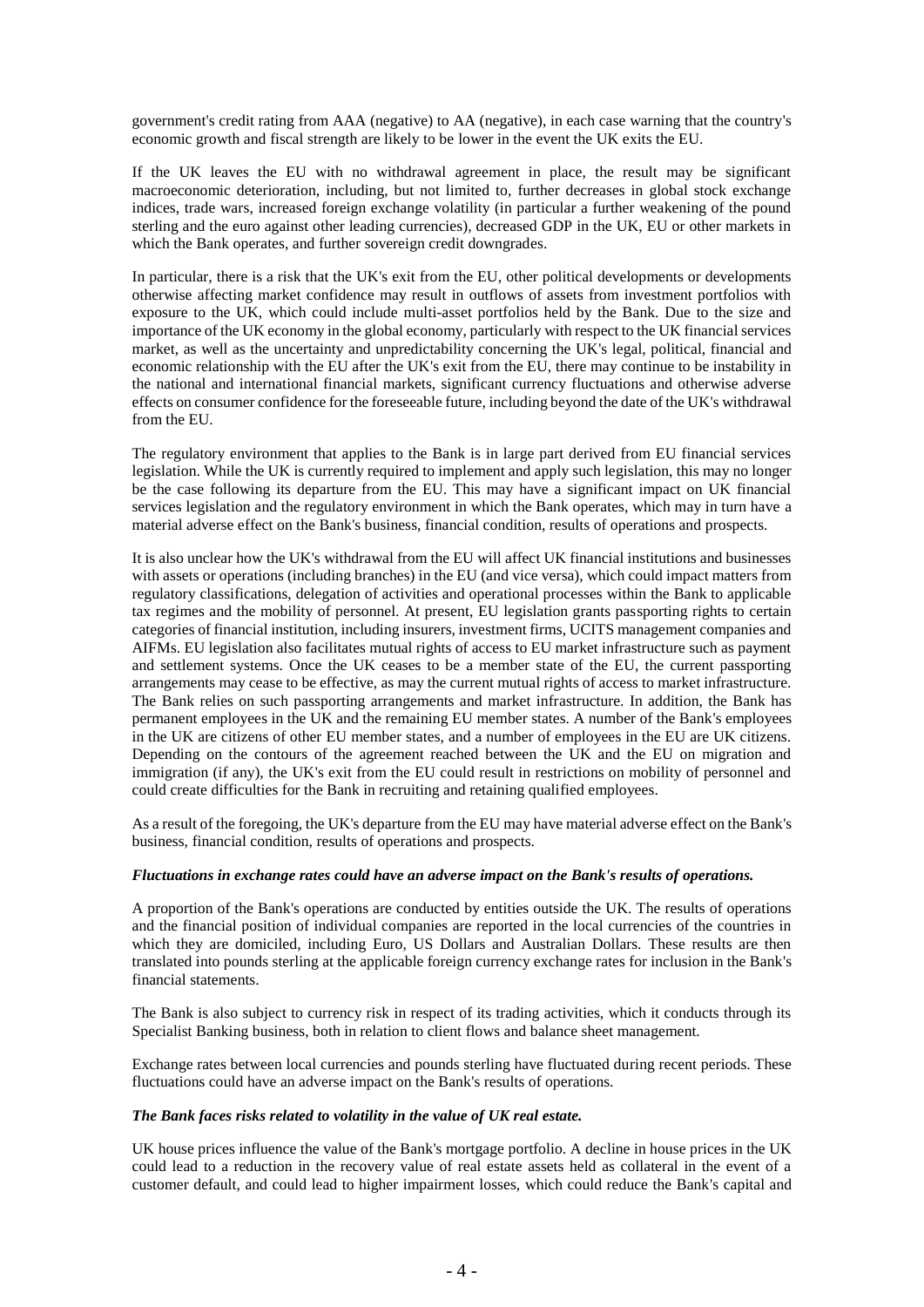profitability as well as its ability to engage in lending and other income-generating activities. A significant increase in house prices over a short period of time could also have a negative impact on the Bank by reducing the affordability of homes for buyers, which could lead to a reduction in demand for new mortgages. Sustained volatility in house prices could also discourage potential homebuyers from committing to a purchase, thereby limiting the Bank's ability to grow its mortgage portfolio.

In addition, the Bank's mortgage portfolio is concentrated in London and surrounding areas. The Bank has benefited from the fact that in London, prime residential property has been regarded as a preferred outlet for international capital, and residential property price growth has been largely sustained in recent years. Residential property prices in the South East of England generally also have been more resilient to macroeconomic pressures compared to other regions of the UK. However, there can be no assurance that real estate price growth will continue in these areas.

The UK government's intervention into the housing market, both directly through, for example, buyer assistance schemes and indirectly through the provision of liquidity to the banking sector under, for example, the Bank of England and HM Treasury's Funding for Lending scheme ("**FLS**") and Term Funding scheme ("**TFS**"), may also contribute to volatility in house prices. This could occur, for example, as a result of any sudden end to buyer assistance schemes in the future, which could lead to a decrease in house prices, or due to their continuation, which would maintain excess funding liquidity in the mortgage market which has supported a low mortgage interest rate environment, and which could lead to inflation in house prices. The impact of these and any other initiatives on the UK housing market and other regulatory changes, tax changes or UK Government programme changes is difficult to predict. Volatility in the UK housing market occurring as a result of these changes, or for any other reason, could have a material adverse effect on the Bank's business, results of operations, financial condition and prospects.

## *The response of governments and regulators to instability in the global financial markets may not be effective.*

In times of economic instability, governments and regulators are faced with pressure from a variety of sources, including market participants, the media, investor organisations and others, to reform the existing financial and regulatory system. There can be no guarantee that the response of governments and regulators in the jurisdictions in which the Bank operates, and the reforms proposed thereby, will be effective or that the timing of responses (which might otherwise have been effective) will be appropriate. In addition, any such measures taken may negatively impact the Bank's business even when they achieve their policy goals. In the past, governments and regulators in some jurisdictions have responded to pressure of the kind referred to above by greatly increasing regulation. Reforms which increase the compliance and reporting burdens of role-players in the financial markets space can have unintended effects on the environment within which such role-players operate. There can be no guarantee that the governments and regulators in the jurisdictions in which the Bank operates will not make policy decisions to implement reforms which increase the burdens faced by the Bank in relation to compliance and reporting. This could increase the costs the Bank has to devote to compliance and reporting and, in turn, could have a negative effect on the Bank's financial condition and results of operations.

## *Government support of the finance and banking industry may have a disproportionate effect on some and an unintended effect on other participants in that industry.*

The actions of some governments, providing support to certain participants in the finance and banking industry (whether explicitly or implicitly), have had and will continue to have a fundamental effect on the finance and banking industry. Whether such actions have had a positive effect on the industry as a whole and/or the wider economy, there is a risk that those participants in the industry who have not received such government support, including the Bank, may have been and may continue to be disadvantaged. For example, it is possible that those banks which have not received the support of governments may be perceived by potential clients as lacking stability. Such a perception may lead to a loss of clients by smaller participants in the industry, including the Bank, if clients, for example, take deposits to an institution perceived to be more secure. If this were to occur, the Bank's, results of operations, financial condition and prospects may be adversely affected.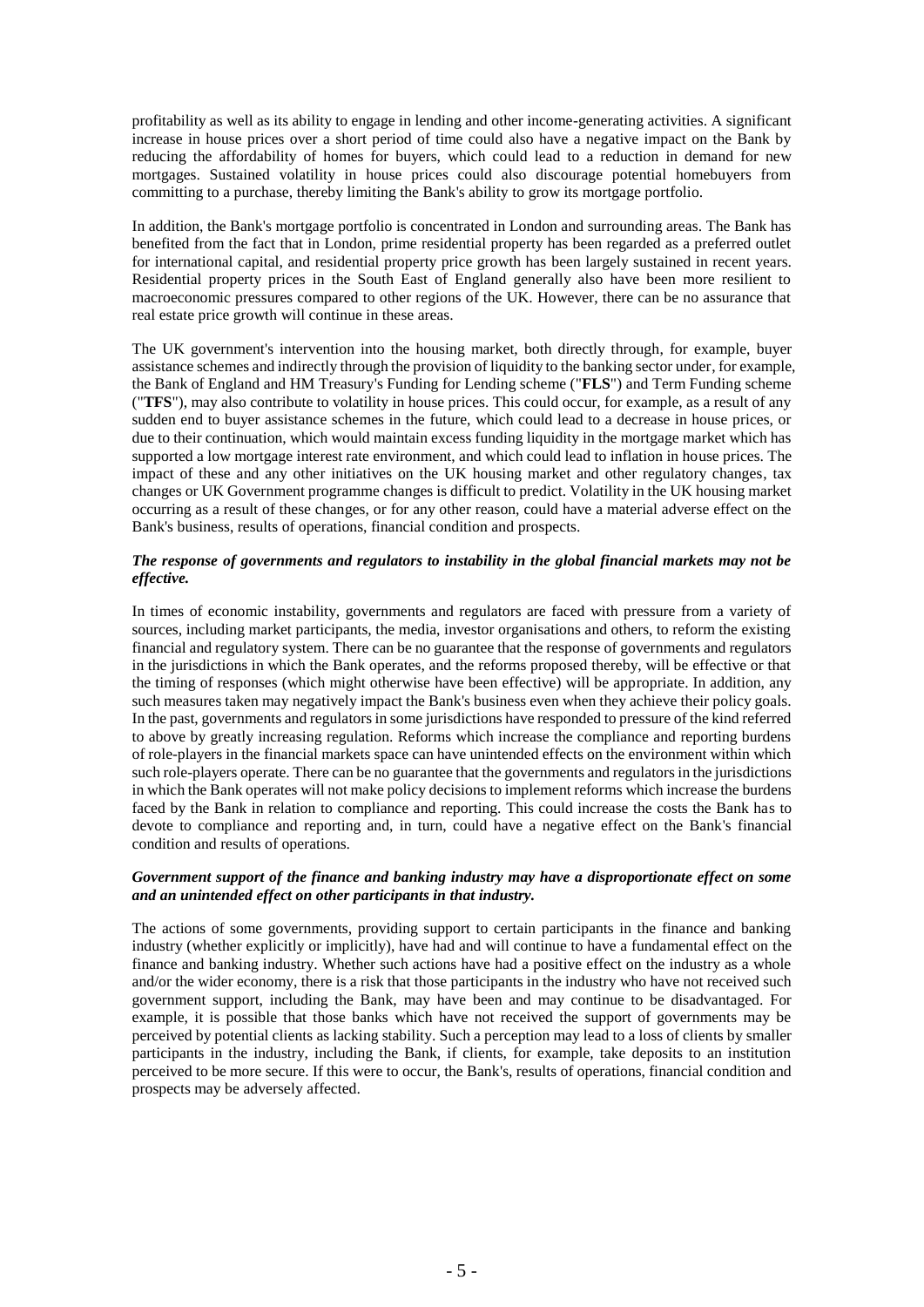## *Terrorist acts and other acts of war could have a negative impact on the business and results of operations of the Bank.*

Terrorist acts, other acts of war or hostility and responses to those acts may create economic and political uncertainties, which could have a negative impact on global economic conditions generally and may directly affect the countries in which the Bank operates, and more specifically on the business and results of operations of the Bank in ways that cannot be predicted.

## **Risks relating to the Bank's Wealth & Investment business**

## *Poor investment performance relative to competitors and applicable benchmarks or a deterioration in the Bank's Wealth & Investment services could lead to a loss of assets under management and a decline in operating profit.*

The success of relevant investment strategies ("**investment performance**") is an important factor for the maintenance and growth of assets under management across the Bank's Wealth & Investment business. If the Bank's Wealth & Investment business were to experience poor investment performance over a prolonged period, affected clients (or clients generally) might decide to reduce their investments or withdraw funds altogether in favour of better performing services or competing investment managers, which would lead to a direct reduction in the level of the Bank's assets under management and, as a result, lower fee and commission income. Furthermore, during a period of significant poor investment performance, the Bank's reputation and brand, which have in part been built around its strong investment performance, may deteriorate. As a result, its ability to attract funds from existing and new clients might diminish, particularly given the competitive nature of the wealth management market.

In addition to investment performance, the directors believe that the quality of the services it delivers and the relationships it develops with clients are among the key factors for the maintenance and growth of its assets under management. The Bank's investment managers are central to its relationships with its clients and play a key role in enabling the Bank's Wealth & Investment business to earn the long-term trust of its client base. However, client complaints regarding dissatisfaction with the services they receive from their investment managers or the Bank generally, including in relation to general administration of their investments, could ultimately lead to the withdrawal of client investments and a reduction in the Bank's assets under management.

The occurrence of any of the foregoing could have a material adverse effect on the Bank's business, results of operations, financial condition and prospects.

## *The Bank's Wealth & Investment business may lose clients or may experience withdrawals of assets under management at short or no notice, which would result in the loss of assets under management and lower fee and commission income.*

The Bank's arrangements with its Wealth & Investment clients are generally terminable without cause and at any time without notice. Clients may decide to withdraw a portion or all of the assets managed by the Bank, or transfer their investments to another provider of wealth management services, for various reasons. A reduction in the value of assets under management would lead to an immediate impact on the Bank's fee and commission income and therefore on operating profit. Significant withdrawals of assets under management or transfers of client assets could have a material adverse effect on the Bank's business, results of operations, financial condition and prospects.

## *New products and services introduced by the Bank's Wealth & Investment business may not achieve acceptance in the market.*

The Bank's Wealth & Investment business depends on its ability to develop new products and services that achieve a sufficient level of acceptance in the market to challenge its competitors. There can be no assurance that it will be able to develop new products or services that will appeal to clients, or that its competitors will not introduce more successful products or services or successfully copy the products and services introduced by the Bank. New product and service launches involve a significant investment and commitment of human resources by the Bank. If the products and services introduced by the Bank's Wealth & Investment business do not achieve the anticipated level of acceptance, or it is unsuccessful in any new distribution channel, the Bank could lose customers or be required to incur substantial costs in order to maintain its customer base. Additionally, if the processes to design, develop and launch new products and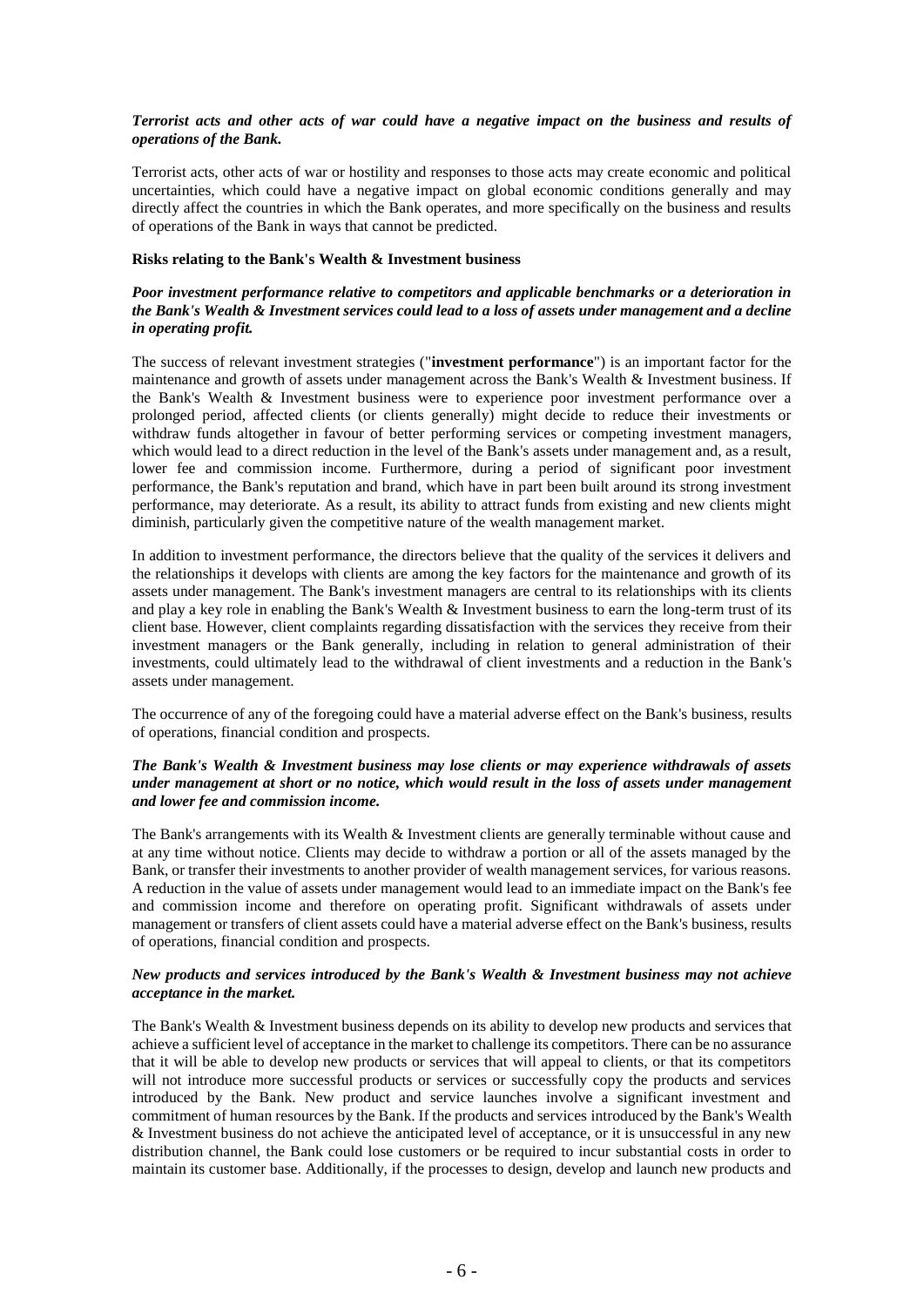services are inadequate, it may result in the Bank investing development resources inappropriately, launching products or services that are incapable of achieving their stated goals, or failing to achieve its business objectives. The inability to effectively develop and successfully launch new products and services could have a material adverse effect on its business, results of operations, financial condition and prospects.

#### *Changes in distribution trends, in particular in relation to financial advisers, may have a material adverse effect on the Bank's Wealth & Investment business.*

Financial intermediaries are one of the distribution channels for the Wealth & Investment business. In particular, it relies on independent financial advisers, who may retain responsibility for specific aspects of the overall service provided to the client, such as the recording of "know your customer" information and the suitability of the investment mandate. Although the Bank continuously focuses on maintaining its financial adviser relationships and networks, there can be no assurance that its efforts will be successful. In particular, many of the Bank's competitors are working to expand and deepen their own financial adviser relationships and networks. As competition expands among wealth management firms for business from financial adviser introductions, the Bank may be unable to maintain its key financial adviser relationships or grow the amount of new business it generates from financial adviser introductions.

Changes in distribution trends may also lead to the emergence of new competitors. For example, the increasing popularity of internet investing systems and platforms in recent years has led to the growth of investment managers offering simplified investment management services to the mass affluent investor market, often targeting self-directed investors. In recent years, this trend towards self-directed investments in certain segments of the market has intensified. In many cases, investment managers have focused their services on the development of low-cost, simplified investment models in order to target this segment of the investor market. Although the Bank is investing in a digital distribution channel, as internet platforms and similar distribution channels become more prevalent, there can be no assurance that the Bank's clients will not transfer their investments to these types of investment management firms, or that it will be able to successfully compete with them for new clients.

A loss of the Bank's relationships with particular intermediaries, or the emergence of competitors through new or developing distribution channels, could result in a reduction in the Bank's assets under management and could have a material adverse effect on its business, results of operations, financial condition and prospects.

#### *Breaches by the Bank's Wealth & Investment business of investment mandates could have a material adverse effect on its business, financial condition, results of operations and prospects.*

The Bank's Wealth & Investment business is generally required to invest in accordance with specific investment mandates or objectives established for the particular portfolio or product. If investments are made or managed in breach of an investment mandate, including with regard to the use of benchmark indices, the Bank could be required to unwind the relevant transactions, could suffer reputational and brand damage and likely would be liable for any losses suffered by an affected party in doing so. Losses could be significant and exceed amounts recoverable under the Bank's insurance policies, if any. The potential reputational and brand damage and the obligation to compensate for such losses could have a material adverse effect on the Wealth & Investment business, financial condition, results of operations and prospects.

#### *The wealth management industry in which the Bank operates is intensely competitive.*

Within the Wealth & Investment business, the Bank's principal competitors are international and UK based wealth management firms, for example Rathbones, Brewin Dolphin, Quilter plc, Smith & Williamson and Charles Stanley, along with certain private banks. It also competes with trust and fiduciary companies. Some of these competitors have proprietary products and distribution channels that make it more difficult for the Bank to compete with them. In addition, the wealth management industry has experienced periods of significant consolidation as numerous wealth management firms have either been acquired by other financial services firms or ceased operations. Furthermore, a number of entrants, including commercial banks and foreign entities, have made investments in and acquired wealth management firms. If clients and potential clients decide to use the services of competitors, this could result in growth in assets under management slowing or in net client outflows. Any of the foregoing factors could have a material adverse effect on the Bank's business, results of operations, financial condition and prospects.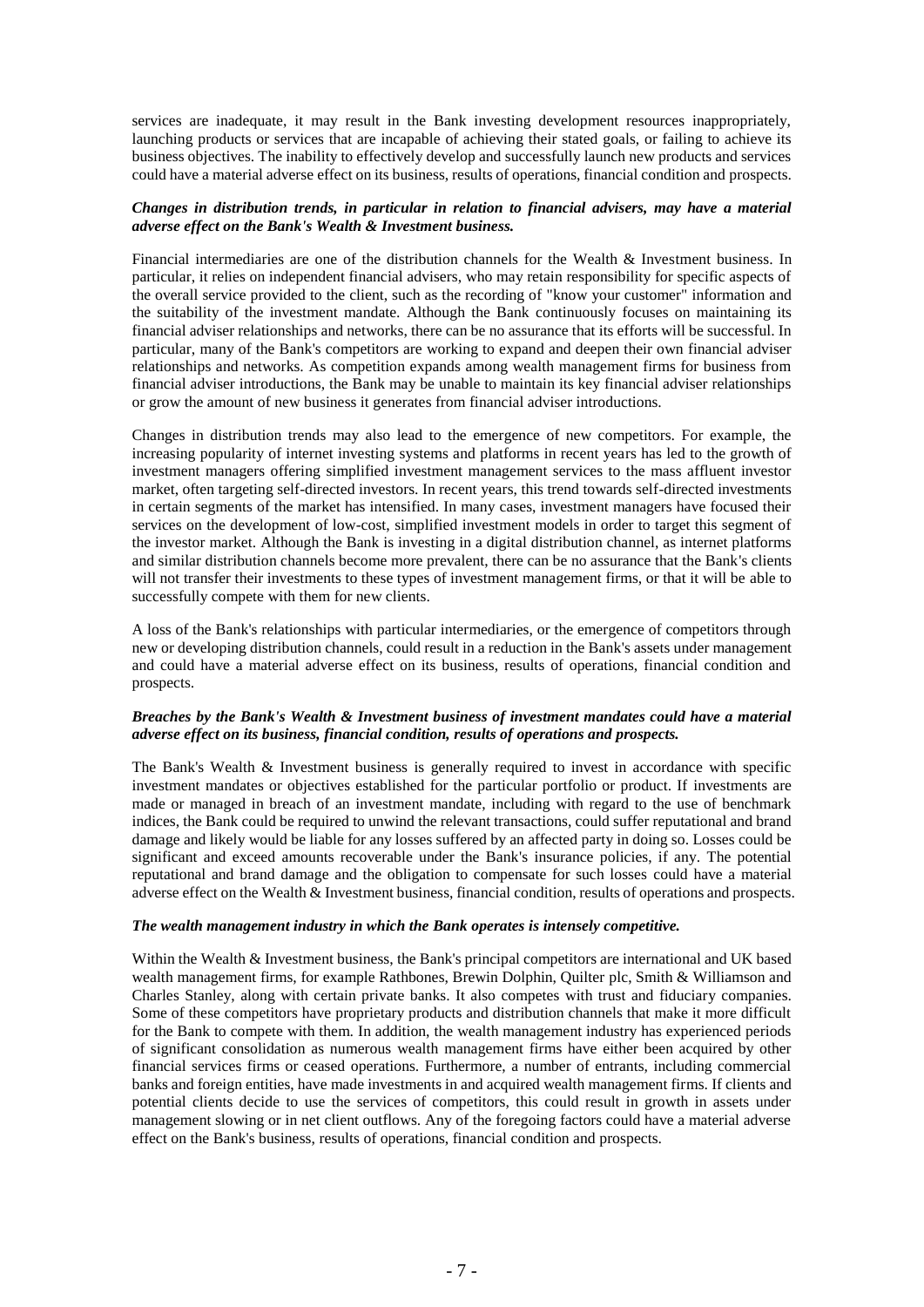## **Risks relating to the Specialist Banking business**

## *The Bank is subject to risks concerning customer and counterparty credit quality.*

Credit and counterparty risk is defined as the risk arising from an obligor's (typically a client's or counterparty's) failure to meet the terms of any agreement. Credit and counterparty risk arises when funds are extended, committed, invested, or otherwise exposed through contractual agreements, whether reflected on- or off-balance sheet.

Credit and counterparty risk arises primarily from three types of transactions:

- Lending transactions through loans and advances to clients and counterparties creates the risk that an obligor will be unable or unwilling to repay capital and/or interest on loans and advances granted to them. This category includes bank placements, where the Bank has placed funds with other financial institutions;
- Issuer risk on financial instruments (for example, corporate bonds) where payments due from the issuer of a financial instrument may not be received;
- Trading transactions, giving rise to settlement and replacement risk, which is collectively referred to as counterparty risk. Settlement risk is the risk that the settlement of a transaction does not take place as expected. Replacement risk is the financial cost of having to enter into a replacement contract with an alternative market counterparty following default by the original counterparty.

The Bank's credit risk arises primarily in relation to its Specialist Banking business, through which it offers products such as private client mortgages and specialised lending to high income professionals and high net worth individuals and a range of lending products to corporate clients, including corporate loans, asset based lending, fund finance, asset finance, acquisition finance, power and infrastructure finance, resource finance and corporate debt securities. Within its Wealth & Investment business, the Bank is subject to relatively limited settlement risk which can arise due to undertaking transactions in an agency capacity on behalf of clients.

Credit and counterparty risks can be impacted by country risk where cross-border transactions are undertaken. This can include geopolitical risks, transfer and convertibility risks and the impact on the borrower's credit profile due to local and economic political conditions.

In accordance with policies overseen by its Central Credit Management department, the Bank makes provision for specific impairments and calculates the appropriate level of portfolio impairments in relation to the credit and counterparty risk to which it is subject. This process requires complex judgements, including forecasts of how changing macro-economic conditions might impair the ability of customers to repay their loans. The Bank may fail to adequately identify the relevant factors or accurately estimate the impact and/or magnitude of identified factors. Further, despite the Bank having conducted an accurate assessment of customer credit quality, customers may be unable to meet their commitments as they fall due as a result of customer-specific circumstances, macro-economic disruptions or other external factors. The failure of customers to meet their commitments as they fall due may result in higher impairment losses. Increased credit and counterparty risk could have a material adverse impact on the Bank's business, results of operations, financial condition and prospects.

#### *Concentration of credit risk could increase the Bank's potential for significant losses.*

The Bank is subject to concentration risk, which arises when large exposures exist to a single client or counterparty, group of connected counterparties or to a particular geography, asset class or industry. Concentration risk can also exist where a portfolio of loan maturities is clustered within a single period of time. While the Bank's loan book remains well diversified, geographical concentration in its loan book may pose risks. In the event of a disruption to the credit markets in the geographies in which the Bank operates (particularly the UK) or the emergence of adverse economic conditions in any of those geographies, including in relation to interest rates and unemployment levels, this concentration of credit risk could cause the Bank to experience greater losses than its competitors. While the Bank regularly monitors its loan book to assess potential concentration risk, efforts to divest, diversify or manage its loan book against concentration risks may not be successful and could result in an adverse effect on the Bank's business, results of operations, financial condition and prospects.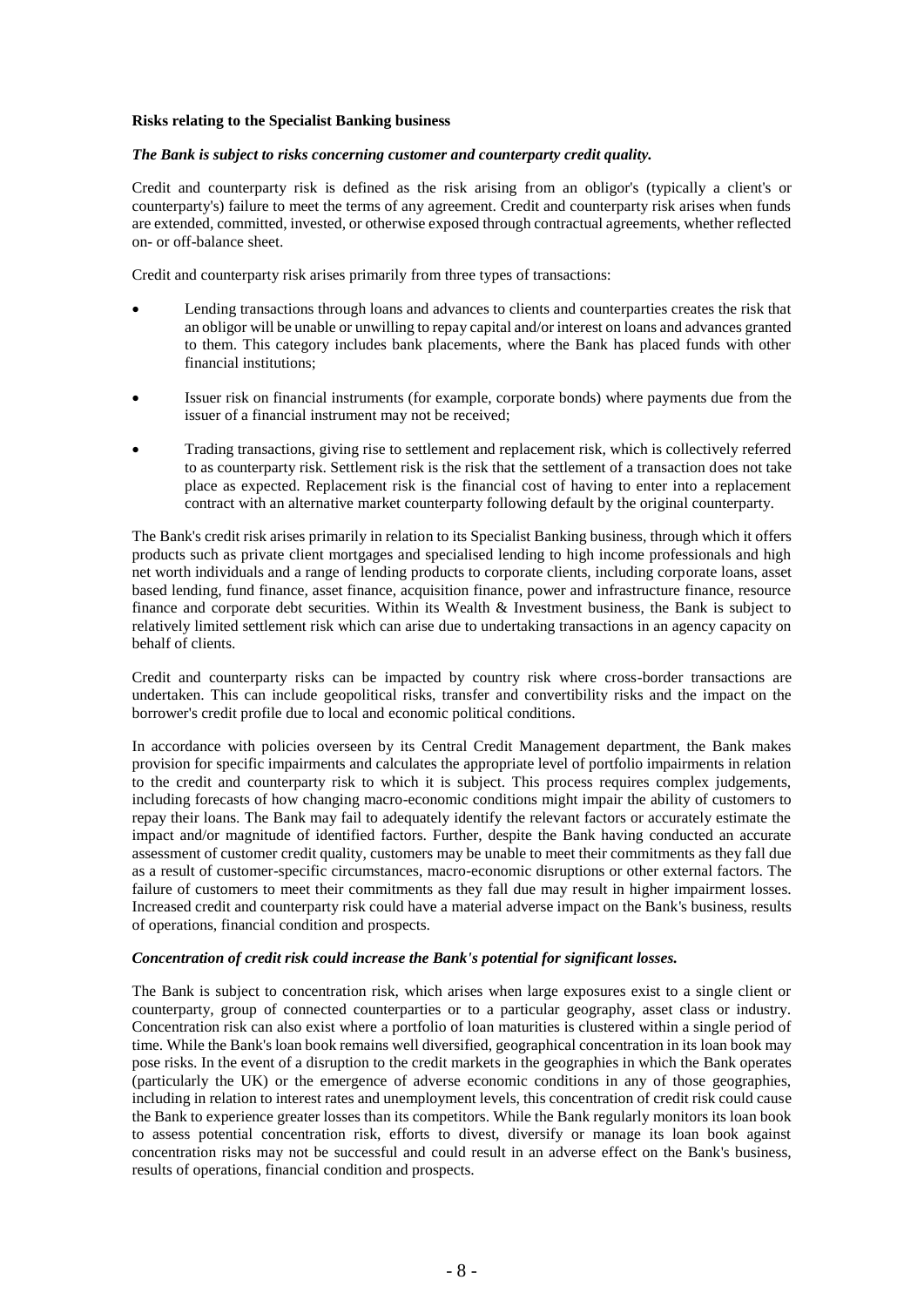## *The Bank is subject to liquidity risk, which may impair its ability to fund its operations.*

Liquidity risk is the risk that the Bank has insufficient capacity to fund increases in its assets, or that it is unable to meet its payment obligations as they fall due. This includes repaying depositors or maturing of wholesale debt. This risk arises from mismatches in the timing of cash flows, and is inherent in all banking operations and can be impacted by a range of institution-specific and market-wide events. Liquidity risk can be further broken down into:

- Funding liquidity, which relates to the risk that the Bank will be unable to meet current and/or future cash flow or collateral requirements in the normal course of its business, without adversely affecting its financial position or reputation; and
- Market liquidity, which relates to the risk that the Bank may be unable to trade in specific markets or that it may only be able to do so with difficulty due to market disruptions or a lack of market liquidity.

The Bank relies on its retail client base as the principal source of stable and well diversified funding for its risk assets. Its primary source of funding is customer deposits. Growth in the Bank's lending activities will therefore depend in part on the availability of customer deposit funding on acceptable terms, for which there may be increased competition, which is dependent on a variety of factors outside the Bank's control. These factors include general macro-economic conditions and market volatility and confidence of retail depositors in the economy. Increases in the cost of customer deposit funding will adversely affect the Bank's net interest margin and a lack of availability of customer deposit funding could have a material adverse effect on the Bank's growth.

While the Bank does not currently rely heavily on wholesale funding (*i.e. borrowing from other banks and* financial institutions), it may need to access wholesale markets where there is a residual funding requirement over and above funds held from customer deposits. If the wholesale funding markets were to be fully or partially closed, it is likely that wholesale funding would prove more difficult to obtain on commercial terms, which could have an adverse effect on the Bank's growth.

The Capital Requirements Directive IV 2013/36/EU ("**CRD**") and the Capital Requirements Regulation 575/2013 ("**CRR**" and together "**CRD IV**"), as implemented in the UK by the PRA, require the Bank to adhere to Basel III liquidity ratios. These are the liquidity coverage ratio ("**LCR**"), which requires banks to have sufficient high quality liquid assets to withstand a 30-day stress scenario, and the net stable funding ratio ("**NSFR**"), which is a long-term structural ratio designed to address funding mismatches. In November 2016 the EC proposed a number of revisions to CRD IV known as the CRRII/CRDV package, including a number of specificities with respect to the NSFR. The package is expected to be agreed during 2018 and will apply to the Bank two years after the date of their entry in the European Union Official Journal, at which point the NSFR will become a binding metric. Ahead of this, the Bank applies definitions from BCBS guidelines, and its own interpretations of regulatory guidance, to calculate the NSFR.

As at 31 March 2019, the Bank's regulatory ratios are comfortably above the requirements applicable to the LCR and to those which will apply for the NSFR once implemented. Any failure to manage its liquidity position or to meet the LCR and NSFR requirements could have a material adverse effect on the Bank's business, financial condition and prospects.

#### *The Bank may have insufficient capital in the future and may be unable to secure additional financing when it is required.*

The prudential regulatory capital requirements applicable to banks have increased significantly over the last decade, largely in response to the financial crisis that commenced in 2008 but also as a result of continuing work undertaken by regulatory bodies in the financial sector subject to certain global and national mandates. These prudential requirements are likely to increase further in the short term, not least in connection with ongoing implementation issues, and it is possible that further regulatory changes may be implemented in this area in any event.

The prudential regulatory capital requirements to which the Bank is subject are primarily set out in CRD IV. In addition, the manner in which CRD IV requirements are implemented may change, including as a result of binding regulatory or implementing technical standards or guidance developed by the European Banking Authority (the "**EBA**") being adopted by the European Commission (the "**EC**"). In November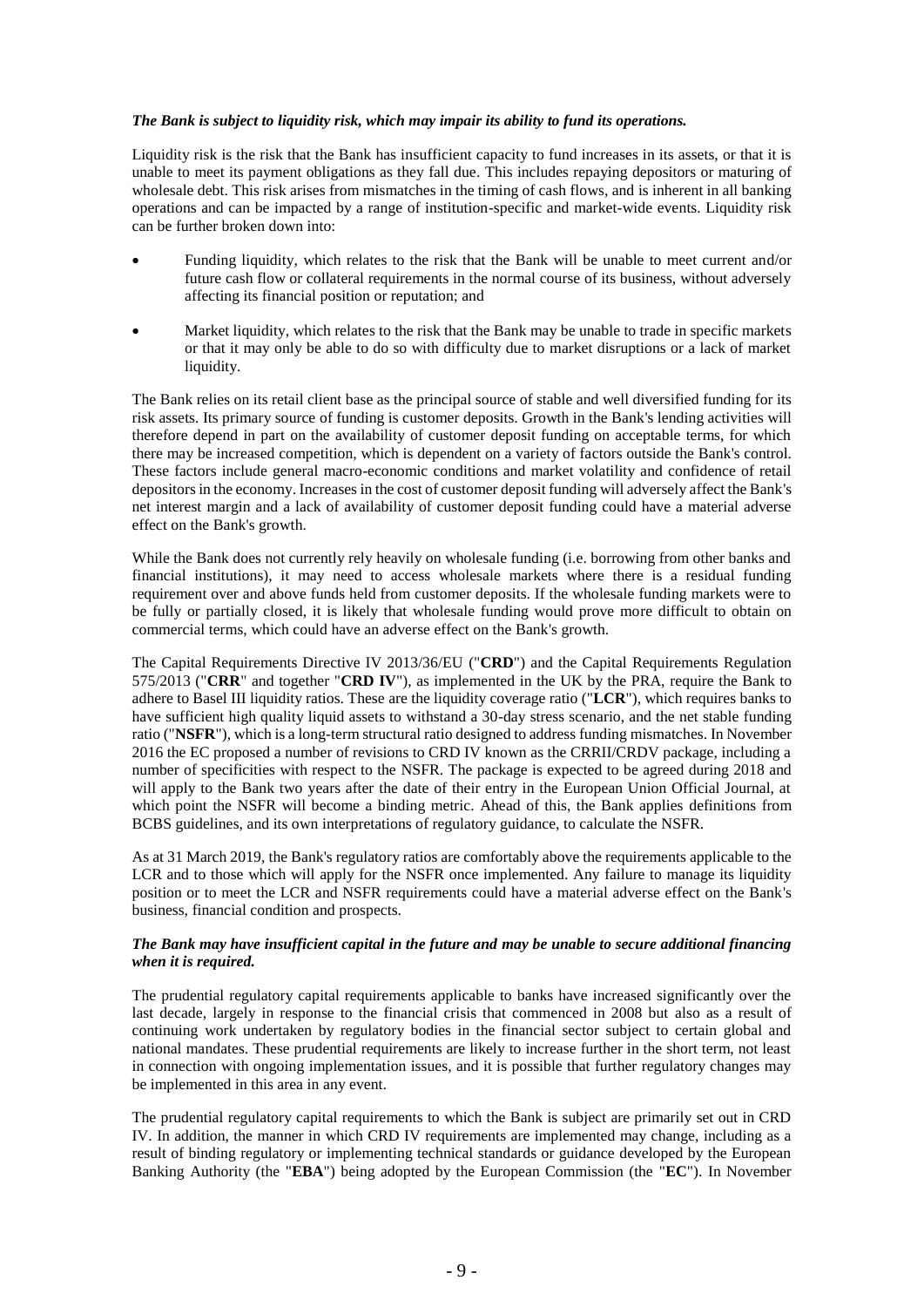2016 the EC proposed a number of revisions to CRD IV known as the CRRII/CRDV package. The finalised text was published on 11 June 2019 and the implementation date for the package is 28 June 2021. In December 2017 the European Union issued the final regulation setting out the IFRS 9 transitional arrangements firms may apply to minimise the impact of the IFRS 9 expected credit loss accounting on regulatory capital. The arrangements will be phased in over five years and take effect from 1 April 2018. In addition, the Basel Committee's oversight body, the Group of Central Bank Governors and Heads of Supervision endorsed the outstanding Basel III post-crisis regulatory reforms in December 2017. The package of reforms endorsed now completes the global reform of the regulatory framework. The revised standards will take effect from 1 January 2022, with some standards subject to five year phase in arrangements.

The Bank continues to be subject to substantial and changing prudential regulations, including requirements to maintain adequate capital resources and to satisfy specified capital ratios.

## *The Bank may face pressure to increase its capital ratios.*

The Bank sets its internal target amount of capital and liquidity based on an assessment of its risk profile, market expectations and regulatory requirements in relation to both capital and liquidity. The Bank may experience a depletion of its capital resources through increased costs or liabilities incurred as a result of the crystallisation of any of the other risks described in this document. If, for example, market expectations as to capital levels increase, driven by, for example, the capital levels or targets among peer banks, or if new regulatory requirements are introduced, the bank may experience pressure to increase its capital ratios.

If the Bank fails to meet its minimum regulatory capital or liquidity requirements, it may be subject to administrative actions or sanctions. In addition, a shortage of capital or liquidity could affect the Bank's ability to pay liabilities as they fall due, pay future dividends and distributions, and could affect the implementation of its business strategy, impacting future growth potential. If, in response to any capital shortage, the Bank raises additional capital through the issuance of share capital or capital instruments, shareholders may experience a dilution of their holdings or reduced profitability and returns. Any inability of the Bank to maintain its regulatory capital or liquidity requirements, or any legislative changes that limit the Bank's ability to manage its capital effectively may have a material adverse effect on the Bank's business, results of operations, financial condition and prospects.

## *The Bank's borrowing costs and access to the debt capital markets depend significantly on its credit ratings.*

Rating agencies, which determine the Bank's own credit ratings and thereby influence the Bank's cost of funds, take into consideration management effectiveness and the success of the Bank's risk management processes. Rating agencies have, in the past, altered their ratings of all or a majority of the participants in a given industry as a result of the risks affecting that industry or have altered the credit ratings of the Bank or instruments issued by the Bank specifically. Changes to the Sovereign rating in the countries in which the Bank primarily operates could also impact the Bank's credit rating.

A reduction in the Bank's long- or short-term credit ratings could increase its borrowing costs, limit its access to the capital markets and trigger additional collateral requirements in derivative contracts and other secured funding arrangements. Any further changes in the credit ratings of the Bank could negatively impact the volume and pricing of the Bank's funding, which could in turn have a material adverse effect on its business, results of operations, financial condition and prospects.

## *The Bank's business performance could be affected if its capital resources and liquidity are not managed effectively.*

The Bank's capital and liquidity is critical to its ability to operate its businesses, to grow organically and to take advantage of strategic opportunities. The Bank mitigates capital and liquidity risk by careful management of its balance sheet through, for example, capital and other fund-raising activities, disciplined capital allocation, maintaining surplus liquidity buffers and diversifying its funding sources. The Bank is required by regulators in jurisdictions in which it undertakes regulated activities, to maintain adequate capital and liquidity. The maintenance of adequate capital and liquidity is also necessary for the Bank's financial flexibility in the face of any turbulence and uncertainty in the global economy.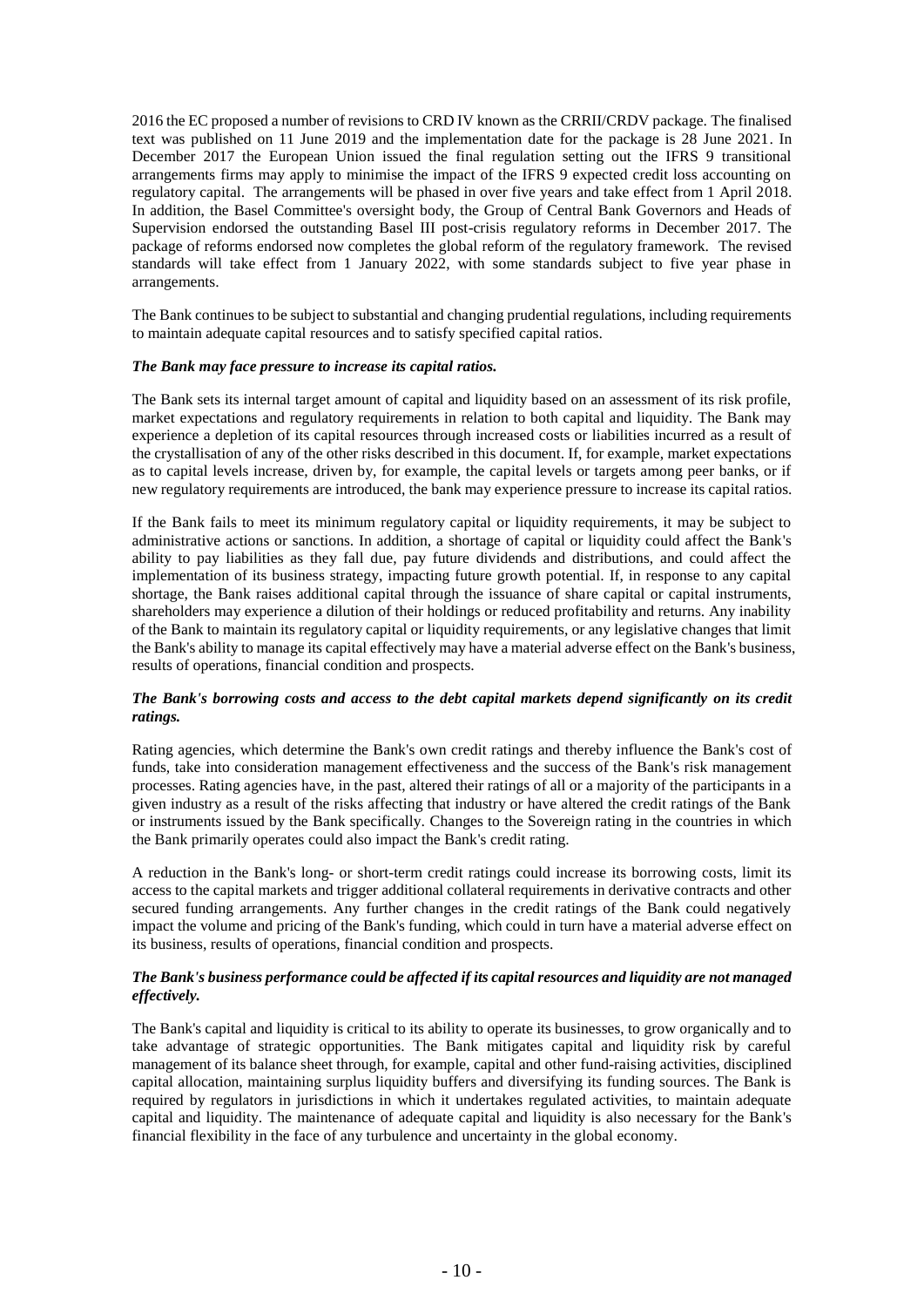Extreme and unanticipated market circumstances may cause exceptional changes in the Bank's markets, products and other businesses. Any exceptional changes, including, for example, substantial reductions in profits and retained earnings as a result of write-downs or otherwise, delays in the disposal of certain assets or the ability to access sources of liquidity, including customer deposits and wholesale funding, as a result of these circumstances, or otherwise, that limit the Bank's ability effectively to manage its capital resources could have a material adverse impact on profitability and results. If such exceptional changes persist, the Bank may not have sufficient financing available to it on a timely basis or on terms that are favourable to it to develop or enhance its businesses or services, take advantage of business opportunities or respond to competitive pressures while continuing to comply with its capital and liquidity requirements.

## *The financial services industry in which the Bank operates is intensely competitive.*

The financial services industry is intensely competitive and the Bank faces substantial competition in all aspects of its Specialist Banking business. Given that its activities are focused on niche areas within the banking industry, the Specialist Banking business does not have any peers that have a directly comparable business model. However, it faces competition within these areas from large high street banks such as HSBC, Barclays, NatWest, Santander, RBS and Lloyds, as well as providers of private banking for the ultra-high net worth market, including Goldman Sachs, Coutts, JPMorgan, Macquarie, Cater Allen, Credit Suisse and UBS. These banks may have greater resources, broader product offerings and more extensive distribution networks than the Bank. The Bank also faces competition in the UK from new entrants to the market, including from banking businesses developed by large non-financial companies, such as Tesco and Virgin Money, or from new entrants such as Aldermore and MetroBank. Increasing pressure faced by the Bank from these banks, as well as mainstream banks returning to the market, can adversely affected the Bank's margins. If the Bank is unable to manage this competition, its ability to retain its clients and continue to attract deposits may be compromised, which could have a material adverse effect on its business, results of operations, financial condition and prospects.

#### **Additional risks relating to the Bank**

## *Certain financial instruments are recorded at fair value under relevant accounting rules. To determine fair value, the Bank uses financial models which require it to make certain assumptions and judgements and estimates which may change over time*

Under IFRS, the Bank is required to carry certain financial instruments on its balance sheet at fair value, including, among others, trading assets (which include certain retained interests in loans that have been securitised), available-for-sale securities and derivatives. Generally, in order to establish the fair value of these instruments, the Bank relies on quoted market prices or internal valuation models that utilise observable market data. In certain circumstances and over the last year in particular, however, the ability of the Bank and other financial institutions to establish fair values has been influenced by the lack of readily available observable market prices and data and the fact that the availability or reliability of such information has diminished due to market conditions. Furthermore, in common with other financial institutions, the Bank's processes and procedures governing internal valuation models are complex and require the Bank to make assumptions, judgements and estimates in relation to matters that are inherently uncertain, such as expected cash flows from a particular asset class, the ability of borrowers to service debt, house price appreciation and depreciation, and relative levels of defaults and deficiencies. Such assumptions, judgements and estimates may need to be updated to reflect changing trends in relation to such matters. To the extent the Bank's assumptions, judgements or estimates change over time in response to market conditions or otherwise, the resulting change in the fair value of the financial instruments reported on the Bank's balance sheet could have a material adverse effect on the Bank's earnings.

Financial instruments are valued differently under relevant applicable accounting rules depending upon how they are classified. For example, assets classified as held-to-maturity are carried at cost (less provisions for permanent impairment) while trading assets are carried at fair value. Similar financial instruments can be classified differently by a financial institution depending upon the purpose for which they are held and different financial institutions may classify the same instrument differently. In addition, financial institutions may use different valuation methodologies which may result in different fair values for the same instruments.

Accordingly, the Bank's carrying value for an instrument may be materially different from another financial institution's valuation of that instrument or class of similar instruments.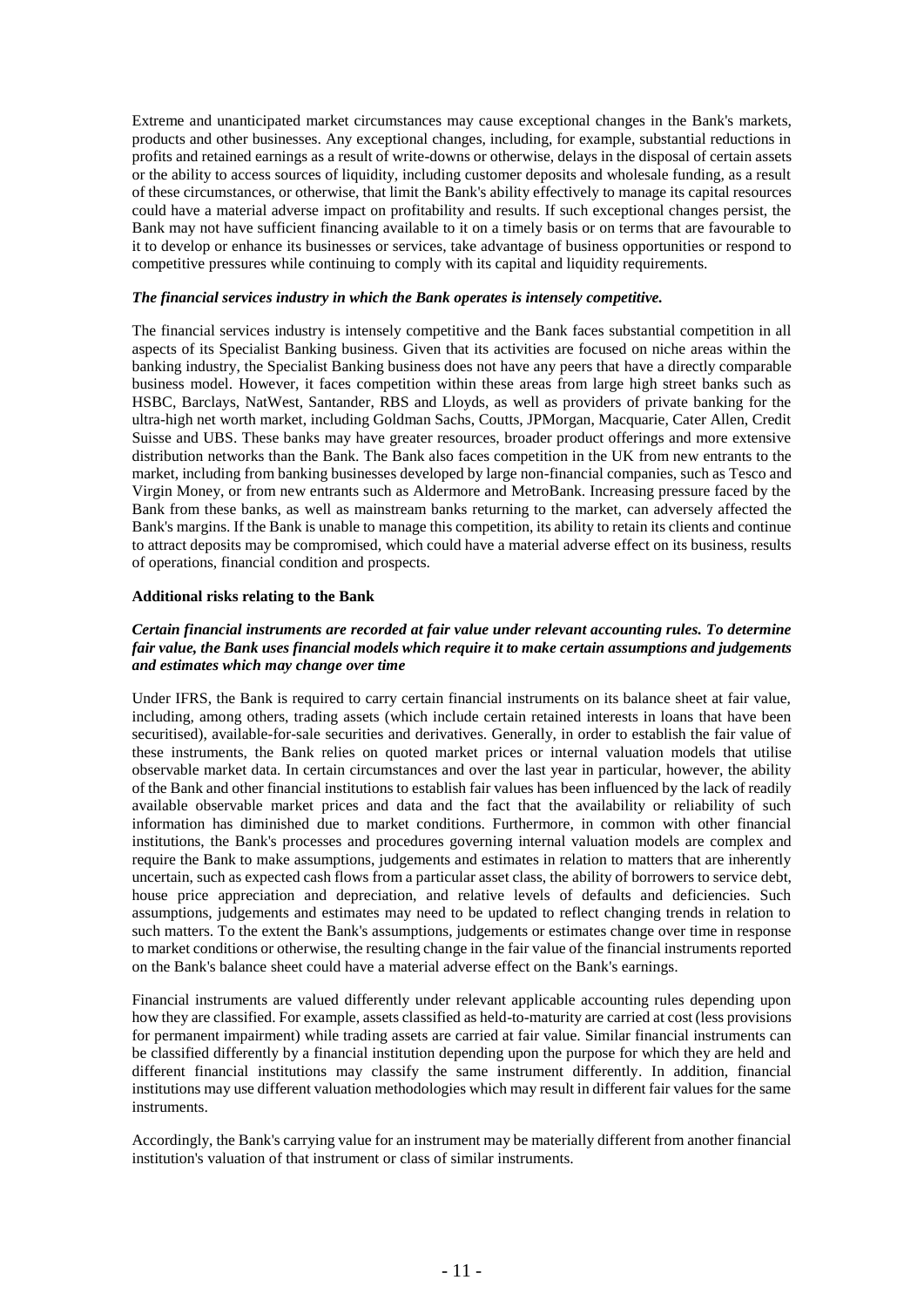Furthermore, a fair value determination does not necessarily reflect the value that can be realised for a financial instrument on a given date. As a result, assets and liabilities carried at fair value may not actually be able to be sold or settled for that value. If such assets are ultimately sold or settled for a lower or greater value, the difference would be reflected in a write-down or gain. The difference between the fair value determined at a particular point in time and the ultimate sale or settlement value can be more pronounced in volatile market conditions or during periods when there is only limited trading of a particular asset class from which to establish fair value. This can result in a significant negative impact on the Bank's financial condition and results of operations due to an obligation arising to revalue assets at a fair value significantly below the value at which the Bank believes it could ultimately be realised.

#### *Operational risk may disrupt the Bank's business or result in regulatory action*

Operational losses can result, for example, from fraud, errors by employees, failure to document transactions properly or to obtain proper authorisation, failure to comply with regulatory requirements and conduct of business rules, equipment failures, natural disasters or the failure of systems and controls, including those of the Bank's suppliers or counterparties. Although the Bank has implemented risk controls and loss mitigation actions, and substantial resources are devoted to developing efficient procedures, reporting systems and to staff training, it is not possible to be certain that such actions have been or will be effective in controlling each of the operational risks faced by the Bank. Notwithstanding anything contained in this risk factor, this risk factor should not be taken as implying that the Bank will be unable to comply with its regulatory obligations.

Any operational failure may cause serious reputational or financial harm and could have a material adverse effect on the Bank's results or operations, reputation and financial condition.

#### *The Bank's risk management policies and procedures may leave it exposed to risks which have not been identified by such policies or procedures.*

The Bank has devoted significant resources to developing its risk management policies and procedures, particularly in connection with credit, liquidity, market and other banking risks, and expects to continue to do so in the future. Nonetheless, its risk management techniques may not be fully effective in mitigating its risk exposure in all market environments or against all types of risk. Some of the Bank's methods of managing risk are based upon its use of observed historical market behaviour. As a result, these methods may not predict future risk exposures, which could be significantly greater than historical measures indicate. Other risk management methods depend upon evaluation of information regarding the markets in which the Bank operates, its clients or other matters that are publicly available or otherwise accessible by the Bank. This information may not be accurate in all cases, complete, up-to-date or properly evaluated. Any failure of the Bank's risk management techniques may have a material adverse effect on its results of operations and financial condition.

## *The Bank may be vulnerable to the failure of its systems and breaches of its security systems.*

The Bank relies on the proper functioning of its information and operating systems which may fail as a result of hardware or software failure or power or telecommunications failure. The occurrence of such a failure may not be adequately covered by its business continuity planning. Any significant degradation, failure or lack of capacity of the Bank's information systems or any other systems in the trading process could therefore cause it to fail to complete transactions on a timely basis, could have an adverse effect on its business, results of operations, financial condition and prospects or could give rise to adverse regulatory and reputational consequences for the Bank's business.

The secure transmission of confidential information is a critical element of the Bank's operations. The Bank's networks and systems may be vulnerable to unauthorised access and other security problems. In particular, as a financial institution, the Bank is subject to a heightened risk that it will be the target of criminal activity, including fraud, theft or cybercrime. For example, the Bank is exposed to potential losses due to breaches of its terms of business by its customers (e.g., through the use of a false identity to open an account) or by customers engaging in fraudulent activities, including the improper use of legitimate customer accounts. There also can be no assurance that the Bank's systems will not be subject to attack by cybercriminals, including through denial of service attacks, which could significantly disrupt the Bank's operations. The Bank cannot be certain that its existing security measures will prevent security breaches, including break-ins, viruses or disruptions. Persons that circumvent the security measures could use the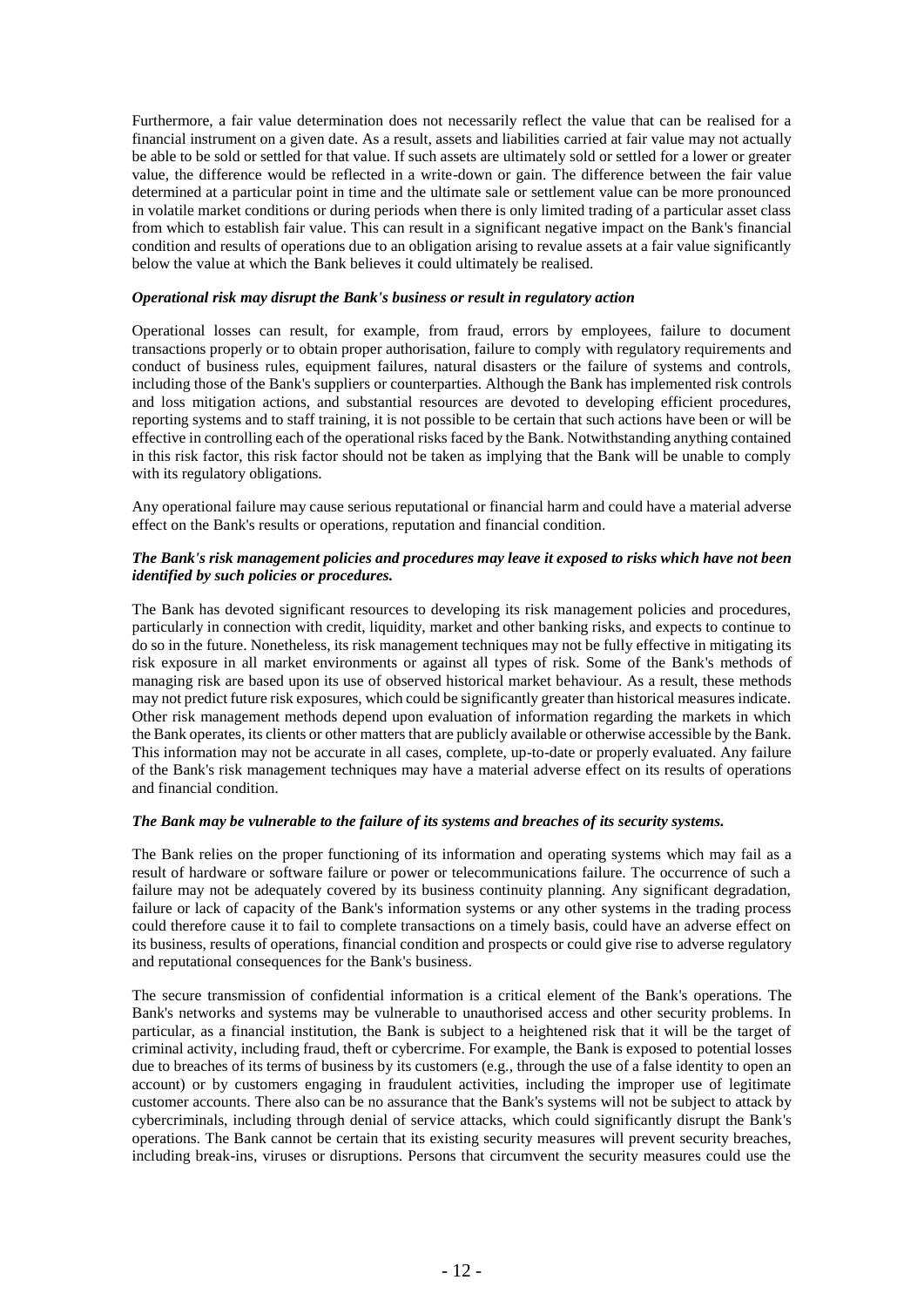Bank's or its clients' confidential information wrongfully which could expose it to a risk of loss, adverse regulatory consequences or litigation.

The Bank's future success will depend in part on its ability to respond to changing technologies and demands of the market place. The Bank's failure to upgrade its information and communications systems on a timely or cost-effective basis could damage its relationships with its clients and counterparties and could have a material adverse effect on its business, results of operations, financial conditions and prospects.

## *Failing infrastructure systems may negatively impact the economy generally and the business and results of operations of the Bank*

Events such as electricity supply failures, the shut-down of transport systems due to inclement weather (such as snow, flash floods, cyclones or extreme heat) or postal, transport or other strikes have a negative impact on the ability of most role-players, including the Bank, to do business. The regular occurrence of such events or timing of the occurrence of such events could have an adverse effect on the Bank's operations.

## *The Bank may be unable to recruit, retain and motivate key personnel*

The Bank's performance is largely dependent on the talents and efforts of key personnel, many of whom have been employed by the Bank for a substantial period of time and have developed with the business. In addition, while the Bank is covered by a general director's and officer's insurance policy, it does not maintain any "key man" insurance in respect of any management employees. Competition in the financial services industry for qualified employees is intense. Further, the Bank's ability to implement its strategy depends on the ability and experience of its senior management and other key employees. The loss of the services of certain key employees, particularly to competitors, could have a negative impact on the Bank's business.

The Bank's continued ability to compete effectively and further develop its businesses depends on its ability to retain, remunerate and motivate its existing employees and to attract new employees and qualified personnel competitively with its peers.

## *The Bank may be adversely affected if its reputation is harmed*

The Bank is subject to the risk of loss due to customer or staff misconduct. The Bank's ability to attract and retain customers and employees and raise appropriate financing or capital may be adversely affected to the extent its reputation is damaged. If it fails to deal with various issues that may give rise to reputational risk, its reputation and in turn its business prospects may be harmed. These issues include, but are not limited to, appropriately dealing with potential conflicts of interest, legal and regulatory requirements, customer management and communication, discrimination issues, money-laundering, privacy, record-keeping, sales and trading practices, and the proper identification of the legal, reputational, credit, liquidity and market risks inherent in its business. Failure to address these issues appropriately could give rise to litigation and regulatory risk to the Bank.

There have been a number of highly publicised cases involving fraud or other misconduct by employees of financial services firms in recent years. The Bank's reputation could be damaged by an allegation or finding, even where the associated fine or penalty is not material. Misconduct could include hiding unauthorised activities from the Bank, improper or unauthorised activities on behalf of customers, improper use of confidential information or use of improper marketing materials. The Bank has systems and controls in place to prevent and detect misconduct; however, the risks posed by misconduct may not be entirely eliminated through controls.

## *The Bank faces risks associated with the implementation of its strategy.*

The Bank's ability to implement its strategy successfully is subject to execution risks, including management of its cost base and limitations in its management or operational capacity. These risks may be exacerbated by a number of external factors, including a downturn in the UK, European or global economy, increased competition in the financial services industry and/or significant or unexpected changes in the regulation of the financial services sector in the UK or Europe. If the Bank is unable to implement its business strategy, its business, results of operations, financial condition and prospects could be material adversely affected.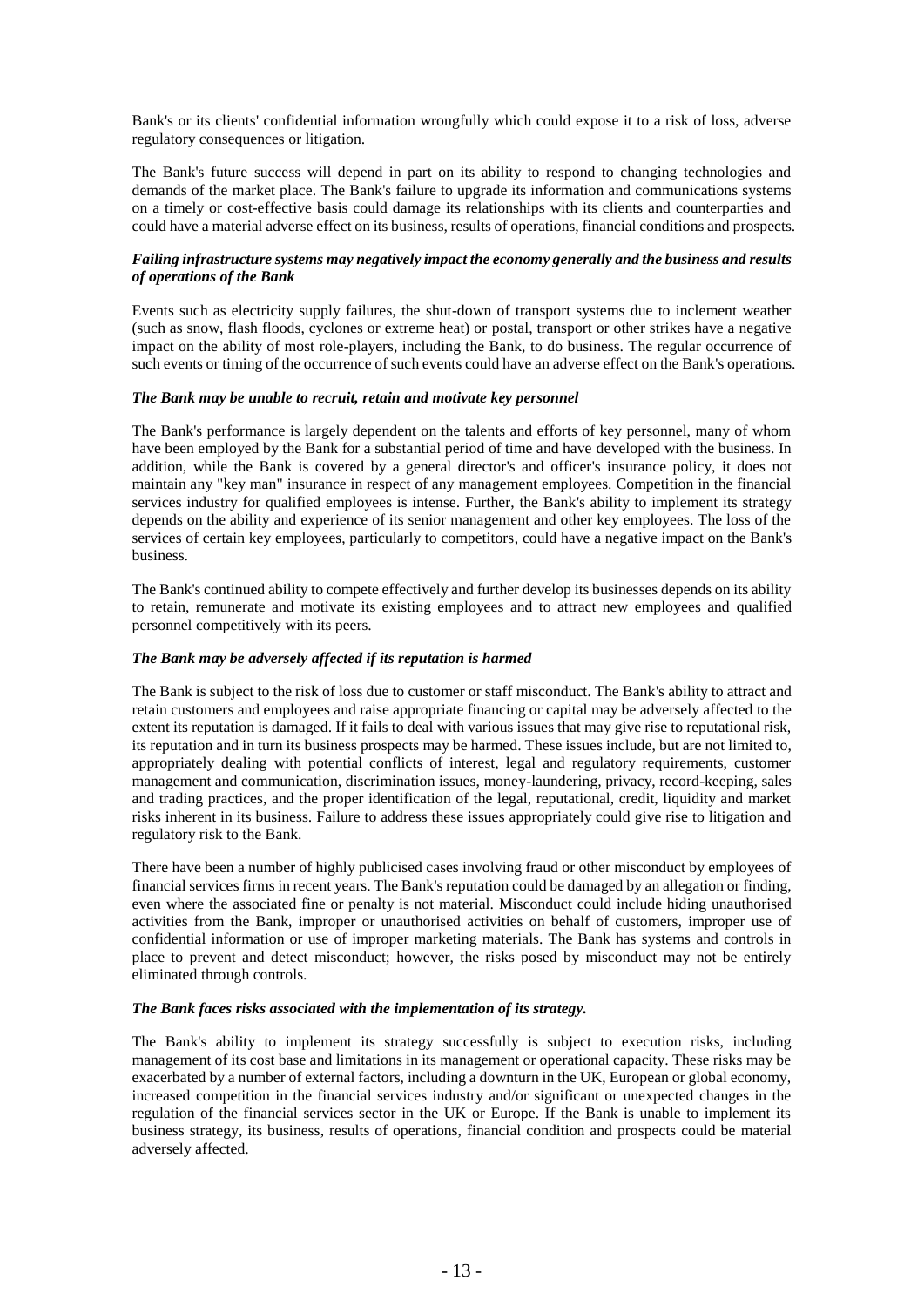## *The Bank may be exposed to pension risk.*

Pension risk arises from obligations arising from defined benefit pension schemes, where the Bank is required to fund any deficit in the schemes. There is one defined benefit pension scheme within the Bank which is closed to new business. Pension risk arises if the net present value of future cash outflows is greater than the current value of the asset pool set aside to cover those payments. The primary sources of pension risk include:

- A mismatch in the duration of the assets relative to the liabilities of the pension schemes;
- Market-driven asset price volatility; and
- Increased life expectancy of individuals leading to increased liabilities.

As a result of these factors, the Bank faces the risk that the funding position of the schemes will deteriorate to such an extent that it may be required to make additional contributions above what is already planned to cover its pension obligations. Any failure by the Bank to manage its pension deficit could have a material adverse effect on its business, results of operations, financial condition and prospects.

## *The inability of the Bank to adequately insure against specific risks could have a material adverse effect on its business, financial condition, results of operations and prospects.*

The Bank's business entails the risk of liability related to litigation from customers, shareholders, employees or third-party service providers and actions taken by regulatory agencies, which may not be adequately covered by insurance or at all. Specifically, there is a risk that claims may arise in relation to damage resulting from the Bank's employees' or service providers' operational errors or negligence, or misconduct or misrepresentation by its employees, agents and other operational personnel, there can be no assurance that a claim or claims will be covered by insurance or, if covered, that any such claim will not exceed the limits of available insurance coverage or that any insurer will meet its obligations to insure. There can also be no assurance that insurance coverage with sufficient limits will continue to be available at a reasonable cost. Renewals of insurance policies or claims under existing policies may expose the Bank to additional costs through higher premiums or the assumption of higher deductibles or co-insurance liability. A significant increase in the costs of maintaining insurance cover or the costs of meeting liabilities not covered by insurance could have a material adverse effect on the Bank's business, financial condition, results of operations and prospects.

## *The Bank is subject to conduct risk, including the risk that it treats its customers unfairly and delivers inappropriate outcomes and the risk of conducting itself negatively in the market.*

The Bank is exposed to conduct risk, including retail conduct risk and wholesale conduct risk. Retail conduct risk is the risk that the Bank treats its customers unfairly and delivers inappropriate outcomes. Wholesale conduct risk is the risk of conducting itself negatively in the market. Certain aspects of the Bank's business may be determined by regulators in various jurisdictions or by courts not to have been conducted in accordance with applicable local or, potentially, overseas laws and regulations, or in a fair and reasonable manner. If the Bank fails to comply with any relevant laws or regulations, it may suffer reputational damage and may become subject to challenges by customers or competitors, or sanctions, fines or other actions imposed by regulatory authorities.

Changes in laws or regulations may also vastly change the requirements applicable to the Bank in a short period of time and/or without transitional arrangements. In particular, in the UK, the FCA released on 10 June 2014 a new policy statement PS14/9: Review of the client assets regime for investment business (the "**Policy Statement**"), which makes changes to the rules in the Client Assets sourcebook ("**CASS**") which came into effect in three stages over the 18 months following the release. The changes to the CASS regime included revisions to client money rules for investment firms and substantial amendments to the custody rules. These changes have resulted in additional costs for the Bank in order to achieve compliance with the new regime. The introduction of the Foreign Account Tax Compliance Act ("**FATCA**") by the US Internal Revenue Service in 2010 has also resulted in additional costs for the Bank. If the Bank is unable to manage any of the foregoing risks, its business, results of operations, financial condition and prospects could be materially adversely affected.

## *The Bank may fail to detect or prevent money laundering and other financial crime activities.*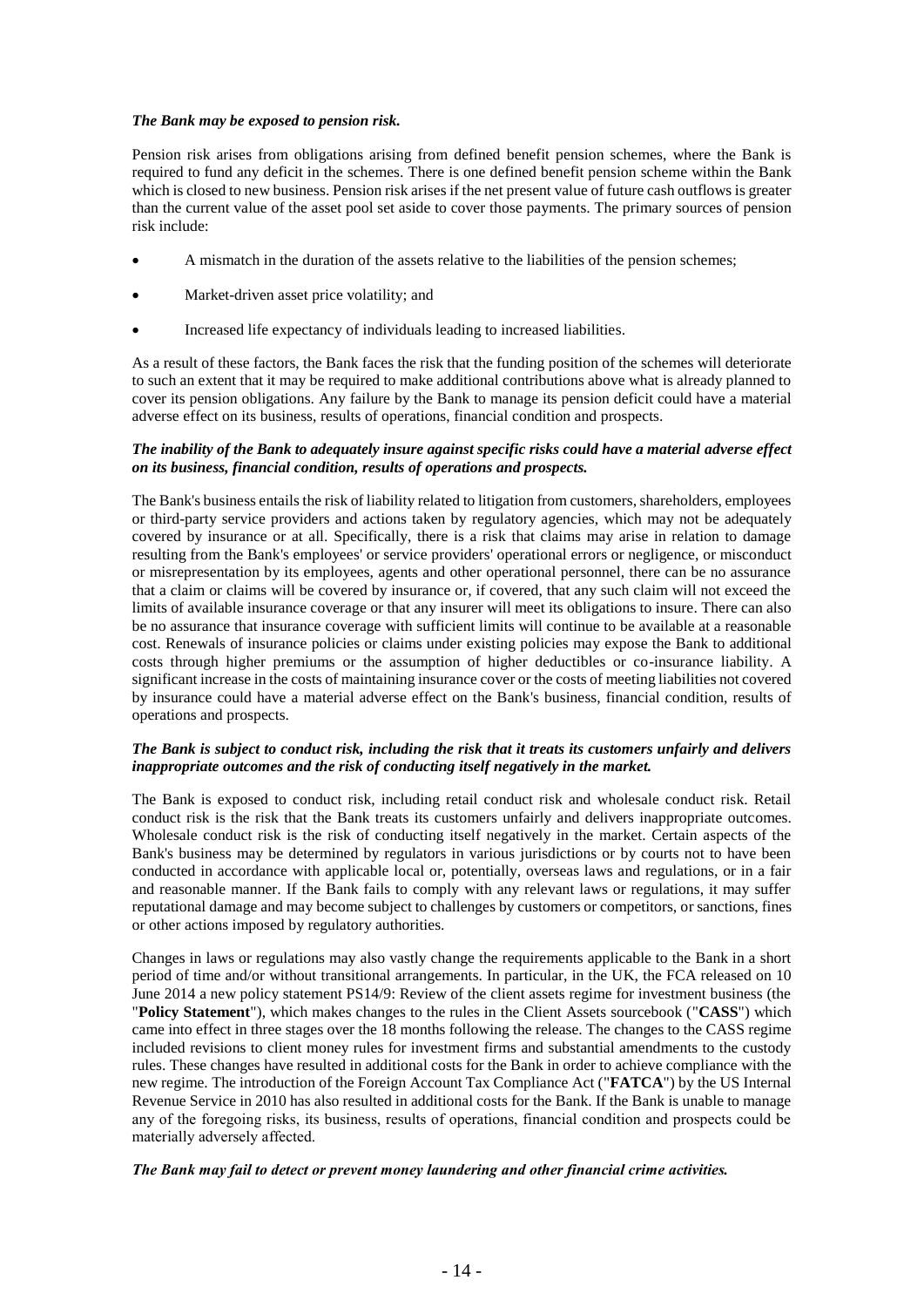The Bank is required to comply with applicable anti-money laundering, anti-terrorism, sanctions, anti-tax evasion, anti-fraud, anti-bribery and corruption, insider dealing and other laws and regulations in the jurisdictions in which it operates, including the UK Bribery Act 2010, the UK Criminal Finances Act 2017, and the extra-jurisdictional reach of international laws such as the US Foreign Corrupt Practices Act. These laws and regulations require the Bank, among other things, to conduct customer due diligence regarding fiscal evasion, anti-money laundering, sanctions and politically exposed persons screening, keep customer and supplier account and transaction information up to date and implement effective financial crime policies and procedures. Where applicable, these laws restrict or prohibit transactions with certain countries and with certain companies and individuals identified on lists maintained by the US government, the EU, various EU Member States and other governments. As such, future changes could impact existing investments or limit future investment strategies.

Financial crime has become the subject of enhanced scrutiny and supervision by regulators globally. Antimoney laundering, anti-bribery and anti-corruption, and insider dealing and economic sanctions laws and regulations are increasingly complex and detailed and have become the subject of enhanced regulatory supervision, requiring businesses to invest in improved systems, sophisticated monitoring and skilled compliance personnel. The FCA and other regulatory authorities may from time to time make enquiries of companies within their respective jurisdictions regarding compliance with regulations governing the conduct of business or the operation of a regulated business (including the degree and sufficiency of supervision of the business) and the handling and treatment of customers or conduct investigations when it is alleged that regulations have been breached. Responding to such enquiries may be time-consuming and expensive.

Financial crime is continually evolving, and the expectations of regulators are increasing. This requires similarly proactive and adaptable responses from the Bank so that it is able to effectively deter threats and criminality, in particular in certain of the emerging markets jurisdictions where the Bank operates and undertakes investment activities. Even known threats can never be fully eliminated, and there may in the future be instances where the Bank may be used by other parties to engage in money laundering and other illegal or improper activities. In addition, the Bank relies on its employees, external administrators and certain other third-party service providers to identify and report such activities. There is a risk that they will fail to do so or otherwise fail to comply with or implement the Bank's policies and procedures relating to financial crime.

Where the Bank is unable to comply with applicable laws, regulations and expectations, regulators and relevant law enforcement agencies have the ability and authority to impose significant fines and other penalties, including requiring a complete review of business systems, day-to-day supervision by external consultants and ultimately the revocation of regulatory authorisations and licences. Globally, anti-money laundering and financial crime compliance is expected to remain a key regulatory priority from a supervisory and enforcement perspective.

The Bank cannot guarantee that its current policies and procedures are sufficient to completely prevent situations of fiscal evasion, money laundering, bribery, fraud or corruption, including actions by the Bank's employees, for which the Bank might be held responsible. Any such event may have severe consequences, including sanctions, fines and reputational consequences, which could have a material adverse effect on the Bank's business, financial condition, results of operations and prospects.

## *The Bank faces risks arising from compliance with FATCA.*

Under sections 1471 through 1474 of the US Internal Revenue Code of 1986, as amended (the "**Revenue Code**") commonly referred to as the Foreign Account Tax Compliance Act ("**FATCA**"), the Bank is subject to the FATCA reporting regime, which may lead to a compliance risk. Some countries (including the UK) have entered into, and other countries are expected to enter into, intergovernmental agreements with the United States to facilitate the reporting of information required under FATCA. Intergovernmental agreements often require financial institutions in those countries to report information on their US accountholders to the taxing authorities of those countries, which will then pass the information on to the US Internal Revenue Service (the "**IRS**"). The Bank is a financial institution for purposes of FATCA and the intergovernmental agreement between the United States and the UK. While the Directors believe the Bank has taken all necessary steps to comply with FATCA and any legislation implementing the intergovernmental agreement between the United States and the UK, if the Bank is deemed not to be FATCA compliant, it could face certain withholding penalties, which may lead to reputational damage, regulatory fines, loss of market share, financial losses and legal risk.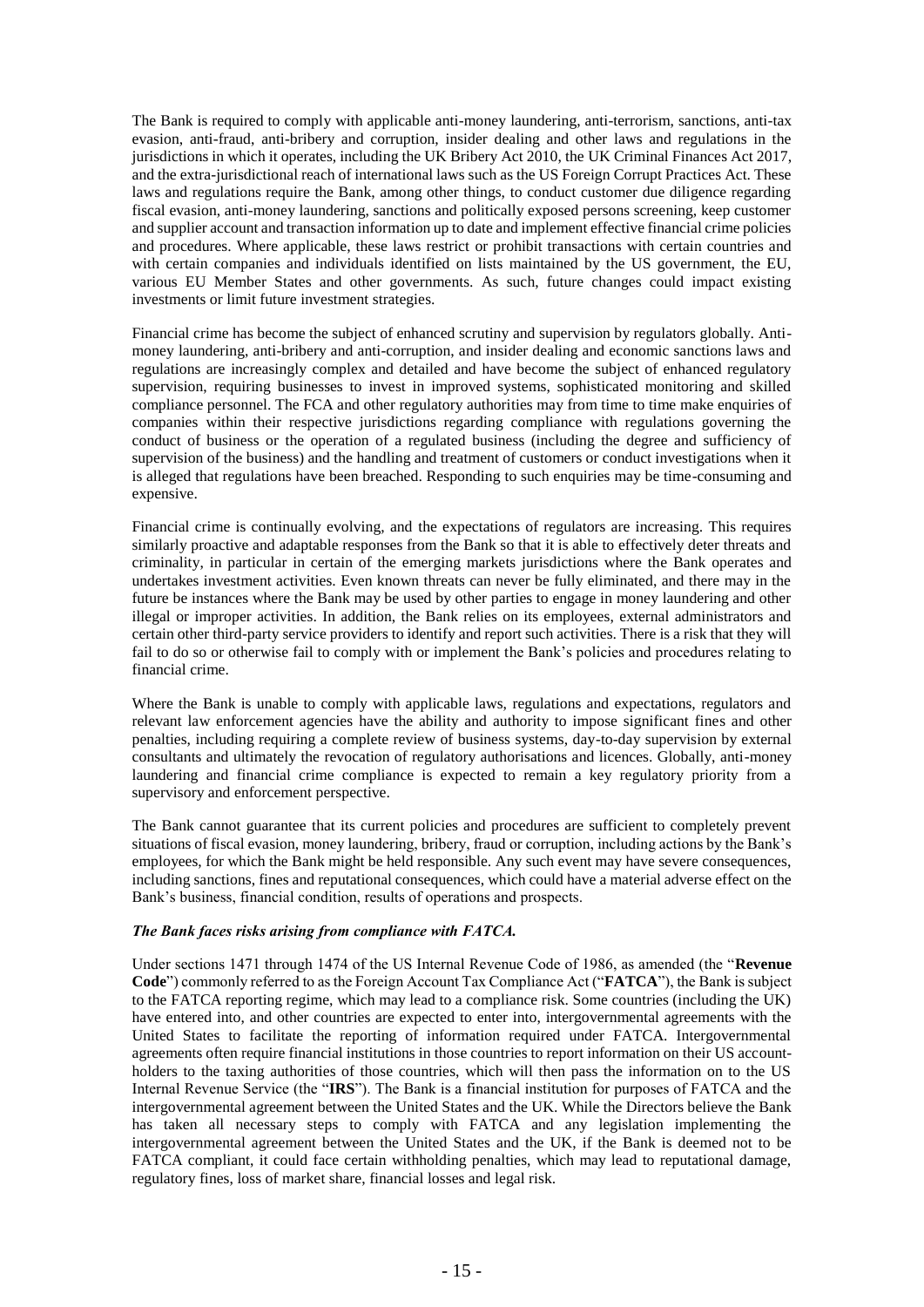#### *The Bank must comply with complex data protection and privacy laws.*

The Bank is subject to regulations and heightened regulatory scrutiny in the jurisdictions in which it operates regarding the use of personal data. As data privacy concerns have increased in recent years, a number of jurisdictions have implemented, or commenced exploration into the introduction of, new regulations on the treatment and protection of client data. The Bank collects and processes personal data (including name, address, age, bank and credit card details and other personal data) from its customers, third party claimants, business contacts and employees as part of the operation of its business, and therefore it must comply with data protection and privacy laws. Those laws generally impose certain requirements on the Bank in respect of the collection, retention, deletion, use and processing of such personal data. Failure to operate effective data collection controls could potentially lead to regulatory censure, fines, reputational and financial costs as well as result in potential inaccurate rating of policies or overpayment of claims. The Bank seeks to ensure that procedures are in place to comply with the relevant data protection regulations by its employees and any third-party service providers, and also implement security measures to help prevent cyber-theft. Notwithstanding such efforts, the Bank is exposed to the risk that this data could be wrongfully appropriated, lost or disclosed, stolen or processed in breach of data protection laws. In addition, the Bank may not have the appropriate controls in place today and may be unable to invest on an ongoing basis to ensure such controls are current and keep pace with the growing threat.

In the UK, data protection law has been subject to material change in recent years. The European Commission, European Parliament and the Council of Ministers agreed the GDPR on 15 December 2015, and from 25 May 2018 the GDPR has applied, replacing the UK Data Protection Act 1998 (and the equivalent laws in other EU and EEA Member States). In addition, the DPA18, supplementing the obligations in the GDPR, came into effect on 25 May 2018. The GDPR and DPA18 have increased the regulatory burden on the Bank in processing personal customer, employee and other data in the conduct of its business and may also increase the potential sanctions for breach as the GDPR includes significant financial penalties of up to 4% of the annual worldwide turnover of company groups. The Bank has undertaken a detailed program to develop and implement further data protection policies and procedures designed to comply with the GDPR, which is expected to continue into 2019.

In addition, ePR is expected in 2019. Once in force, this will introduce new rules around, amongst other things, confidentiality of online communications, the use of cookies and direct marketing, again increasing the regulatory burden on the Bank in conducting its business and impacting the way it markets its products and services.

The Bank expects data privacy to remain a focus area for regulators in many of the other jurisdictions where it operates and that new data protection requirements will continue to be introduced in the future.

If the Bank or any of the third-party service providers on which it relies (including non-subsidiary affiliates of the Bank) fails to comply with existing data protection laws or fails to adapt to new or amended data protection laws, including the GDPR, DPA18, ePR (once in force), due to any failure to store or transmit customer information in a secure manner or any loss or wrongful processing of personal data, the Bank could be subject to investigative and enforcement action by relevant regulatory authorities, claims or complaints from the individuals to whom the data relates or could face liability under data protection laws. Any of these events could also result in the Bank suffering reputational damage as well as the loss of new or repeat business, which could have a material adverse effect on the Bank's business, financial condition, results of operations and prospects.

## *Regulatory authorities or customers may attempt to seek redress against the Bank where it is alleged that products were misrepresented, mis-sold or otherwise failed to meet regulatory requirements or customer expectations.*

The Bank is exposed to the risk of regulatory action or claims from customers regarding misleading information. For example, regulators or customers could allege that the terms and conditions of relevant products or solutions, the nature of the products or solutions, or the circumstances under which the products or solutions were recommended, were misrepresented or the products otherwise mid-sold to them.

Complaints may also arise if customers feel that they have not been treated reasonably or fairly, or that the duty of care which they are owed has been breached. For example, regulators or clients could allege that investment decisions for discretionary portfolios do not properly match investments to objectives or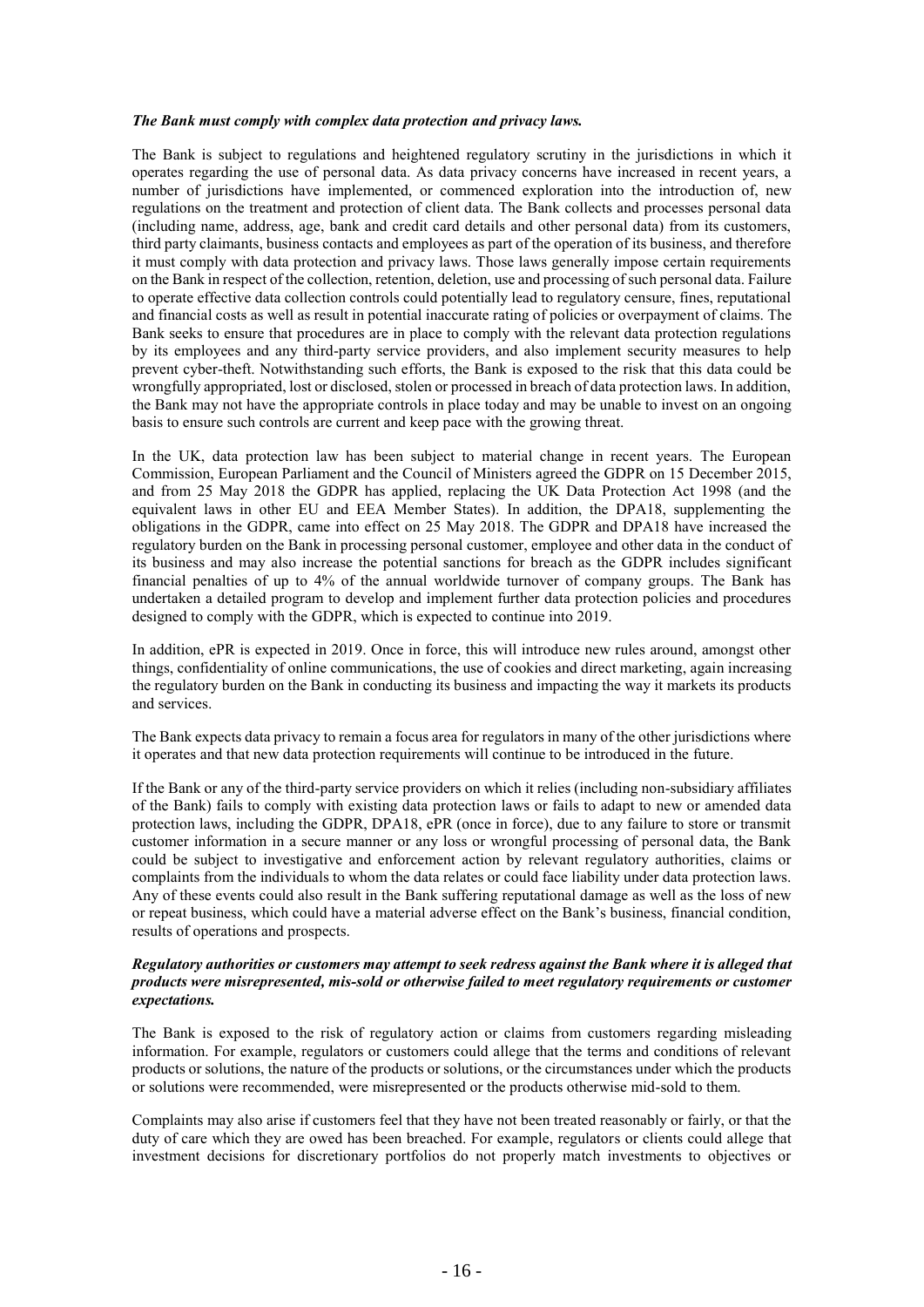adequately balance risk against performance, leading to inappropriate risk exposure for customers, financial loss or reputational damage.

These issues or disputes arising in relation to private individuals that cannot be resolved privately may be resolved ultimately by an enforcement action involving the relevant regulatory body, including the Financial Ombudsman Service or the FCA , or by litigation. The relevant regulator may intervene directly where larger groups or matters of public policy are concerned. There have been several industry-wide financial product mis-selling issues in the past in which the regulator in the UK has intervened directly, including the sale of personal pensions, the sale of mortgage-related endowments and investments in split capital investment trusts. Certain designated consumer bodies are also empowered under FSMA to make "super-complaints" to the FCA in relation to issues causing detriment to large numbers of consumers.

The Bank may be exposed, in particular, to risks relating to "vulnerable customers". In the UK, the FCA has defined these customers as persons who, due to their personal circumstances, are especially susceptible to detriment, particularly when a firm is not acting with appropriate levels of care. The FCA has noted that vulnerability can affect consumers across all financial products and services. Failure to identify customer vulnerability could lead to poor customer outcomes and detriment, including if a customer is not able to fully understand products or services or if information is not provided in an appropriate format for the customer's needs. If the Bank does not have adequate policies to identify vulnerable customers, or if such policies are not embedded in a way that promotes the fair treatment of all customers, the Bank could fall below regulatory expectations in this area, which could result in regulatory action.

Failure to comply with regulatory requirements could lead to enforcement or other actions being brought against the Bank, which could have a material adverse effect on its business, financial condition, results of operations and prospects.

## *Negligent or fraudulent actions by the Bank's personnel could lead to regulatory claims or reputational damage.*

The Bank is exposed to risk from potential non-compliance by its staff with policies, employee misconduct or negligence and fraud, which could result in regulatory sanctions and serious reputational or financial harm. In recent years, a number of financial institutions have suffered material losses due to the actions of "rogue traders" and other employees. Although the Bank takes precautions to prevent and detect misconduct by its employees, such as hiding unauthorised activities, carrying out improper or unauthorised activities on behalf of customers or improper use of confidential information or funds, it is not always possible to deter or prevent employee misconduct, and the precautions the Bank takes to detect and prevent these activities may not always be effective. Given the Bank's high volume of transactions, fraud or errors may be repeated or compounded before they are discovered and rectified. Failure by the Bank to identify, prevent or manage employee misconduct, or any inadequacy of the Bank's internal processes or systems in detecting or containing such risks, could adversely affect the Bank's reputation and have a material adverse effect on its business, financial condition, results of operations and prospects.

## *The Bank may be subject to regulatory action or financial penalties if it fails to comply with the CASS rules.*

The Bank holds and controls client money and safe custody assets, it must comply with the FCA's CASS rules. The CASS requirements help to protect clients' assets and money when a firm is responsible for them and helps to ensure that client assets and money could be returned within a reasonable timeframe in the event of a firm's insolvency. Client money and asset protection remains at the core of the FCA's agenda, and larger firms (such as the Bank) are therefore required to submit monthly Client Money and Asset Returns to the FCA to provide key data in relation to CASS processing. This enables the FCA to oversee firms' CASS processing and to discuss any potential areas of concern. Adherence to CASS requirements relies on a number of complex operational processes and systems, both internal and external, resulting in a high inherent risk of non-compliance. Any CASS breaches are reported to the FCA, including as part of the firms' annual external CASS audit, and the FCA would be immediately notified of any material breaches. If any such breaches were not fully remediated, or the FCA considered that the Bank does not have sufficient regard for the protection of clients' assets and money, the Bank may be subject to regulatory action or financial penalties, which could also result in adverse publicity and reputational damage, and ultimately have a material adverse effect on the Bank's business, financial condition, results of operations and prospects.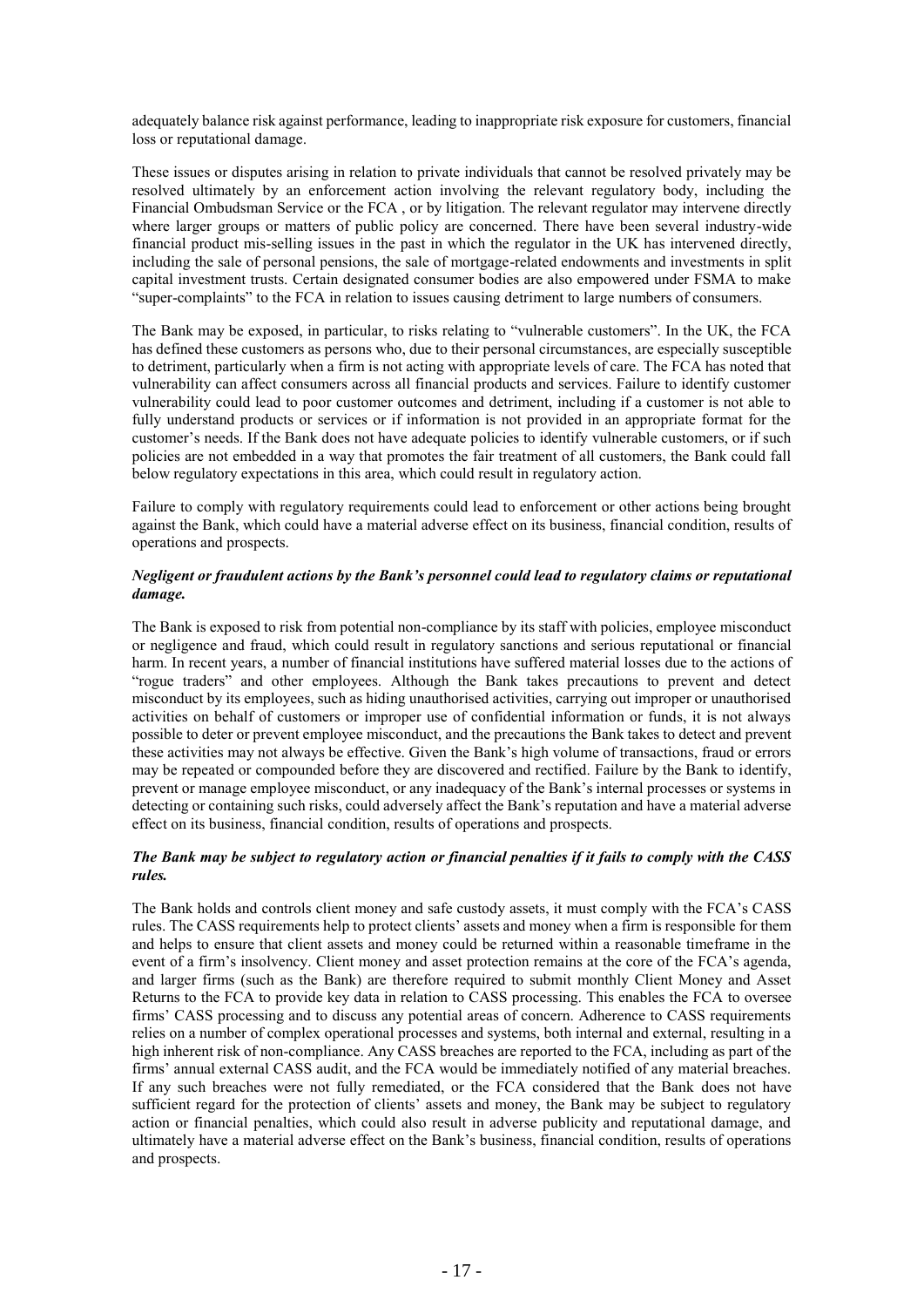## *The Bank's Wealth & Investment business faces compliance risks and potential liability in relation to MiFID II.*

MiFID II forms the legal framework governing the requirements applicable to investment firms, trading venues, data reporting service providers and third-country firms providing investment services or activities in the European Union. The framework, which came into force on 3 January 2018, imposes additional requirements in respect of transparency in trades and product manufacturing and distribution establishes a harmonised EU regime for non-discriminatory access to trading venues, clearing counterparties and benchmarks for trading and clearing purposes. The framework has increased the role and supervisory powers of regulators and establishes powers to prohibit or restrict the marketing and distribution of certain financial products. As a result of this increased oversight, and the continued development of market practice and interpretation of certain requirements, there is a risk that activities under MiFID II could give rise to unforeseen compliance costs for the Bank. Such changes have led to an increase in administrative and compliance costs and a reduction in income. In addition, failure to comply with MiFID II requirements could lead to enforcement action by the FCA, which could have a material adverse effect on the Bank's business, financial condition, results of operations and prospects.

## *The Bank faces potential liability in relation to historical involvement in German dividend tax arbitrage transactions*

The Bank has been notified by the Office of the Public Prosecutor in Cologne, Germany, that it and certain of its current and former employees may be involved in possible charges relating to historical involvement in German dividend tax arbitrage transactions (known as cum ex transactions). Investigations are ongoing and no formal proceedings have yet been issued. The Bank is cooperating with the German authorities and is conducting its own internal investigation into the matters in question. There are factual issues to be resolved which may have legal consequences including financial penalties.

## **Risks relating to the Bank's fiscal, legal and regulatory compliance**

#### *Legal and regulatory risks are substantial in the Bank's businesses*

Substantial legal liability or a significant regulatory action against the Bank could have a material adverse effect or cause significant reputational harm to the Bank, which, in turn, could seriously harm the Bank's business prospects and have an adverse effect on its results of operations and financial condition.

## *Legal liability*

The Bank faces significant legal risks, and the volume and amount of damages claimed in litigation against financial intermediaries generally is increasing. These risks include potential liability under securities or other laws for materially false or misleading statements made in connection with the sale of securities and other transactions, potential liability for advice the Bank provides to participants in corporate transactions and disputes over the terms and conditions of complex trading arrangements. The Bank also faces the possibility that counterparties in complex or risky trading transactions will claim that the Bank improperly failed to inform them of the risks or that they were not authorised or permitted to enter into these transactions with the Bank and that their obligations to the Bank are not enforceable.

In those parts of the Bank's business that are focused on the provision of portfolio management and stockbroking services, the Bank is exposed to claims that it has recommended investments that are inconsistent with a client's investment objectives or that it has engaged in unauthorised or excessive trading, including in connection with split capital investment trusts. The Bank is also exposed to claims from dissatisfied customers as part of the increased trend of performance-related litigation, for example, in association with its operations relating to the provision of wealth management advice. The Bank may also be subject to claims arising from disputes with employees for, among other things, alleged discrimination or harassment. These risks may often be difficult to assess or quantify and their existence and magnitude often remain unknown for substantial periods of time. Liability resulting from any of the foregoing or other claims could have a material adverse effect on the Bank's results of operations and financial condition.

These issues require the Bank to deal appropriately with, *inter alia*, potential conflicts of interest; legal and regulatory requirements; ethical issues; anti-money laundering laws or regulations; privacy laws; information security policies; sales and trading practices; and conduct by companies with which it is associated. Failure to address these issues appropriately may give rise to additional legal and compliance risk to the Bank, with an increase in the number of litigation claims and the amount of damages asserted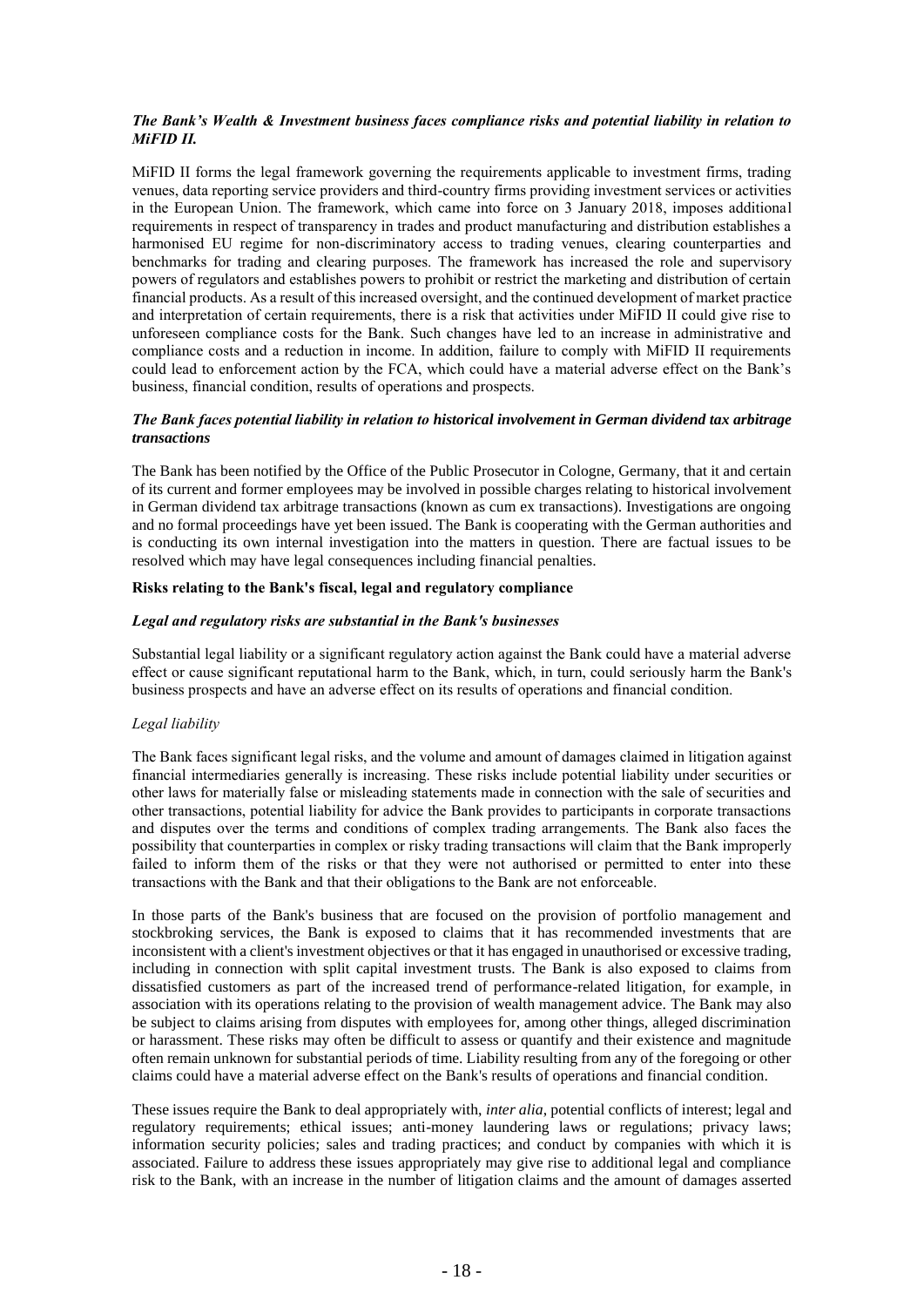against the Bank, or subject the Bank to regulatory enforcement actions, fines, penalties or reputational damage.

#### *Applicable Bank Resolution Powers*

The Bank, is subject to the Banking Act 2009 (the "**Banking Act**") which gives wide powers in respect of UK banks and their parent and other group companies to HM Treasury, the Bank of England, the Prudential Regulatory Authority and the UK Financial Conduct Authority (each a "**relevant Authority**") in circumstances where a UK bank has encountered or is likely to encounter financial difficulties. The Banking Act implements the provisions of Directive 2014/59/EU (the 'Bank Recovery and Resolution Directive' or "**BRRD**"). These powers include powers to: (a) transfer all or some of the securities issued by a UK bank or its parent, or all or some of the property, rights and liabilities of a UK bank or its parent (which would include the Securities), to a commercial purchaser or, in the case of securities, to HM Treasury or an HM Treasury nominee, or, in the case of property, rights or liabilities, to an entity owned by the Bank of England; (b) override any default provisions, contracts, or other agreements, including provisions that would otherwise allow a party to terminate a contract or accelerate the payment of an obligation; (c) commence certain insolvency procedures in relation to a UK bank; and (d) override, vary or impose contractual obligations, for reasonable consideration, between a UK bank or its parent and its group undertakings (including undertakings which have ceased to be members of the group), in order to enable any transferee or successor bank of the UK bank to operate effectively. The Banking Act also gives power to HM Treasury to make further amendments to the law for the purpose of enabling it to use the special resolution regime powers effectively, potentially with retrospective effect.

The powers granted to the relevant Authority under the Banking Act also include (but are not limited to) a "write-down and conversion of capital instruments" power and a "bail-in" power.

The write-down and conversion of capital instruments power may be used where the relevant Authority has determined that the institution concerned has reached the point of non-viability, but that no bail-in of instruments other than capital instruments is required (however the use of the write-down power does not preclude a subsequent use of the bail-in power) or where the conditions to resolution are met. Any writedown effected using this power must reflect the insolvency priority of the written-down claims – thus common equity must be written off in full before subordinated debt is affected. Where the write-down and conversion of capital instruments power is used, the write-down is permanent and investors receive no compensation (save that common equity tier 1 instruments may be required to be issued to holders of written-down instruments). The write-down and conversion of capital instruments power is not subject to the "no creditor worse off" safeguard.

The bail-in power gives the relevant Authority the power to cancel all or a portion of the principal amount of, or interest on, certain unsecured liabilities (which could include the Securities) of a failing financial institution or its holding company, and/or to convert certain debt claims (which could be amounts payable under the Securities) into another security, including ordinary shares of the surviving entity, if any and/or to amend or alter the terms of such claims, including the maturity of the Securities or amendment of the amount of interest payable on the Securities, or the date on which interest becomes payable, including by suspending payment for a temporary period. The Banking Act requires the relevant Authority to apply the "bail-in" power in accordance with a specified preference order which differs from the ordinary insolvency order. In particular, the relevant Authority must write-down or convert debts in the following order: (i) additional tier 1, (ii) tier 2, (iii) other subordinated claims and (iv) eligible senior claims. As a result, subordinated Securities which qualify as capital instruments may be fully or partially written down or converted even where other subordinated debt that does not qualify as capital is not affected. This could effectively subordinate such Securities to the Bank's other subordinated indebtedness that is not additional tier 1 or tier 2 capital. The claims of some creditors whose claims would rank equally with those of the Securityholders may be excluded from bail-in. The more of such creditors there are, the greater will be the impact of bail-in on the Securityholders.

Although the exercise of the bail-in power under the Banking Act is subject to certain pre-conditions, there remains uncertainty regarding the specific factors (including, but not limited to, factors outside the control of the Bank or not directly related to the Bank) which the relevant Authority would consider in deciding whether to exercise such power with respect to the Bank and its securities (including the Securities). Moreover, as the relevant Authority may have considerable discretion in relation to how and when it may exercise such power, holders of the Bank's securities may not be able to refer to publicly available criteria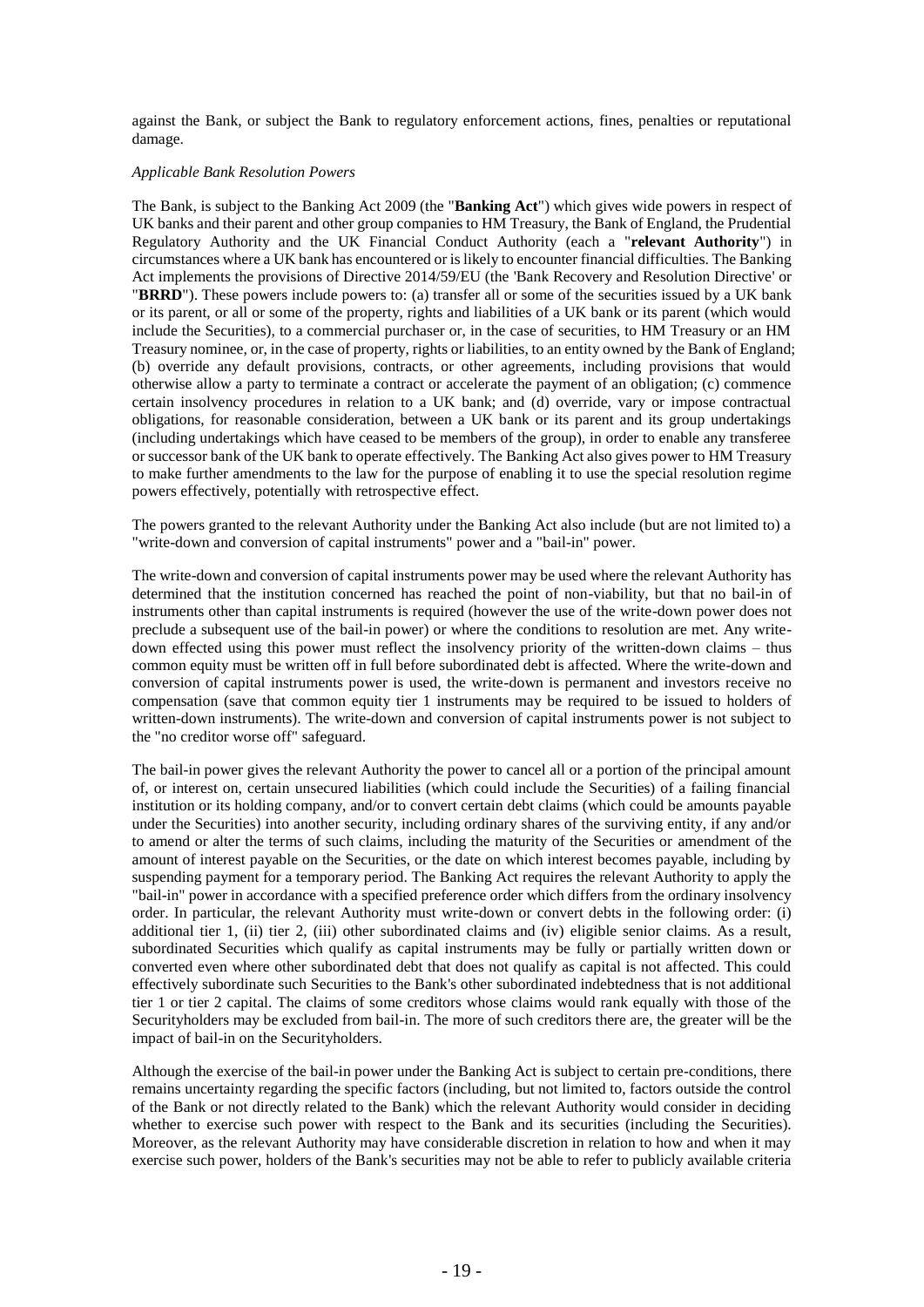in order to anticipate a potential exercise of such power and consequently its potential effect on the Bank and its securities.

As well as a "write-down and conversion of capital instruments" power and a "bail-in" power, the powers of the relevant Authority under the Banking Act include the power to (i) direct the sale of the relevant financial institution or the whole or part of its business on commercial terms without requiring the consent of the shareholders or complying with the procedural requirements that would otherwise apply, (ii) transfer all or part of the business of the relevant financial institution to a "bridge institution" (an entity created for such purpose that is wholly or partially in public control) and (iii) separate assets by transferring impaired or problem assets to one or more publicly-owned asset management vehicles to allow them to be managed with a view to maximising their value through eventual sale or orderly wind-down (this can be used together with another resolution tool only). In addition, the Banking Act gives the relevant Authority power to amend the maturity date and/or any interest payment date of debt instruments or other eligible liabilities of the relevant financial institution and/or impose a temporary suspension of payments and/or discontinue the listing and admission to trading of debt instruments.

The EC has published a proposal for two Directives amending the BRRD, including amendments to ensure that certain additional instruments could be written down or converted into equity where the resolution group entity (which itself is not a resolution entity) that issues them reaches the point of non-viability, as well as amendments to give the relevant Authority the power to suspend payments including when this is needed for the effective application of one or more resolution tools. The proposed Directives have not yet been adopted so the final text of the Directives may still change.

The exercise by the relevant Authority of any of the above powers under the Banking Act (including especially the write-down and conversion of capital instruments power and the bail-in power) could lead to the holders of the Securities losing some or all of their investment. Moreover, trading behaviour in relation to the securities of the Bank (including the Securities), including market prices and volatility, may be affected by the use or any suggestion of the use of these powers and accordingly, in such circumstances, the Securities are not necessarily expected to follow the trading behaviour associated with other types of securities. There can be no assurance that the taking of any actions under the Banking Act by the relevant Authority or the manner in which its powers under the Banking Act are exercised will not materially adversely affect the rights of holders of the Securities, the market value of an investment in the Securities and/or the Bank's ability to satisfy its obligations under the Securities.

Although the BRRD also makes provisions for public financial support to be provided to an institution in resolution subject to certain conditions, it provides that the financial public support should only be used as a last resort after the relevant Authority has assessed and exploited, to the maximum extent practicable, all the resolution tools, including the bail-in power. Accordingly, it is unlikely that investors in the Securities will benefit from such support even if it were provided.

## *Financial Services Compensation Scheme*

The UK Financial Services Compensation Scheme ("**FSCS**"), the UK's statutory fund of last resort, provides compensation to customers of UK authorised financial institutions in the event that an institution which is a participating member of the FSCS is unable, or is likely to be unable, to pay claims against it.

The FSCS raises annual levies from participating members to meet its management expenses and compensation costs. Individual participating members make payments based on their level of participation (in the case of deposits, the proportion that their protected deposits represent of total protected deposits) at 31 December of the year preceding the scheme year.

Following the default of a number of deposit-takers in 2008, the FSCS has borrowed from HM Treasury to fund the compensation costs for customers of those firms. Although the majority of this loan is expected to be repaid from funds the FSCS receives from asset sales, surplus cash flow or other recoveries in relation to the assets of the firms that defaulted, any shortfall will be funded by deposit-taking participants of the FSCS.

The Bank is a participating member of the FSCS and the Bank has accrued £0.6 million for its share of levies that will be raised by the FSCS. The accrual is based on estimates for the interest the FSCS will pay on the loan and estimates of the level of the Bank's market participation in the relevant periods. Interest will continue to accrue to the FSCS on the HM Treasury loan and will form part of future FSCS levies.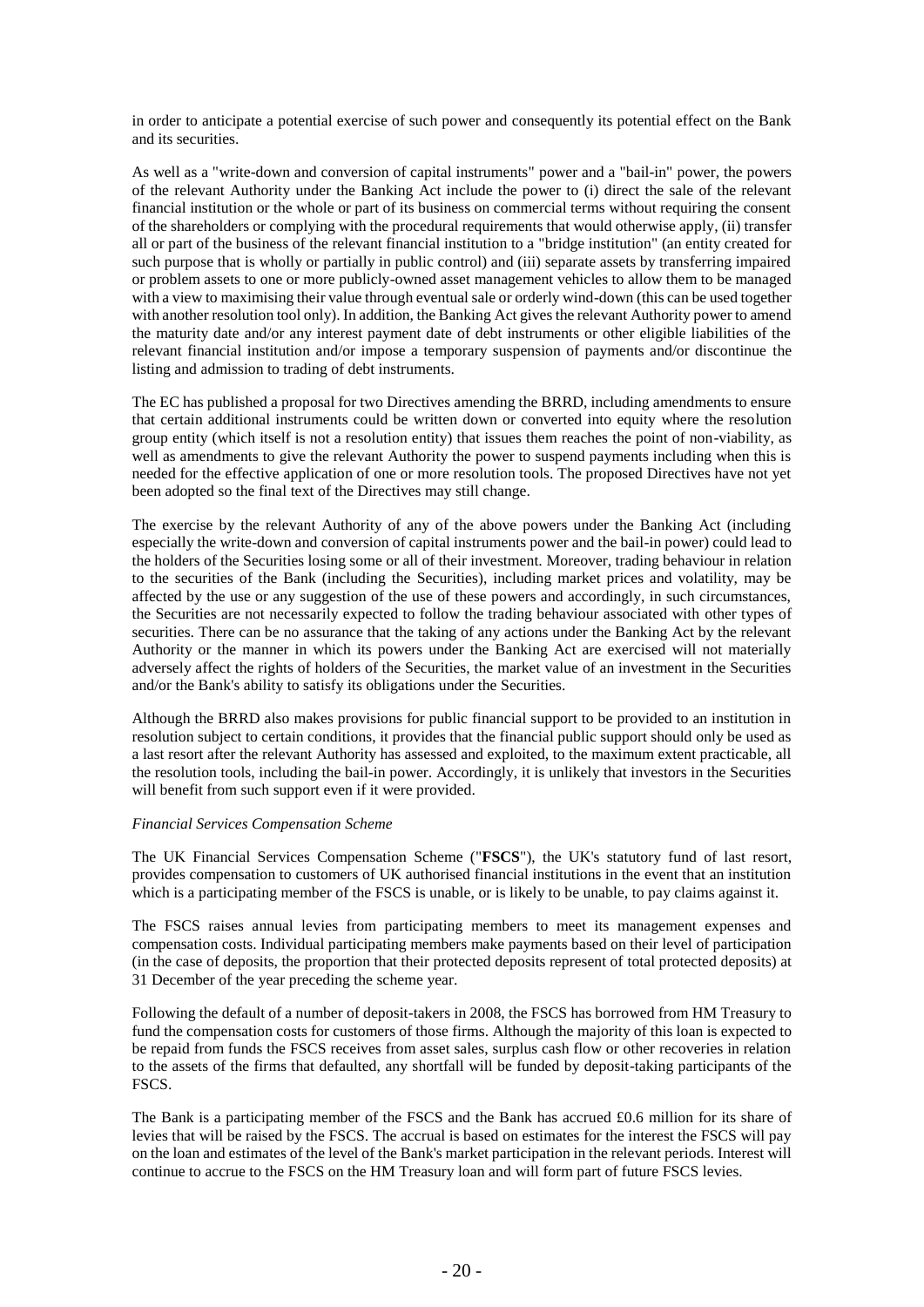At the date of this Registration Document, it is not possible to estimate whether there will ultimately be additional levies on the industry, the level of the Bank's market participation or other factors that may affect the amounts or timing of amounts that may ultimately become payable, nor the effect that such levies may have upon operating results in any particular financial period.

#### *Other regulatory risks*

The Bank is subject to extensive regulation by governmental and other regulatory organisations in the jurisdictions in which it operates around the world, including, in particular, the PRA and FCA in the UK.

In addition, the Bank is subject to extensive and increasing legislation, regulation, accounting standards and changing interpretations thereof in the various countries in which it operates. The requirements imposed by the Bank's regulators, including capital adequacy, are designed to ensure the integrity of financial markets and to protect customers and other third parties who deal with the Bank.

In addition, new laws are introduced and existing laws are amended from time to time, including tax, consumer protection, privacy and other legislation, which affect the environment in which the Bank operates. Governmental policies and regulatory changes in the other areas which could affect the Bank, include:

- the monetary, interest rate and other policies of central banks and regulatory authorities;
- general changes in government or regulatory policy or changes in regulatory regimes that may significantly influence investor decisions in particular markets in which the Bank operates or may increase the costs of doing business in those markets;
- other general changes in the regulatory requirements, such as prudential rules relating to the capital adequacy and liquidity framework;
- changes in competition and pricing environments;
- further developments in the financial reporting environment;
- further developments in the corporate governance, conduct of business and employee compensation environments;
- expropriation, nationalisation, confiscation of assets and changes in legislation relating to foreign ownership; and
- other unfavourable political or diplomatic developments or legal uncertainty which, in turn, may affect demand for the Bank's products and services.

Consequently, changes in these governmental policies and regulation may limit the Bank's activities, which could have an adverse effect on the Bank's results.

It is widely expected that as a result of recent interventions by governments in response to global economic conditions, there will be a substantial increase in government regulation and supervision of the financial services industry, including the imposition of higher capital requirements, heightened disclosure standards and restrictions on certain types of transaction structures. If enacted, such new regulations could significantly impact the profitability and results of firms operating within the financial services industry, including the Bank, or could require those affected to enter into business transactions that are not otherwise part of their preferred strategies, prevent the continuation of current lines of operations, restrict the type or volume of transactions which may be entered into or set limits on, or require the modification of, rates or fees that may be charged on certain loan or other products. Such new regulations may also result in increased compliance costs and limitations on the ability of the Bank or others within the financial services industry to pursue business opportunities.

Further changes to the regulatory requirements applicable to the Bank, in particular in the UK, whether resulting from recent events in the credit markets or otherwise, could materially affect its business, the products and services it offers and the value of its assets.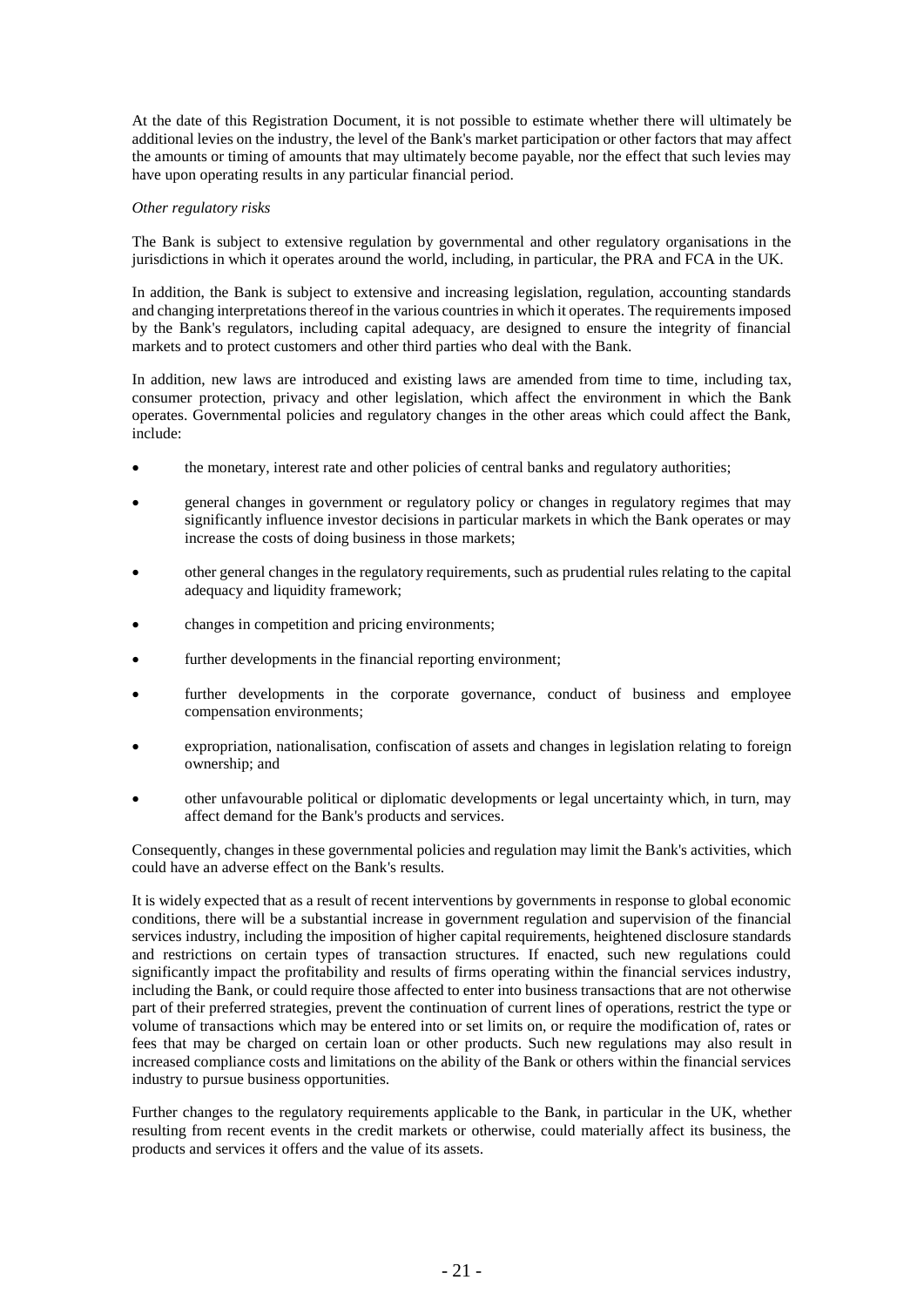## **Tax-related risks**

## *The Bank is subject to the substance and interpretation of tax laws in all countries in which it operates. A number of double taxation agreements entered into between countries also affect the taxation of the Bank.*

Tax risk is the risk associated with changes in tax law or in the interpretation of tax law. It also includes the risk of changes in tax rates and the risk of consequences arising from failure to comply with procedures required by tax authorities. Failure to manage tax risks could lead to increased tax charges, including financial or operating penalties, for not complying as required with tax laws. Action by governments to increase tax rates or to impose additional taxes would reduce the profitability of the Bank. Revisions to tax legislation or to its interpretation might also affect the Bank's results in the future.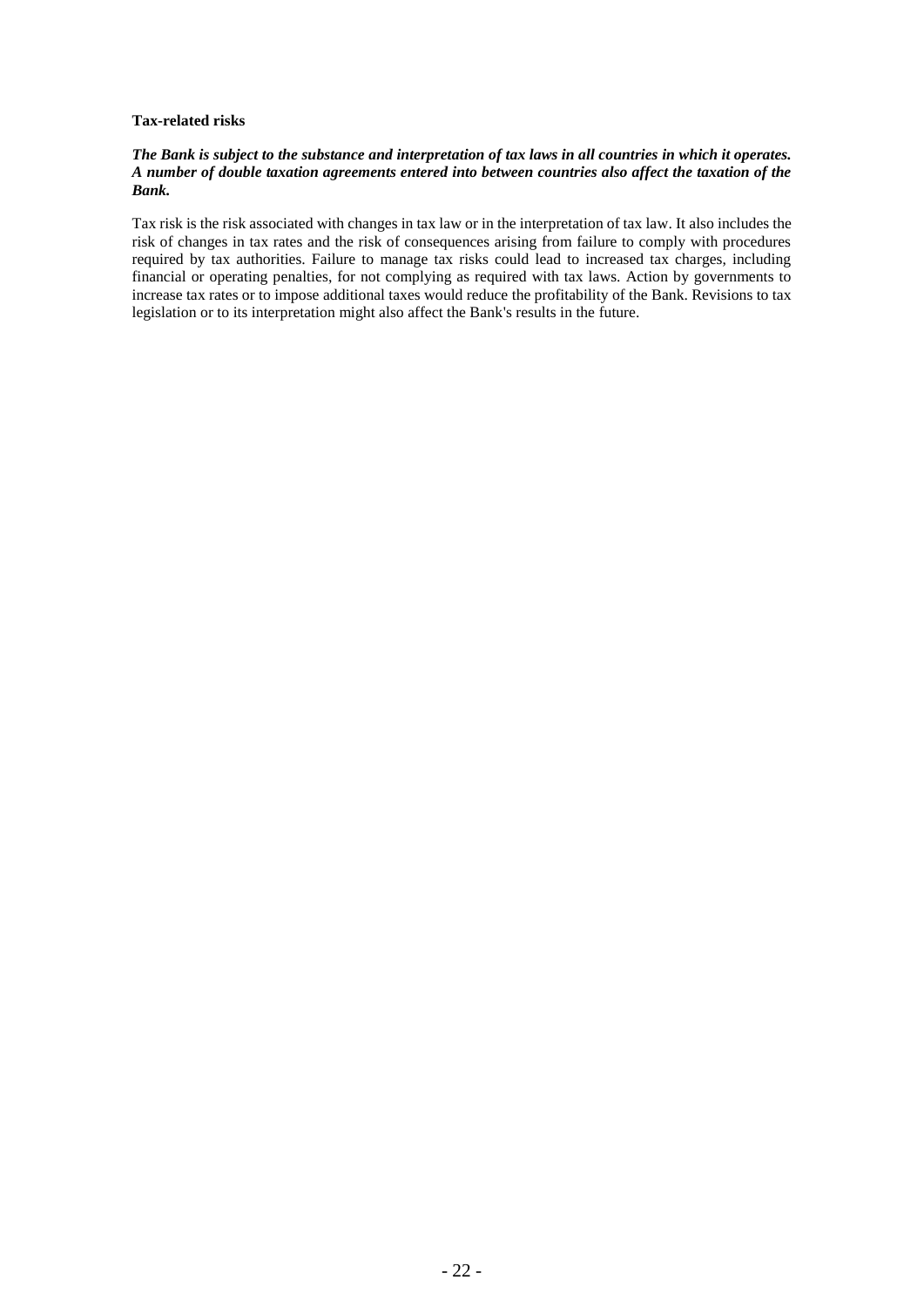## **DOCUMENTS INCORPORATED BY REFERENCE**

This Registration Document should be read and construed in conjunction with the following documents, which shall be incorporated in, and form part of, this Registration Document:

- (i) the annual report (including the auditors' report and audited consolidated annual financial statements) for the financial year ended 31 March 2018 of the Bank, which has previously been published and filed with the FCA (the "**2018 Annual Report**"); and
- (ii) the annual report (including the auditors' report and audited consolidated annual financial statements) for the financial year ended 31 March 2019 of the Bank, which has previously been published and filed with the FCA (the "**2019 Annual Report** "),

save that any statement contained herein or in a document which is incorporated by reference herein shall be modified or superseded for the purpose of this Registration Document to the extent that a statement contained in any supplementary prospectus published after the date of this Registration Document expressly or impliedly modifies or supersedes such earlier statement.

The documents incorporated by reference in this Registration Document have been published and filed with the FCA in the last 12 months and/or announced through the Regulatory News Service.

The documents incorporated by reference in this Registration Document shall not include any documents which are themselves incorporated by reference in such incorporated documents ("**daisy chained**" documents). Such daisy chained documents incorporated by reference in any of the financial statements listed above as being incorporated by reference in this Registration Document shall not form part of this Registration Document.

Copies of the documents incorporated by reference in this Registration Document can be obtained from (i) the registered office of the Bank and from the specified offices of Deutsche Bank AG, London Branch, Computershare Investor Services Plc and Skandinaviska Enskilda Banken AB, which shall include any successors (the "**Paying Agents**"), and (ii) the website of the Regulatory News Service operated by the London Stock Exchange (the "**RNS**") at:

- 1. [https://www.londonstockexchange.com/exchange/news/market-news/market-news](https://www.londonstockexchange.com/exchange/news/market-news/market-news-detail/54YA/13699798.html)[detail/54YA/13699798.html](https://www.londonstockexchange.com/exchange/news/market-news/market-news-detail/54YA/13699798.html)
- 2. [https://www.rns-pdf.londonstockexchange.com/rns/6970E\\_1-2019-7-5.pdf](https://www.rns-pdf.londonstockexchange.com/rns/6970E_1-2019-7-5.pdf)

Neither the Bank nor any Agent accepts responsibility for the information appearing on any websites mentioned in this Registration Document. For the avoidance of doubt, the information appearing on any websites and pages does not form part of this Registration Document save to the extent expressly incorporated by reference herein.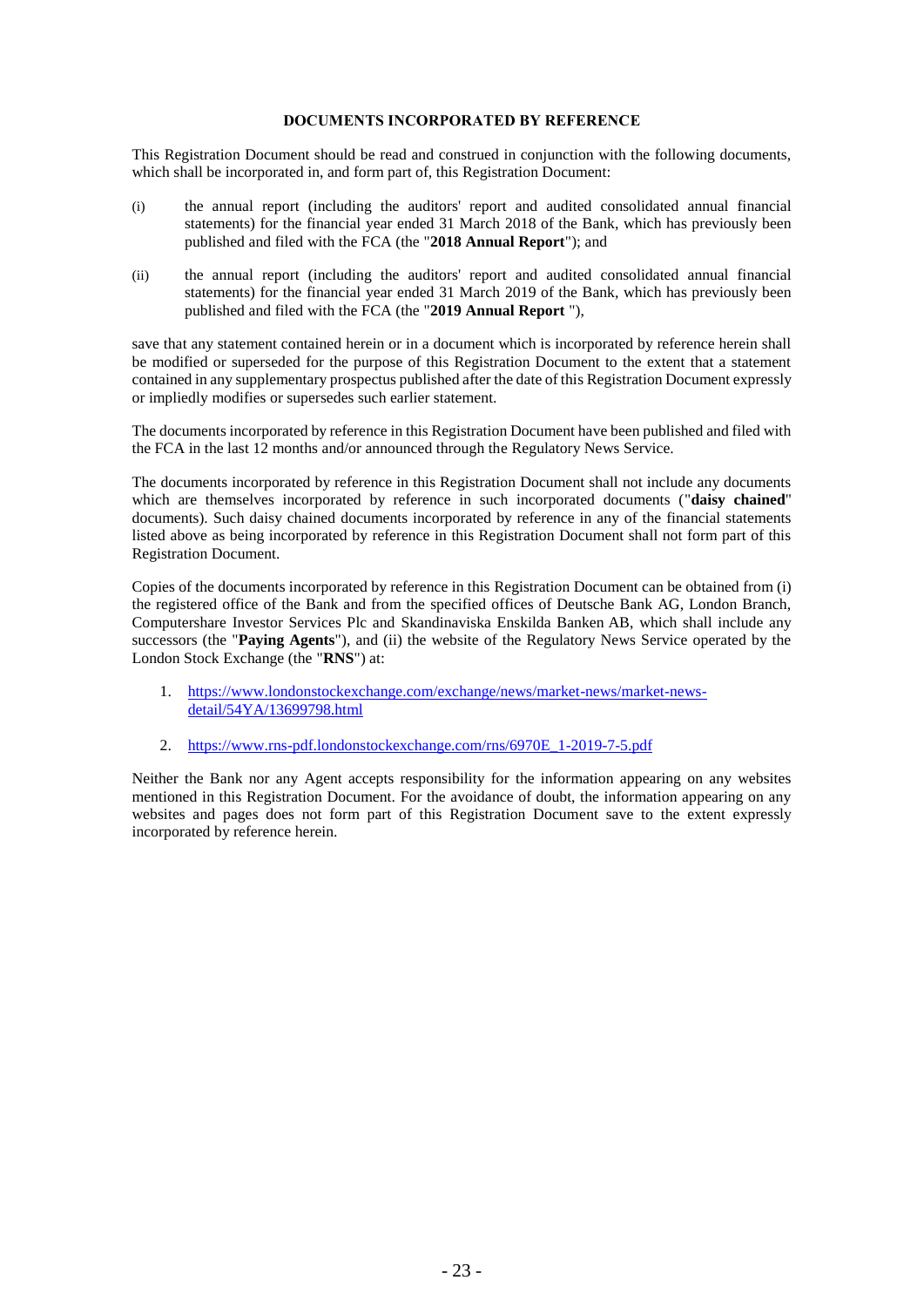#### **BUSINESS DESCRIPTION OF THE BANK**

*All references in this section of this Registration Document to "Bank" and "Issuer" refer to Investec Bank plc, all references to "Group" refer to Investec Bank plc and its subsidiary undertakings and all references to "Investec Group" refer to Investec plc and Investec Limited.*

#### **Introduction**

Investec plc and Investec Limited (together, the "**Investec Group**") is an international specialist bank and asset manager that provides a diverse range of financial products and services to a select client base in its principal markets, the UK and Europe, Australia/Asia and South Africa, as well as certain other countries (*for more information, see pages 4-7 of the 2019 Annual Report*).

The Investec Group was founded as a leasing company in Johannesburg, South Africa, in 1974. It acquired a banking licence in 1980 and was listed on the JSE Limited South Africa ("**JSE**") in 1986.

In 1992 the Investec Group made its first international acquisition, in the UK, when it acquired Allied Trust Bank, which has since been renamed Investec Bank plc.

#### **Group Structure**

On 22 July 2002, the Investec Group implemented a dual listed companies ("**DLC**") structure pursuant to which the majority of the group's non-Southern African subsidiaries were placed into Investec plc, which was previously a wholly owned subsidiary of Investec Group Limited (now Investec Limited). Investec plc was unbundled from Investec Group Limited and listed on the London Stock Exchange, with a secondary listing on the JSE. As a result of the DLC structure, Investec plc and Investec Limited together formed a single economic enterprise (the Investec Group).

Creditors, however, are ring-fenced to either Investec plc or Investec Limited as there are no crossguarantees between the companies (*for more information, see pages 3-7 of the 2019 Annual Report*).

The Investec Group has since expanded through a combination of organic growth and a series of strategic acquisitions.



#### **DLC structure**

Investec plc is the holding company of the majority of the Investec Group's non-Southern African operations. The ultimate holding and controlling company of the Bank is Investec plc. The Bank is the main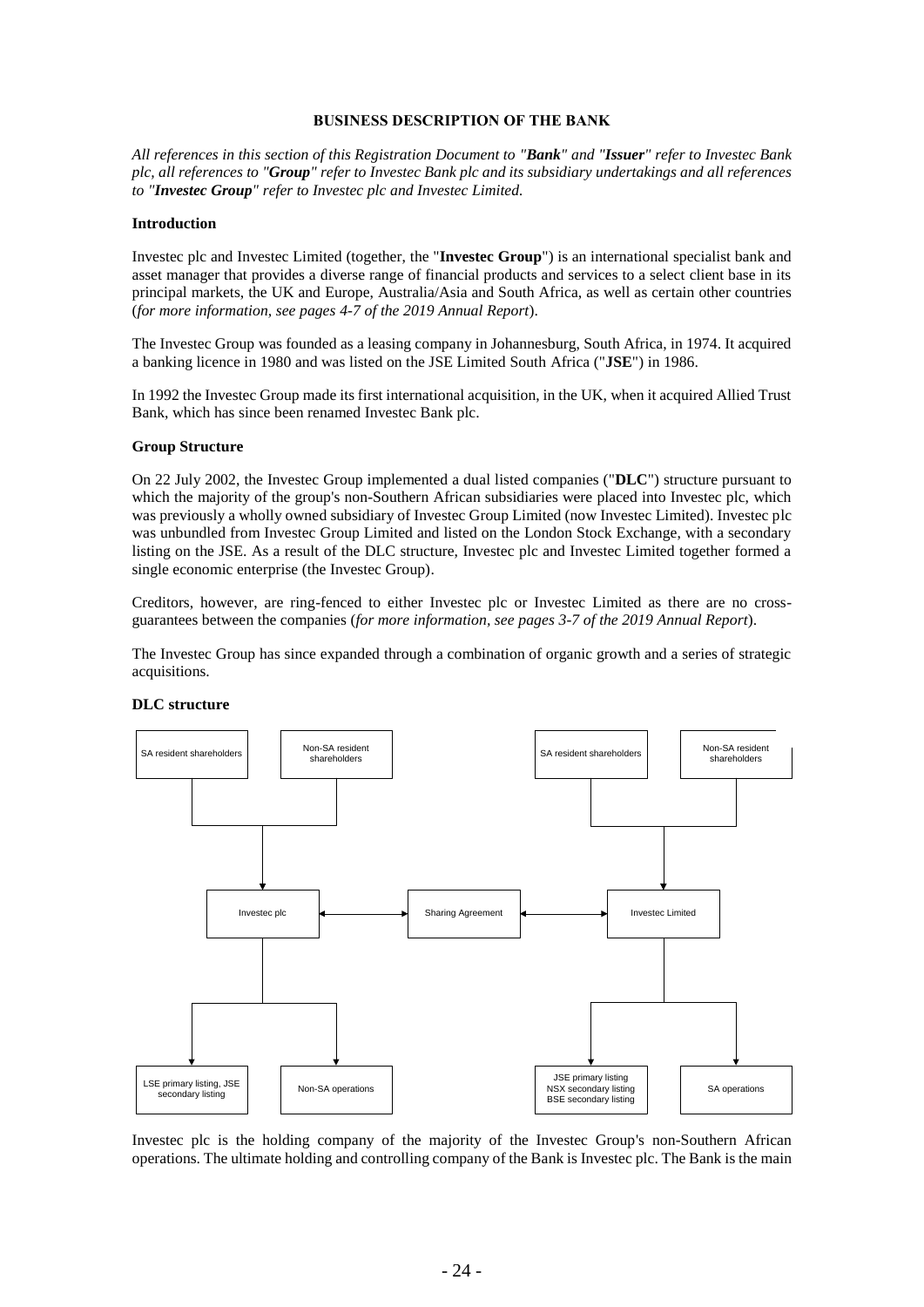banking subsidiary of Investec plc. The businesses of the Bank include Wealth & Investment and Specialist Banking. The following diagram is a simplified group structure for Investec plc.

## **Organisational structure as at 31 March 2019**



Investec Bank plc's immediate parent undertaking is Investec 1 Limited. Investec Bank plc's ultimate parent undertaking and holding company is Investec plc.

The Bank is not dependent on Investec plc.

## **Ratings**

| <b>Invested Bank plc (IBP)</b>                               |      | <b>Definition</b>                                                                                                                                                                                                                                                                                           |  |
|--------------------------------------------------------------|------|-------------------------------------------------------------------------------------------------------------------------------------------------------------------------------------------------------------------------------------------------------------------------------------------------------------|--|
| <b>Service</b><br>Moody's<br>Investor<br>Limited ("Moodys"") |      |                                                                                                                                                                                                                                                                                                             |  |
| Baseline credit assessment (BCA)<br>and Adjusted BCA         | baal | Issuers assessed baa are judged to have medium-grade<br>intrinsic, or standalone, financial strength, and thus<br>subject to moderate credit risk and, as such, may<br>possess certain speculative credit elements absent any<br>possibility of extraordinary support from an affiliate or<br>a government. |  |
| Long-term rating                                             | A1   | Obligations rated A are judged to be upper-medium<br>grade and are subject to low credit risk.                                                                                                                                                                                                              |  |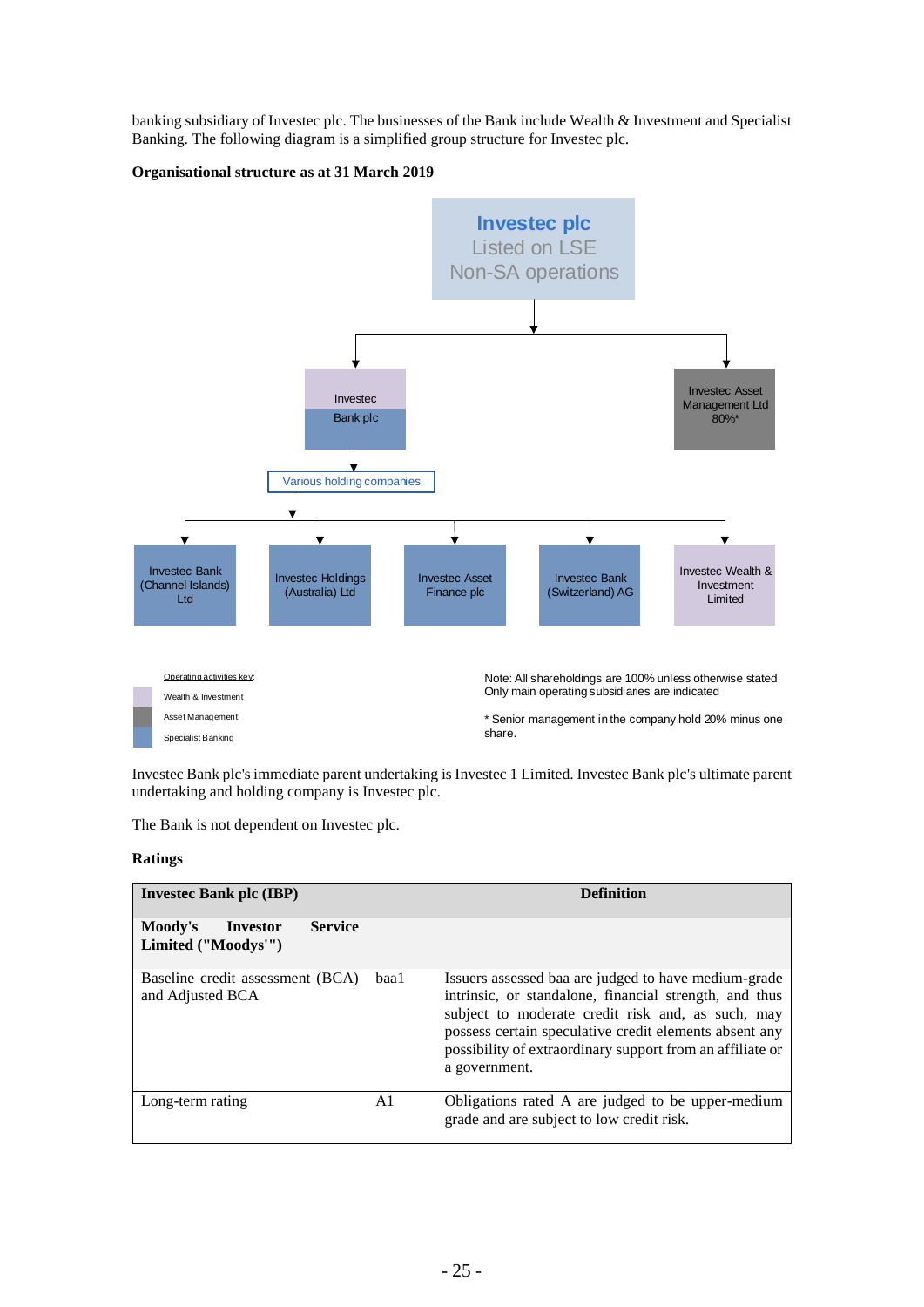| <b>Invested Bank plc (IBP)</b>                    |                |                | <b>Definition</b>                                                                                                                                                                                                                                                                                                                                                                                                                                                                                  |
|---------------------------------------------------|----------------|----------------|----------------------------------------------------------------------------------------------------------------------------------------------------------------------------------------------------------------------------------------------------------------------------------------------------------------------------------------------------------------------------------------------------------------------------------------------------------------------------------------------------|
| Short-term rating                                 |                | Prime-1        | Issuers (or supporting institutions) rated Prime-1 are<br>judged to have a superior ability to repay short-term<br>debt obligations.                                                                                                                                                                                                                                                                                                                                                               |
| <b>Fitch Ratings Limited ("Fitch")</b>            |                |                |                                                                                                                                                                                                                                                                                                                                                                                                                                                                                                    |
| Viability rating                                  |                | $bbb+$         | Ratings<br>Viability<br>the<br>intrinsic<br>measure<br>creditworthiness of a financial institution, and reflect<br>Fitch's opinion on the likelihood that the entity will fail.<br>'bbb' ratings denote good prospects for ongoing<br>viability. The issuer's fundamentals are adequate, such<br>that there is a low risk that it would have to rely on<br>extraordinary support to avoid default. However,<br>adverse business or economic conditions are more<br>likely to impair this capacity. |
| Support rating                                    |                | 5              | Fitch's view of the likelihood of external support being<br>made available in case of need. A rating of 5 implies<br>Fitch's view that there is a possibility of external<br>support, but it cannot be relied upon.                                                                                                                                                                                                                                                                                |
| Long-term rating                                  |                | $BBB+$         | Fitch considers that expectations of default risk are<br>currently low. The issuer's capacity for payment of<br>financial commitments is considered adequate but<br>adverse business or economic conditions are more<br>likely to impair this capacity.                                                                                                                                                                                                                                            |
| Short-term rating                                 |                | F <sub>2</sub> | A short-term issuer or obligation rating is based in all<br>cases on the short-term vulnerability to default of the<br>rated entity. F2 indicates good intrinsic capacity for<br>timely payment of financial commitments.                                                                                                                                                                                                                                                                          |
| <b>Global Credit Rating</b>                       |                |                |                                                                                                                                                                                                                                                                                                                                                                                                                                                                                                    |
| Long-term rating                                  |                | $BBB+$         | A long term debt rating of 'BBB' means Global Credit<br>Rating is of the opinion that the issuer has adequate<br>protection factors and is considered sufficient for<br>prudent investment. However, there is considerable<br>variability in risk during economic cycles.                                                                                                                                                                                                                          |
| Short-term rating                                 |                | A2             | A short term debt rating rates an organisation's general<br>unsecured creditworthiness over the short term (i.e.<br>over a 12 month period). A2 indicates good certainty<br>of timely payment. Liquidity factors and company<br>fundamentals are sound. Although ongoing funding<br>needs may enlarge total financing requirements, access<br>to capital markets is good. Risk factors are small.                                                                                                  |
| Invested plc (holding company)                    |                |                |                                                                                                                                                                                                                                                                                                                                                                                                                                                                                                    |
| Moody's<br><b>Investor</b><br>Limited ("Moody's") | <b>Service</b> |                |                                                                                                                                                                                                                                                                                                                                                                                                                                                                                                    |
| Long-term rating                                  |                | Baa1           | Obligations rated Baa are judged to be medium-grade<br>and subject to moderate credit risk and as such may<br>possess certain speculative characteristics.                                                                                                                                                                                                                                                                                                                                         |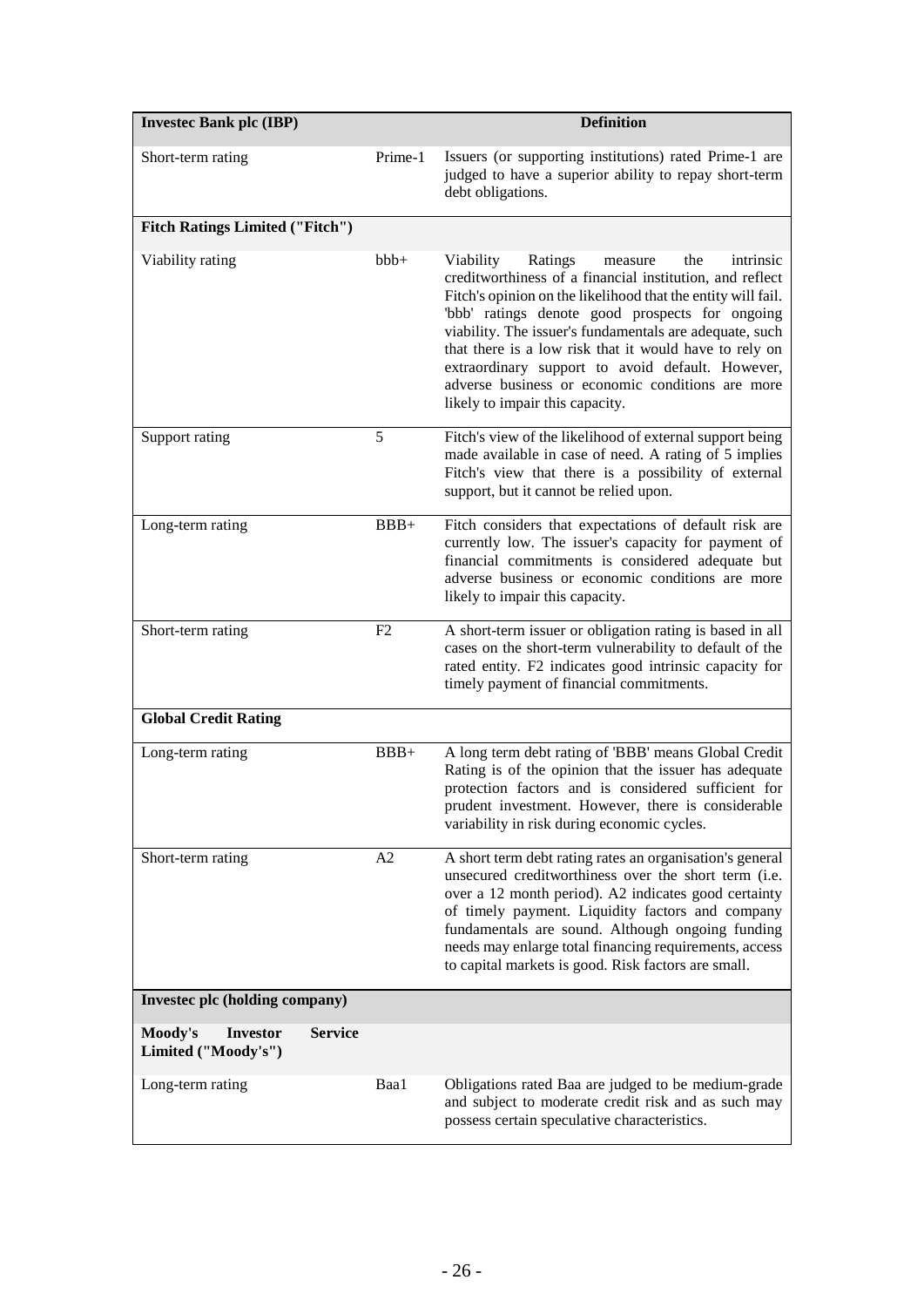| <b>Invested Bank plc (IBP)</b> |         | <b>Definition</b>                                                                                                             |
|--------------------------------|---------|-------------------------------------------------------------------------------------------------------------------------------|
| Short-term rating              | Prime-2 | Issuers (or supporting institutions) rated Prime-2 are<br>judged to have a strong ability to repay short-term<br>obligations. |
|                                |         |                                                                                                                               |

Each of Fitch and Moody's is a credit rating agency established and operating in the European Community and registered in accordance with Regulation (EU) No 1060/2009, as amended (the "**CRA Regulation**"). Global Credit Rating is not established in the European Economic Area and is not certified under the CRA Regulation.

## **Activities of the Bank**

The businesses of the Bank include Wealth & Investment and Specialist Banking.

## **Wealth & Investment**

Investec Wealth & Investment offers its clients comfort in its scale, international reach and depth of investment processes.

The UK operation is conducted through Investec Wealth & Investment Limited. The other Wealth & Investment operations are conducted through Investec Bank Switzerland, Investec Wealth & Investment Ireland, Investec Wealth & Investment Channel Islands and in Hong Kong, through Investec Capital Asia Limited.

Over 1400 staff operate from offices located throughout the above jurisdictions, with combined funds under management of £39.1 billion. Investec Wealth & Investment is one of the UK's leading providers of private client investment management services (*for more information, see page 5 of the 2019 Annual Report*).

The services provided by Investec Wealth & Investment include:

- Investments and savings
	- Discretionary and advisory portfolio management services for private clients
	- Specialist investment management services for charities, pension schemes and trusts
	- Independent financial planning advice for private clients
	- Specialist portfolio management services for international clients.
- Pensions and retirement
	- Discretionary investment management for company pension and Self Invested Personal Pensions (SIPPs)
	- Advice and guidance on pension schemes.

#### Financial planning

- Retirement planning
- Succession planning
- Bespoke advice and independent financial reviews.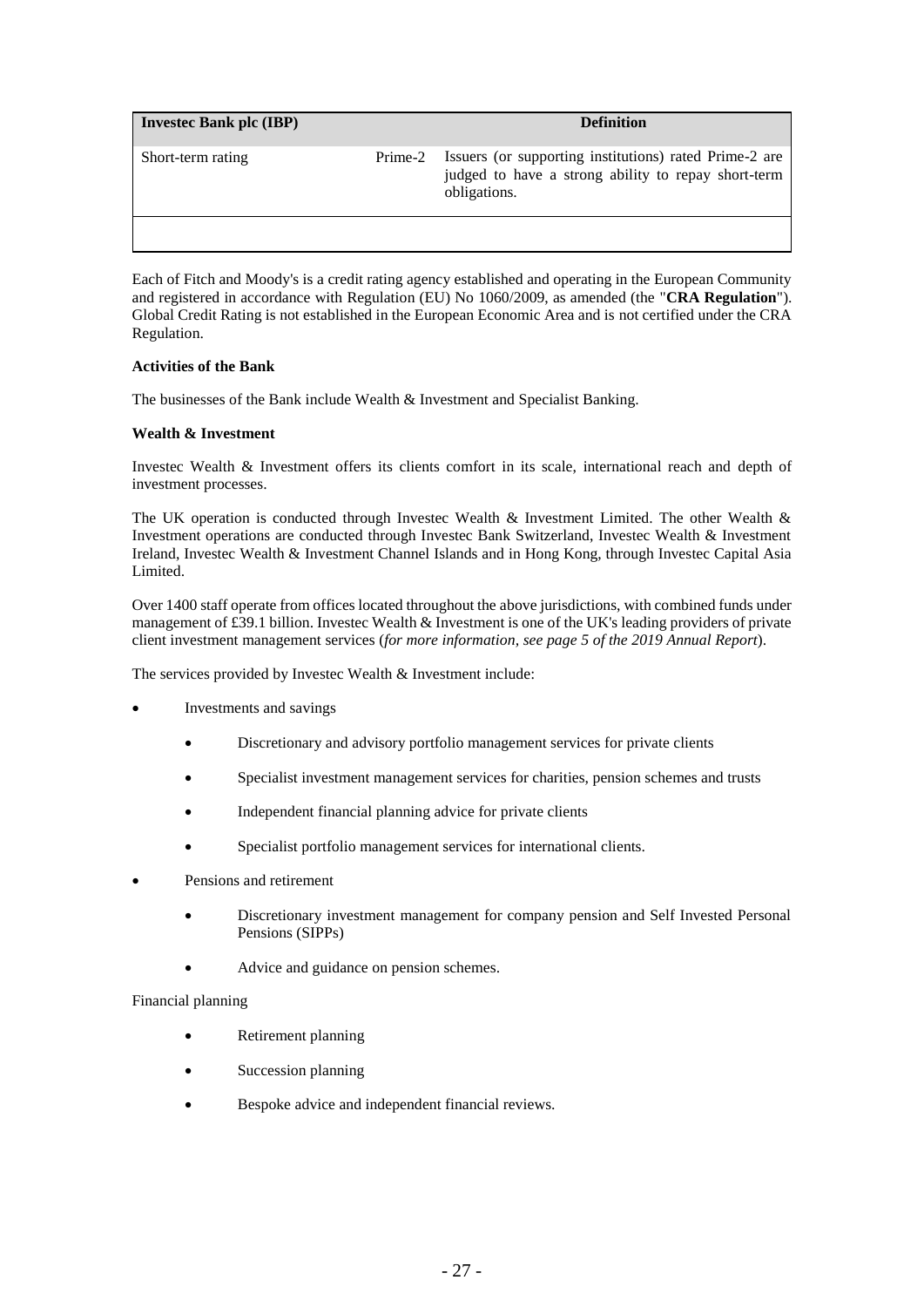## **Specialist Banking**

The Bank operates as a specialist bank, focusing on three key areas of activity: Private Banking, Corporate and Investment Banking, and Investment activities. Each business provides specialised products and services to defined target market clients.

| Focus on helping our<br>clients create and<br>preserve wealth               | A highly valued partner and adviser to our clients                                                 |                                                                     |  |
|-----------------------------------------------------------------------------|----------------------------------------------------------------------------------------------------|---------------------------------------------------------------------|--|
| High net worth and high-<br>income private clients                          | Corporate, private equity, government and institutional clients                                    |                                                                     |  |
| Private<br>Banking                                                          | Corporate and<br><b>Investment Banking</b>                                                         | Investment activities                                               |  |
| Lending<br><b>Transactional banking</b><br>-<br>Savings<br>Foreign exchange | Lending<br>Treasury and trading solutions<br>Advisory<br>Institutional research, sales and trading | Principal investments<br>Property investment and fund<br>management |  |
| <b>UK and Europe</b>                                                        | <b>UK and Europe</b><br>Australia<br><b>Hong Kong</b><br>India<br><b>USA</b>                       | <b>UK and Europe</b><br>Australia<br><b>Hong Kong</b>               |  |

#### *Private Banking Activities*

Private client offering providing high-tech and high-touch transactional banking, lending, savings and foreign exchange tailored to suit the clients' needs.

The Bank's target market includes high net worth and high-income active wealth creators (with  $> \text{\pounds}300k$ annual income and £3 million NAV). The Bank's savings offering targets primarily UK retail savers *(for more information, see page 4 of the 2019 Annual Report)*.

#### *Corporate and Investment Banking Activities*

The Bank's Corporate and Investment Banking business is a client-centric solution-driven offering providing Corporate Banking and Investment Banking services to small to medium enterprises (SMEs), medium to large corporates, institutions and private equity sponsors. In addition the Bank provides niche, specialist solutions in aviation, fund finance, power and infrastructure finance and resource finance (*for more information, see page 4 of the 2019 Annual Report*).

#### *Investment Activities*

The Bank's investment activities are focused on providing capital to entrepreneurs and management teams to further their growth ambitions as well as leveraging third party capital into funds that are relevant to the Bank's client base. (*for more information, see page 4 of the 2019 Annual Report*).

#### *Trend information*

The Bank, in its audited consolidated financial statements for the year ended 31 March 2019, reported operating profit before goodwill and acquired intangibles and after non-controlling interests of £207.5 million (2018: £136.3 million). In the Specialist Banking business, a strong increase in net interest income was supported by loan book growth of 8.5% driven by corporate client lending and Private Bank mortgage origination. This was partially offset by a decrease in non-interest revenue with a weaker performance from the investment portfolio and subdued levels of client trading. Impairments decreased with no repeat of substantial legacy portfolio losses. The Wealth & Investment business generated positive discretionary net inflows. Year-on-year reported earnings were impacted by a £10.0 million non-recurring investment gain realised in the prior year and the current year write-off of capitalised software in the Click & Invest business of circa £6 million following the decision to discontinue the service. Operating costs increased due to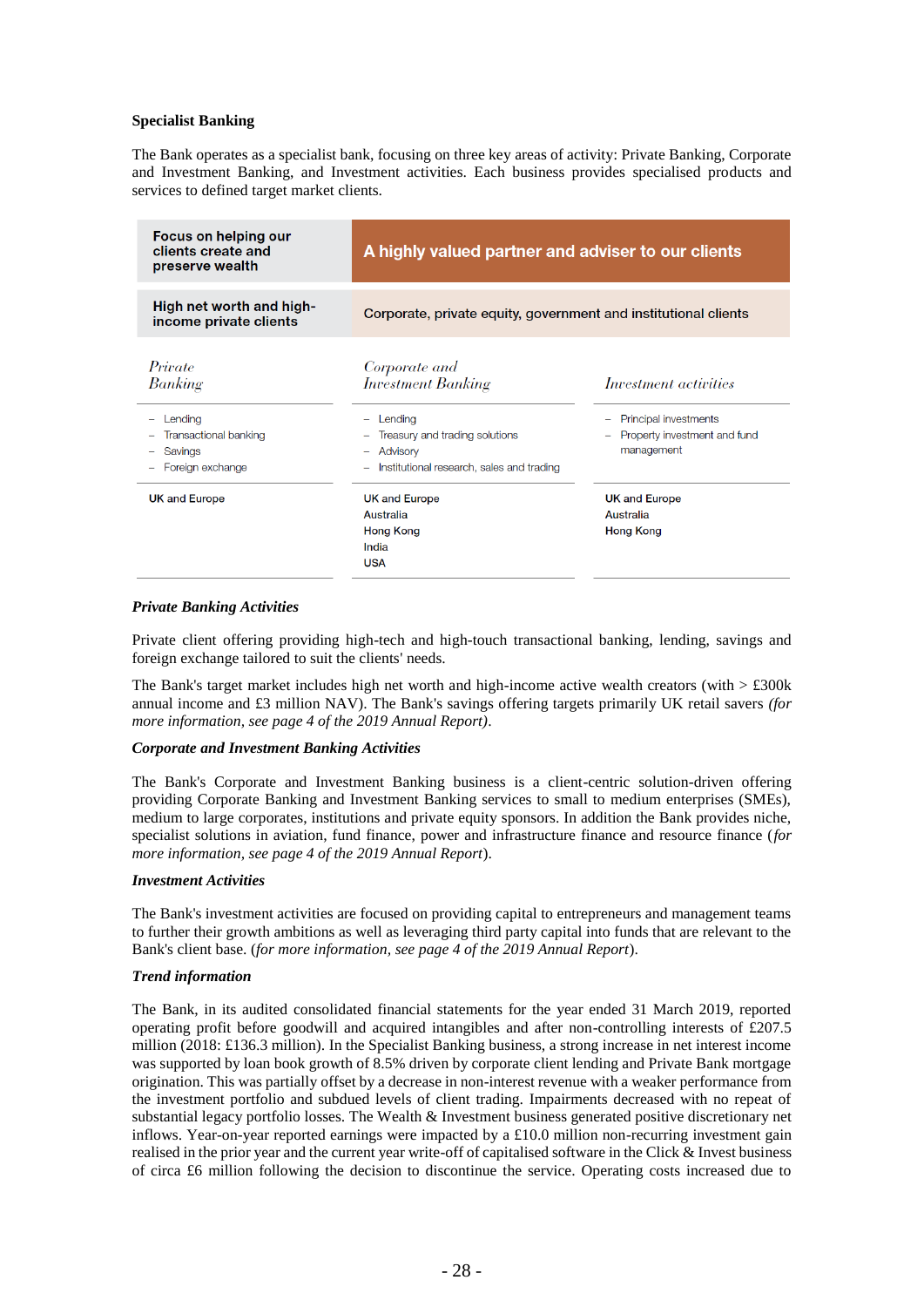headcount growth to support business activity, regulatory requirements and IT development. With the investment phase in the Private Bank largely complete, management is committed to an increased focus on cost discipline.

The balance sheet remains strong, supported by sound capital and liquidity ratios. At 31 March 2019, the Bank had £6.8 billion of cash and near cash to support its activities, representing 50.3% of its customer deposits. Cash balances increased largely driven by prefunding ahead of the restructure of the Irish branch. As a result of Brexit, deposit raising in our Irish business will no longer be undertaken and existing deposits are being unwound. Customer deposits have increased by 12.8% since 31 March 2018 to £13.5 billion at 31 March 2019. The Bank's loan to deposit ratio was 77.7% as at 31 March 2019 (31 March 2018: 80.7%). At 31 March 2019, the Bank's total capital ratio was 17.0%, common equity tier 1 (CET1) ratio was 11.2% and its leverage ratio was 7.9%. These disclosures incorporate the deduction of foreseeable charges and dividends as required by the Capital Requirements Regulation and European Banking Authority technical standards. Excluding this deduction, the CET1 ratio would be 0.13% higher. The credit loss ratio (expected credit loss impairment charges (ECL) on gross core loans and advances as a percentage of average gross core loans and advances subject to ECL) was 0.38% (2018: 1.14% under the IAS 39 incurred impairment loss model). The Bank's gearing ratio remains low with total assets to equity at 10.2 times at 31 March 2019. *(For more information, see pages 9-13 of the 2019 Annual Report)*.

## **Regulation and Risk Management**

#### *Regulation*

The FSA (now the PRA and the FCA) and the South African Prudential Authority (previously known as the Bank Supervision Division of the South African Reserve Bank ("**SARB**")) entered into a Memorandum of Understanding in 2002 which sets out the basis upon which the Investec Group as a whole will be regulated and how these two main regulators will co-operate. The South African Prudential Authority undertakes consolidated supervision of Investec Limited and its subsidiaries as well as acting as lead regulator of the Investec Group as a whole. The FCA and PRA undertake consolidated supervision of Investec plc and its subsidiaries.

Accordingly, the Bank is authorised by the PRA and regulated by the FCA and the PRA. The Bank is therefore subject to PRA limits and capital adequacy requirements. In addition the Bank, through its operating subsidiaries, operates in a variety of other extensively regulated jurisdictions including Australia and Ireland, where it has obtained all necessary regulatory authorisations. Subsidiaries of the Bank may be subject to additional regulations as implemented by local regulators in their respective jurisdictions. Where capital is a relevant consideration, management within each regulated entity pays close attention to prevailing local regulatory rules as determined by their respective regulators.

#### *Risk Management*

The Investec Group recognises that an effective risk management function is fundamental to its business. Taking international best practice into account, its comprehensive risk management process involves identifying, quantifying, managing and mitigating the risks associated with each of the businesses.

#### *Risk awareness, control and compliance*

Group Risk Management monitors, manages and reports on risks to ensure that they are within the stated risk appetite mandated by the board of directors through the board risk and capital committee.

The group monitors and controls risk exposure through independent Credit, Market, Liquidity, Operational, Legal Risk Internal Audit and Compliance teams. This approach is core to assuming a tolerable risk and reward profile, helping to pursue controlled growth across the business.

Group Risk Management operates within an integrated geographical and divisional structure, in line with management approach, ensuring that the appropriate processes are used to address all risks across the group. There are specialist divisions in the UK and smaller risk divisions in other regions, tasked with promoting sound risk management practices.

Risk Management units are locally responsive yet globally aware. This helps to ensure that all initiatives and businesses operate within defined risk parameters and objectives, continually seeking new ways to enhance techniques.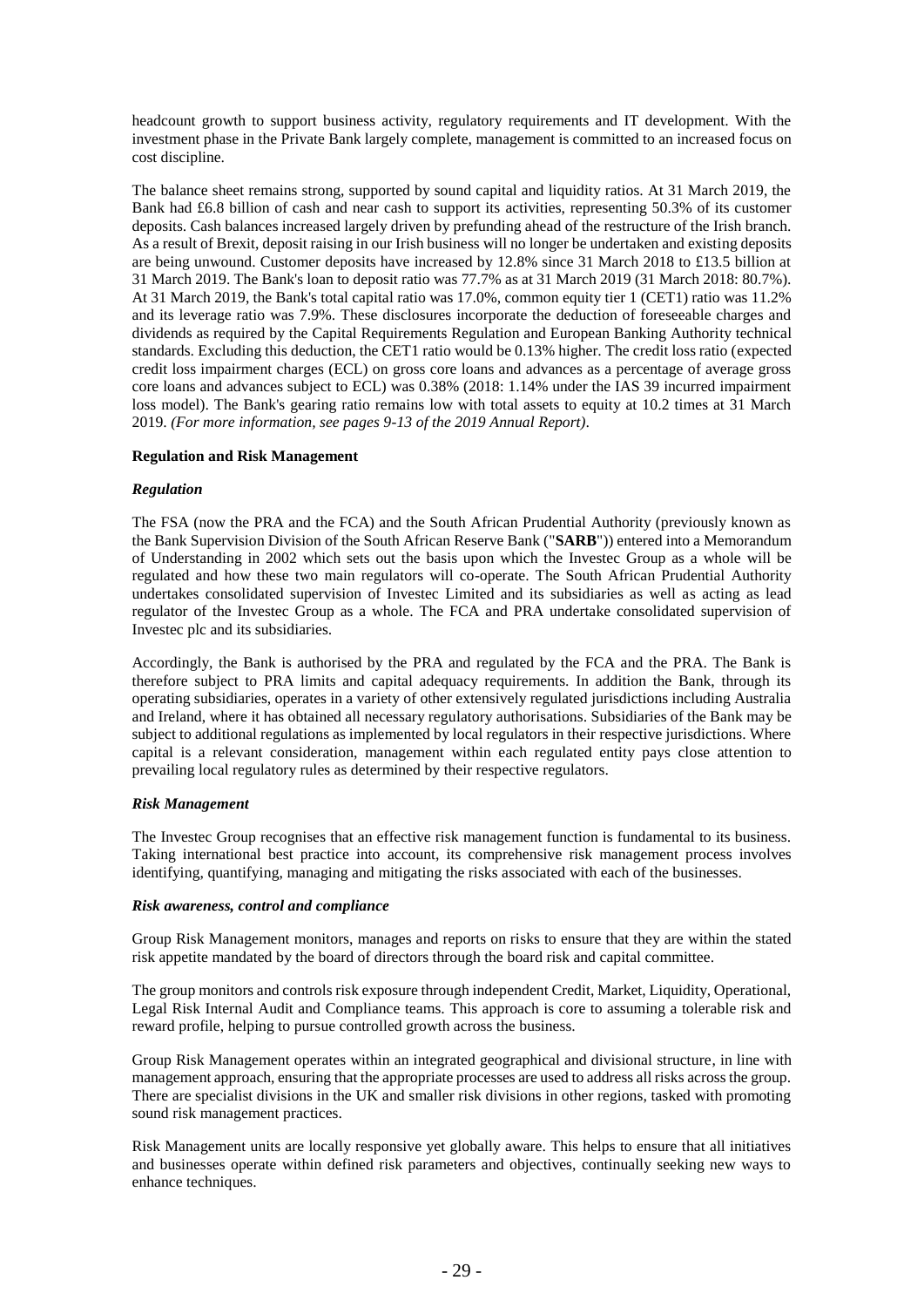In the ordinary course of business, the business is exposed to various risks, including credit, market, interest rate and liquidity, operational, legal and reputational risks.

#### *Loan administration and loan loss provisioning*

The Bank's loan administration and loan loss provisioning process addresses the risk that counterparties will be unable or unwilling to meet their obligations to the Bank as they fall due or that the credit quality of third parties to whom the Bank is exposed deteriorates. Credit risk arises when funds are extended, committed, invested or otherwise exposed through contractual agreements, whether reflected on or off balance sheet. The Bank's risk management policies cover geographical, product, market and individual counterparty concentrations. All exposures are reviewed frequently against approved limits, independently of each business unit. Excesses are reported/escalated to Credit, Management, Executive Risk Review Forum and Board Risk and Capital Committee as required (amongst other things).

A tiered system of credit committees has been created in order to attempt to procure that credit exposures are authorised at an appropriate level of seniority. The main UK Group Credit Committee includes executive directors and senior management independent of the line management function. All credit committees are required to reach a unanimous consensus before authorising a credit exposure and each approval is signed by a valid quorum.

Credit limits on all lending, including treasury and interbank lines, are reviewed at least annually. The arrears policy is strictly controlled and regular reviews are held to evaluate the necessity and adequacy of specific provisions and whether the suspension of interest charged to the customer is required. Arrears Committees regularly review delinquent facilities. They ensure that an agreed strategy for remedial action is implemented and that specific provisions are made where necessary.

The Bank has a focused business strategy and has considerable expertise in its chosen sectors. The majority of the Bank's lending, excluding interbank placements, are predominantly to UK and European clients and is secured on assets and is amortising. On a geographical basis, approximately 84% of the Bank's core loan exposure is to the UK domestic market and Europe. Risk limits permit only modest exposure to South Africa and minimal exposure to other emerging markets (*for more information, see page 48 of the 2019 Annual Report and the section 'Risk Management' generally*).

## **Dividend policy of Investec Group and the Bank**

The Investec Group's dividend policy is to maintain a dividend cover of between 1.7 and 3.5 times based on earnings per share of the combined Investec Group (incorporating the results of Investec plc and Investec Limited) before goodwill and non-operating items.

In determining the level of dividend to be paid in respect of any financial period, the management of the Bank has regard to, among other factors, its capital position and requirements, the profits generated in respect of such period in relation to the general profits trend of the Bank, its strategy and certain regulatory and tax considerations. The Bank would not expect to recommend dividends such that it would distribute in excess of 80% of its consolidated profit before goodwill and non-operating items but after tax for the relevant period.

The holders of shares in Investec plc and Investec Limited will share proportionately on a per share basis all dividends declared by the Investec Group. Where possible, each of Investec plc and Investec Limited will pay such dividends to their respective shareholders. However, the DLC structure makes provision through dividend access trusts for either company to pay a dividend directly to the shareholders of the other. As of 31 March 2019, Investec plc had issued 68% of the combined issued ordinary share capital of Investec plc and Investec Limited.

Investec plc will, in turn, require sufficient dividends from the Bank and its other subsidiaries to establish sufficient distributable funds to pay its share of the DLC dividend.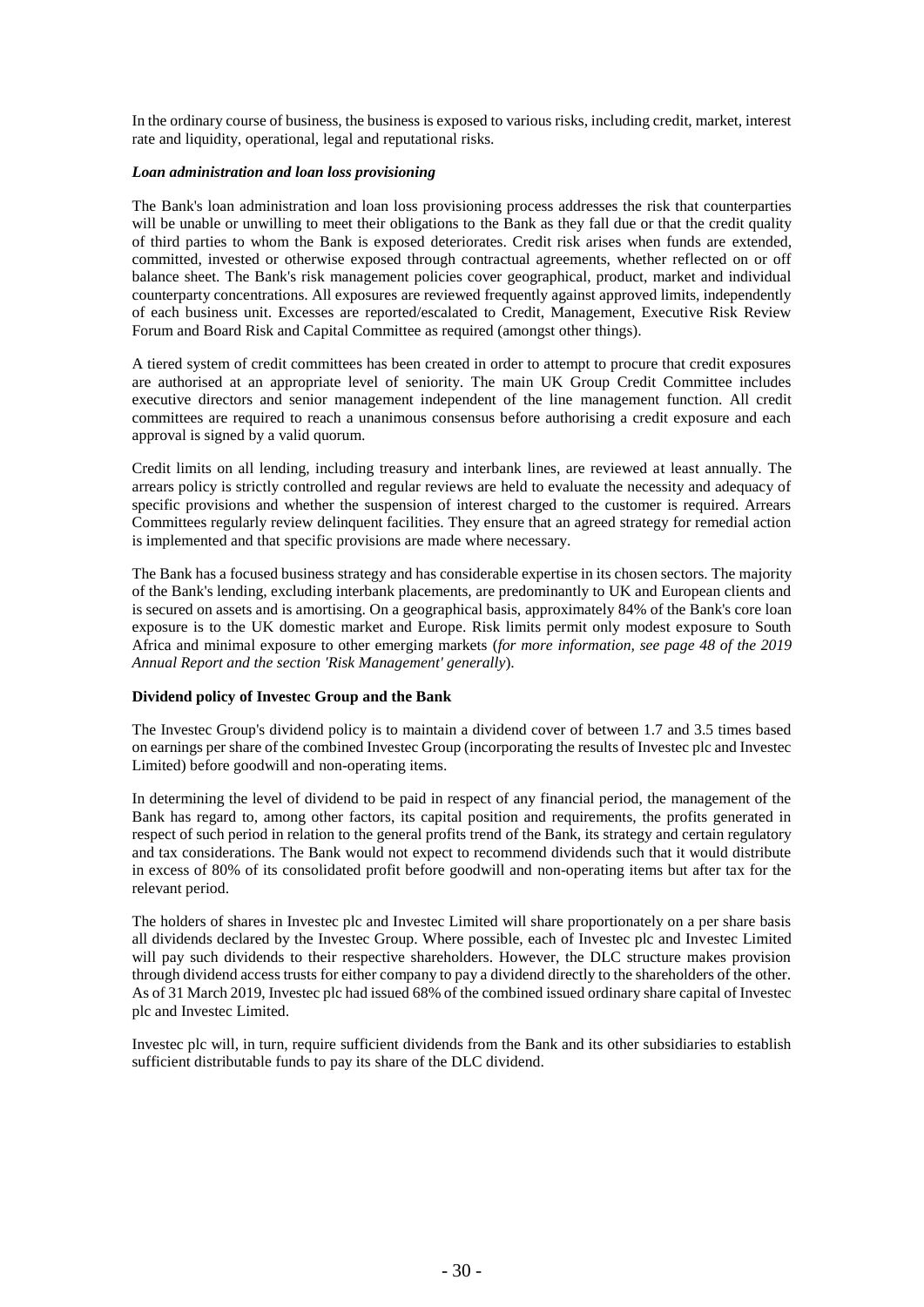## **Directors**

The names of the directors of the Bank, the business address of each of whom, in their capacity as directors of the Bank, is 30 Gresham Street, London EC2V 7QP, and their respective principal outside activities are as follows:

| <b>Name</b>                                     | <b>Role</b>                              | Principal outside activities                                   |
|-------------------------------------------------|------------------------------------------|----------------------------------------------------------------|
| <b>Brian Stevenson</b>                          | Non-executive chairman                   | None                                                           |
| David van der Walt                              | <b>Chief Executive Officer</b>           | Joint Global Head of the Specialist<br>Bank                    |
| Ian Wohlman                                     | Executive director                       | Head of Conduct and Governance –<br>UK and Europe              |
| Kevin McKenna                                   | Executive director                       | Chief Operating Officer of the Bank                            |
| Haruko Fukuda                                   | Non-executive director                   | None                                                           |
| David Friedland                                 | Non-executive director                   | Director of Invested plc and Invested<br>Limited               |
| James Kieran (Ciaran)<br>Colum Whelan           | Executive director                       | Joint Global Head of the Specialist<br>Bank                    |
| <b>Ruth Leas</b>                                | Executive director                       | Chief Risk Officer – UK and Europe                             |
| Sheikh Mansurah (Moni)<br><b>Talat Mannings</b> | Senior Independent Director              | None                                                           |
| Zarina Bibi Mahomed<br><b>Bassa</b>             | Independent<br>Non-executive<br>director | Non-executive director of Investec plc<br>and Investec Limited |
| Fani Titi                                       | Non-executive director                   | Non-executive director of Invested plc<br>and Investec Limited |
| Lesley Susan Watkins                            | Non-executive director                   | None                                                           |
| Paul Kenneth Seward                             | Non-executive director                   | None                                                           |

No potential conflicts of interest exist between the duties that the directors of the Bank owe to the Bank and their private interests or other duties.

#### **Additional Information**

The Bank was incorporated as a private limited company with limited liability on 20 December 1950 under the Companies Act 1948 and registered in England and Wales under registered number 00489604 with the name Edward Bates & Sons Limited. It changed its name on 24 October 1977 to Allied Arab Bank Limited. On 1 September 1989, it changed its name to Allied Trust Bank Limited, and again changed its name to Investec Bank (UK) Limited on 6 January 1997. On 23 January 2009, it re-registered under the Companies Act 1985 as a public limited company and is now incorporated under the name Investec Bank plc.

The objects of the Bank are set out in paragraph 4 of its Memorandum of Association and, in summary, are to carry on the activities of a banking institution. The Memorandum and Articles of Association of the Bank have been filed with the Registrar of Companies in England and Wales and are available for inspection as provided in "General Information" below.

As at the date hereof, the Bank's authorised share capital is £2,000,000,000 divided into 2,000,000,000 ordinary shares of £1 each, of which 1,218,050,000 ordinary shares have been issued and are fully paid up. The registered office and principal establishment of the Bank is 30 Gresham Street, London EC2V 7QP, tel: +44 20 7597 4000.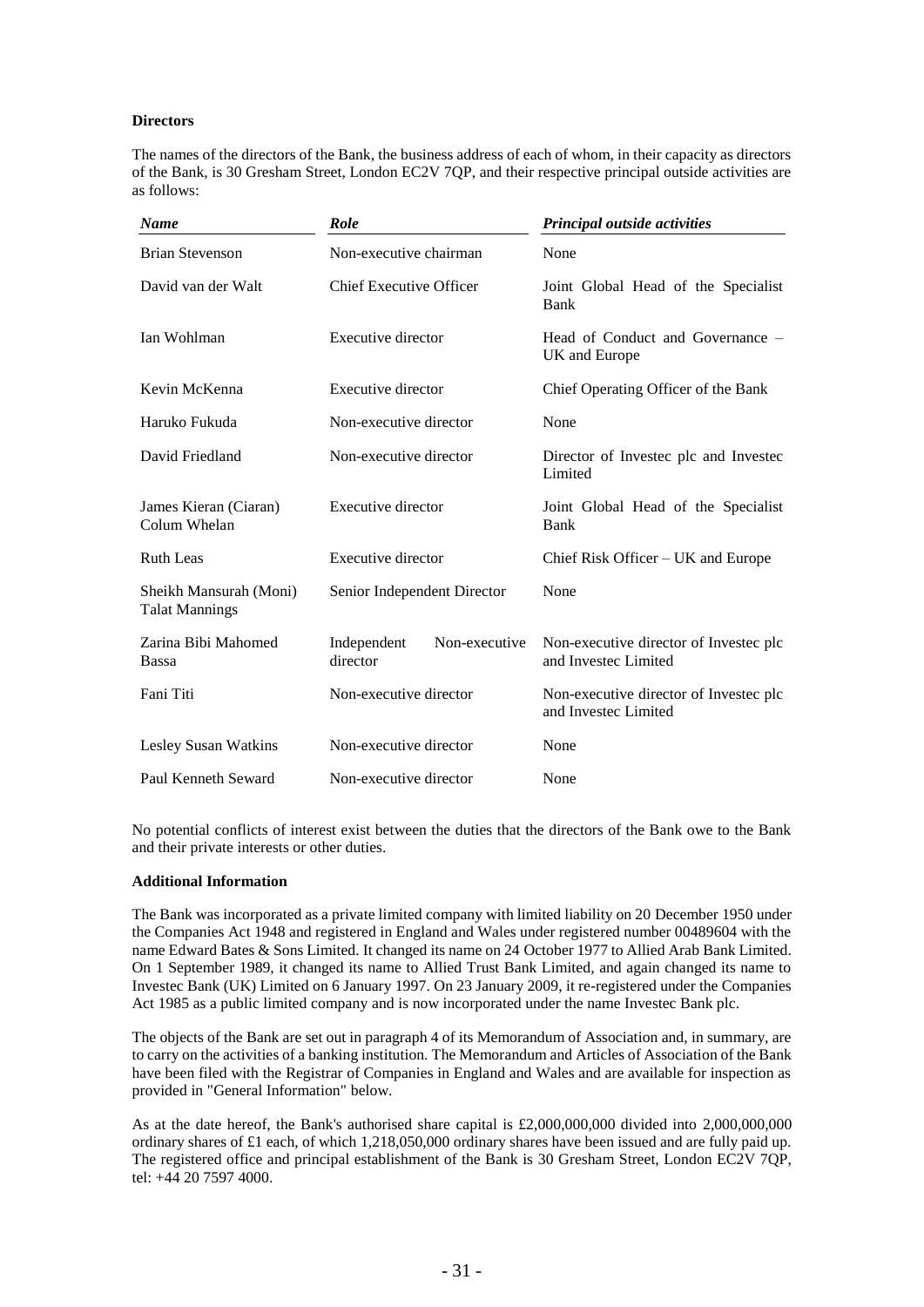## **GENERAL INFORMATION**

*All references in this section of this Registration Document to "Bank" and "Issuer" refer to Investec Bank plc, all references to "Group" refer to Investec Bank plc and its subsidiary undertakings and all references to "Investec Group" refer to Investec Bank plc and Investec Limited.*

- 1. Investec Bank plc (the "**Bank**") prepares its consolidated financial statements in accordance with International Financial Reporting Standards ("**IFRS**").
- 2. There has been no significant change in the financial or trading position of the Bank and its subsidiary undertakings since 31 March 2019, being the end of the most recent financial period for which it has published financial statements.
- 3. There has been no material adverse change in the prospects of the Bank since the financial year ended 31 March 2019, the most recent financial year for which it has published audited financial statements.
- 4. There are no, and have not been any, governmental, legal or arbitration proceedings (including any such proceedings which are pending or threatened of which the Bank is aware) during the 12 month period before the date of this Registration Document which may have, or have had in the recent past, significant effects on the Bank and/or the group's financial position or profitability.
- 5. The audited consolidated financial statements of the Bank for the financial years ended 31 March 2019 and 31 March 2018 have been audited without qualification by Ernst  $&$  Young LLP, chartered accountants, registered auditors and independent auditors whose address is 25 Churchill Place, Canary Wharf, London E14 5EY.
- 6. For so long as the Bank may issue securities with respect to which this Registration Document forms part of a prospectus prepared by the Bank relating to such securities (a "**Prospectus**"), the following documents may be inspected during normal business hours at the registered office of the Bank:
	- (i) the Memorandum and Articles of Association of the Bank; and
	- (ii) the Annual Report and Accounts of the Bank and its subsidiary undertakings for the years ended 31 March 2019 and 31 March 2018, together with all other audited annual reports and accounts of the Bank and its subsidiary undertakings subsequent to 31 March 2019.
- 7. The Bank will, at its registered office, and at the specified offices of each of Deutsche Bank AG, London Branch, Computershare Investor Services Plc and Skandinaviska Enskilda Banken AB, which shall include any successors (the "**Paying Agents**") make available for inspection during normal office hours, free of charge, a copy of this Registration Document, including any document incorporated by reference herein, and any Prospectus (as defined above). Written requests for inspection of such documents should be directed to the specified office of the relevant Paying Agent.